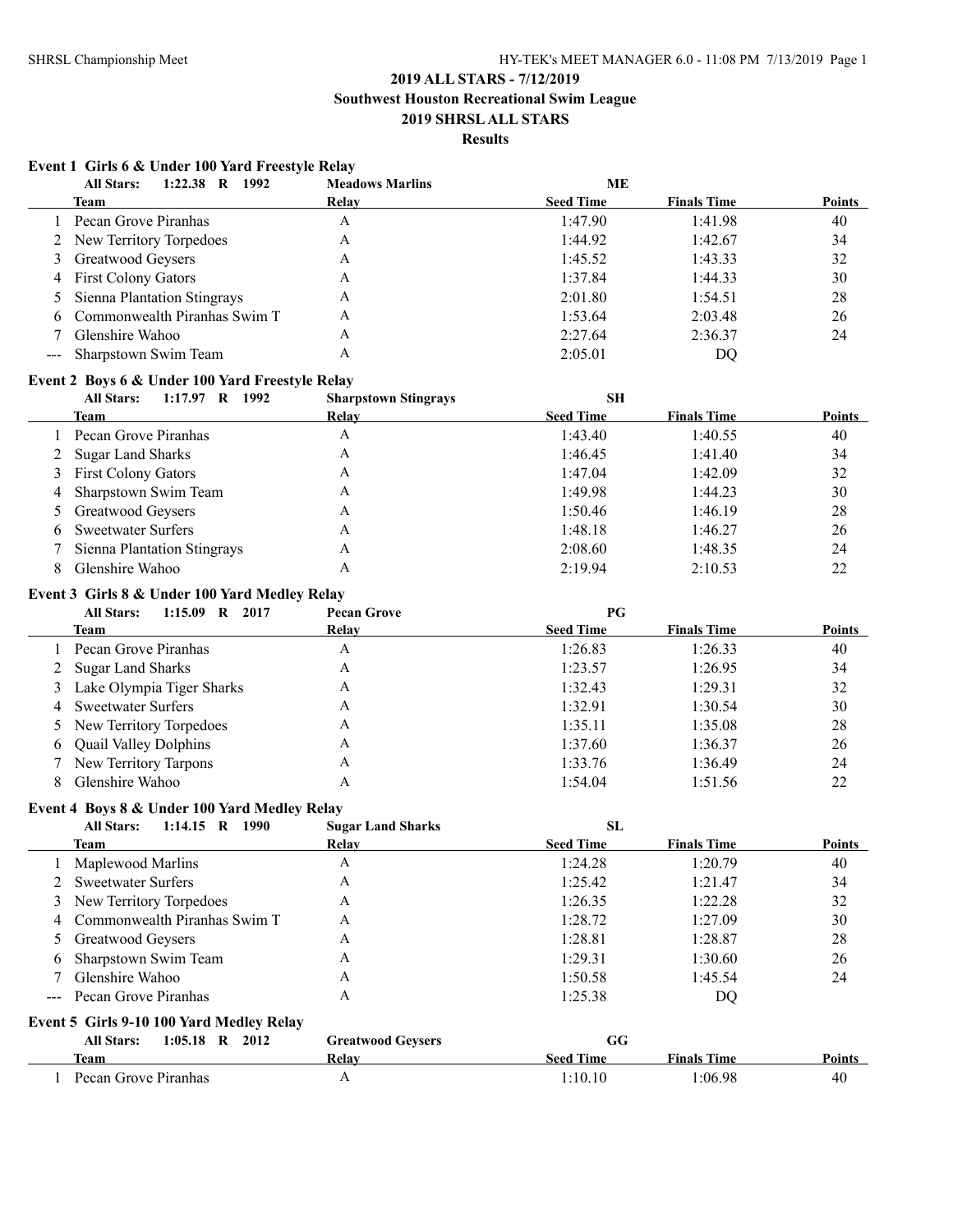### **Results**

### **(Event 5 Girls 9-10 100 Yard Medley Relay)**

| Team                        | Relay | <b>Seed Time</b> | <b>Finals Time</b> | <b>Points</b> |
|-----------------------------|-------|------------------|--------------------|---------------|
| 2 First Colony Gators       | А     | 1:11.51          | 1:09.36            | 34            |
| 3 New Territory Torpedoes   | A     | 1:12.02          | 1:10.12            | 32            |
| 4 New Territory Tarpons     | А     | 1:12.74          | 1:13.13            | 30            |
| 5 Greatwood Geysers         | А     | 1:16.88          | 1:14.17            | 28            |
| 6 Covington Woods Stingrays | А     | 1:15.83          | 1:17.02            | 26            |
| 7 Shadow Creek Tsunamis     | А     | 1:23.60          | 1:22.60            | 24            |
| Teal Run Tidal Waves        |       | 1:30.07          | 1:30.22            | 22            |

### **Event 6 Boys 9-10 100 Yard Medley Relay**

|   | <b>All Stars:</b><br>$1:06.13$ R<br>1988 | <b>Quail Valley Dolphins</b> | QV                    |                    |               |
|---|------------------------------------------|------------------------------|-----------------------|--------------------|---------------|
|   | Team                                     | Relay                        | <b>Seed Time</b>      | <b>Finals Time</b> | <b>Points</b> |
|   | Meadows Marlins Swim Team                | A                            | 1:10.20               | 1:11.54            | 40            |
|   | 2 Maplewood Marlins                      | A                            | 1:15.85               | 1:12.73            | 34            |
|   | 3 Covington Woods Stingrays              | A                            | 1:16.96               | 1:13.27            | 32            |
| 4 | Commonwealth Piranhas Swim T             | A                            | 1:15.33               | 1:15.20            | 30            |
|   | 1) Justice, Dylan 9                      | $2)$ Yu, Nathan 10           | 3) Schroer, Anthony 9 | 4) Zhou, Albert 10 |               |
|   | Lake Olympia Tiger Sharks                | A                            | 1:16.59               | 1:15.69            | 28            |
| 6 | Greatwood Geysers                        | А                            | 1:15.04               | 1:16.43            | 26            |
|   | <b>Townewest Tidalwaves</b>              | А                            | 1:23.78               | 1:16.86            | 24            |
|   | Pecan Grove Piranhas                     |                              | 1:17.18               | 1:20.01            | 22            |

# **Event 7 Girls 11-12 100 Yard Medley Relay**

|   | 56.90<br><b>All Stars:</b><br>R | 7/12/2019<br><b>Sugar Land Sharks</b> |                          | <b>Sugar Land Shark</b> |               |
|---|---------------------------------|---------------------------------------|--------------------------|-------------------------|---------------|
|   | Team                            | Relav                                 | <b>Seed Time</b>         | <b>Finals Time</b>      | <b>Points</b> |
|   | <b>Sugar Land Sharks</b>        | A                                     | 58.76                    | 56.90R                  | 40            |
|   | 2 Ashton Village                | А                                     | 1:03.86                  | 1:03.95                 | 34            |
|   | 1) Nguyen, Lindsey 12           | 2) Hernandez, Anabella 12             | 3) de la Fuente, Lily 12 | 4) Anderson, Lindsey 12 |               |
|   | 3 Sugar Creek Gators            | А                                     | 1:05.85                  | 1:04.55                 | 32            |
|   | 4 Pecan Grove Piranhas          | А                                     | 1:06.41                  | 1:04.70                 | 30            |
|   | 5 Covington Woods Stingrays     | A                                     | 1:04.94                  | 1:04.74                 | 28            |
|   | 6 First Colony Gators           | Α                                     | 1:06.41                  | 1:05.51                 | 26            |
|   | 7 New Territory Torpedoes       | A                                     | 1:05.47                  | 1:06.37                 | 24            |
| 8 | Sharpstown Swim Team            | A                                     | 1:07.34                  | 1:07.70                 | 22            |
| 9 | <b>Townewest Tidalwaves</b>     | Α                                     | 1:13.90                  | 1:11.41                 | 18            |

### **Event 8 Boys 11-12 100 Yard Medley Relay**

|    | 1998<br><b>All Stars:</b><br>R<br>57.66 | <b>Providence</b> | PR                   |                     |               |
|----|-----------------------------------------|-------------------|----------------------|---------------------|---------------|
|    | Team                                    | Relay             | <b>Seed Time</b>     | <b>Finals Time</b>  | <b>Points</b> |
|    | 1 New Territory Tarpons                 | A                 | 1:03.46              | 1:00.43             | 40            |
|    | 2 Covington Woods Stingrays             | A                 | 1:01.59              | 1:00.58             | 34            |
|    | 3 Greatwood Geysers                     | Α                 | 1:04.10              | 1:01.20             | 32            |
|    | 4 Sugar Land Sharks                     | Α                 | 1:05.65              | 1:04.06             | 30            |
|    | 5 First Colony Gators                   | A                 | 1:04.11              | 1:04.50             | 28            |
| 6  | <b>Quail Valley Dolphins</b>            | A                 | 1:07.42              | 1:05.43             | 26            |
|    | Townewest Tidalwaves                    | A                 | 1:09.51              | 1:05.77             | 24            |
| 8  | Shadow Creek Tsunamis                   | A                 | 1:09.35              | 1:06.43             | 22            |
| 9  | <b>Sweetwater Surfers</b>               | A                 | 1:08.48              | 1:07.18             | 18            |
| 10 | <b>Sugar Creek Gators</b>               | А                 | 1:09.33              | 1:08.38             | 14            |
|    | 1) Tran, Eric 12                        | 2) Benis, Cole 12 | 3) Munguia, Diego 11 | 4) Herring, Noah 11 |               |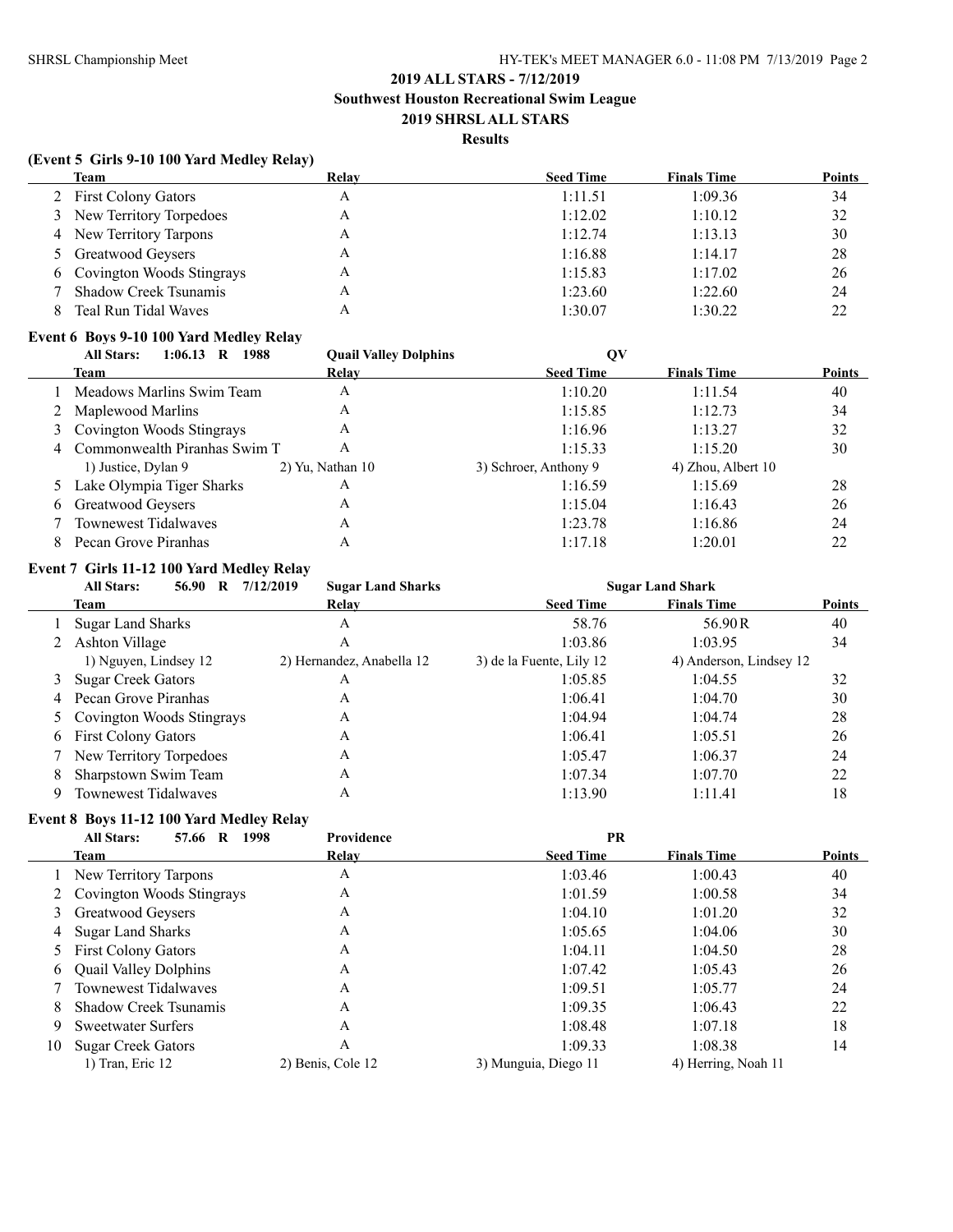**Southwest Houston Recreational Swim League**

# **2019 SHRSL ALL STARS**

# **Results**

### **Event 9 Girls 13-14 100 Yard Medley Relay**

|   | <b>All Stars:</b><br>2014<br>54.56 R | <b>Greatwood Geysers</b> | GG                   |                        |               |
|---|--------------------------------------|--------------------------|----------------------|------------------------|---------------|
|   | Team                                 | Relay                    | <b>Seed Time</b>     | <b>Finals Time</b>     | <b>Points</b> |
|   | New Territory Tarpons                | A                        | 58.26                | 56.42                  | 40            |
|   | <b>Sugar Creek Gators</b>            | Α                        | 1:00.25              | 57.61                  | 34            |
|   | 1) Goolsby, Courtney 14              | 2) Herring, Caitlin 13   | 3) Morales, Sofey 13 | 4) Hoang, Minh-Vien 13 |               |
|   | 3 Greatwood Geysers                  | Α                        | 59.76                | 58.47                  | 32            |
| 4 | Lake Olympia Tiger Sharks            | A                        | 1:00.52              | 59.09                  | 30            |
|   | 5 First Colony Gators                | A                        | 1:01.25              | 1:04.63                | 28            |
| 6 | Glenshire Wahoo                      | A                        | 1:07.29              | 1:06.78                | 26            |
|   | <b>Shadow Creek Tsunamis</b>         | A                        | 1:10.52              | 1:11.90                | 24            |
|   | --- Covington Woods Stingrays        | A                        | 1:02.13              | DQ                     |               |

### **Event 10 Boys 13-14 100 Yard Medley Relay**

|   | <b>All Stars:</b><br>2011<br>49.69<br>R | <b>Greatwood Gators</b> | GW                        |                      |               |
|---|-----------------------------------------|-------------------------|---------------------------|----------------------|---------------|
|   | Team                                    | Relay                   | <b>Seed Time</b>          | <b>Finals Time</b>   | <b>Points</b> |
|   | 1 New Territory Tarpons                 | A                       | 54.82                     | 52.54                | 40            |
|   | 2 Commonwealth Piranhas Swim T          | Α                       | 54.86                     | 53.30                | 34            |
|   | 1) Miller, Hunter 14                    | 2) Kusuma, Dimas 14     | 3) Ramkissoon, Brendan 13 | 4) Miller, Philip 14 |               |
|   | 3 Covington Woods Stingrays             | Α                       | 56.32                     | 54.85                | 32            |
|   | 4 Sugar Land Sharks                     | A                       | 56.21                     | 54.93                | 30            |
|   | 5 Maplewood Marlins                     | A                       | 57.32                     | 55.46                | 28            |
| 6 | <b>Quail Valley Dolphins</b>            | A                       | 56.72                     | 55.86                | 26            |
|   | First Colony Gold                       | A                       | 56.88                     | 57.33                | 24            |
|   | <b>Stafford Stingrays Swim Team</b>     | Α                       | 1:02.43                   | 1:01.53              | 22            |

### **Event 11 Girls 15-18 100 Yard Medley Relay**

|   | 2008<br><b>All Stars:</b><br>52.64<br>R | <b>Meadows Marlins</b> | <b>ME</b>            |                       |               |
|---|-----------------------------------------|------------------------|----------------------|-----------------------|---------------|
|   | Team                                    | Relay                  | <b>Seed Time</b>     | <b>Finals Time</b>    | <b>Points</b> |
|   | Pecan Grove Piranhas                    | A                      | 55.21                | 52.91                 | 40            |
|   | 2 Lake Olympia Tiger Sharks             | A                      | 56.03                | 54.67                 | 34            |
|   | 3 Covington Woods Stingrays             | A                      | 58.89                | 56.75                 | 32            |
| 4 | <b>Sugar Land Sharks</b>                | A                      | 57.63                | 57.31                 | 30            |
|   | 5 New Territory Torpedoes               | A                      | 58.73                | 57.33                 | 28            |
| 6 | <b>Sugar Creek Gators</b>               | Α                      | 57.91                | 57.48                 | 26            |
|   | 1) Beauchamp, Madison 17                | 2) Witham, Pressly 15  | 3) Cooney, Maddie 17 | 4) Staub, Channing 15 |               |
|   | Glenshire Wahoo                         | A                      | 1:02.67              | 1:00.91               | 24            |
| 8 | Sharpstown Swim Team                    | В                      | 1:02.93              | 1:05.23               | 22            |

#### **Event 12 Boys 15-18 100 Yard Medley Relay**

| <b>All Stars:</b><br>43.37 R<br>2016 | <b>First Colony Gators</b>                                                                                                                                                               | FC               |                    |               |
|--------------------------------------|------------------------------------------------------------------------------------------------------------------------------------------------------------------------------------------|------------------|--------------------|---------------|
| Team                                 | Relav                                                                                                                                                                                    | <b>Seed Time</b> | <b>Finals Time</b> | <b>Points</b> |
|                                      | Α                                                                                                                                                                                        | 48.51            | 44.59              | 40            |
|                                      | Α                                                                                                                                                                                        | 46.79            | 45.59              | 34            |
|                                      | Α                                                                                                                                                                                        | 48.47            | 47.36              | 32            |
|                                      | Α                                                                                                                                                                                        | 49.66            | 47.52              | 30            |
|                                      | B                                                                                                                                                                                        | 49.28            | 48.11              |               |
|                                      | Α                                                                                                                                                                                        | 49.51            | 48.89              | 28            |
|                                      | Α                                                                                                                                                                                        | 51.52            | 50.67              | 26            |
| Sharpstown Swim Team                 | Α                                                                                                                                                                                        | 54.51            | 53.59              | 24            |
| Glens Dolphins                       | А                                                                                                                                                                                        | 58.73            | 57.15              | 22            |
| 8.                                   | 1 New Territory Tarpons<br>2 Covington Woods Stingrays<br>3 Sweetwater Surfers<br>4 New Territory Torpedoes<br>5 New Territory Tarpons<br>6 Sugar Land Sharks<br>7 Quail Valley Dolphins |                  |                    |               |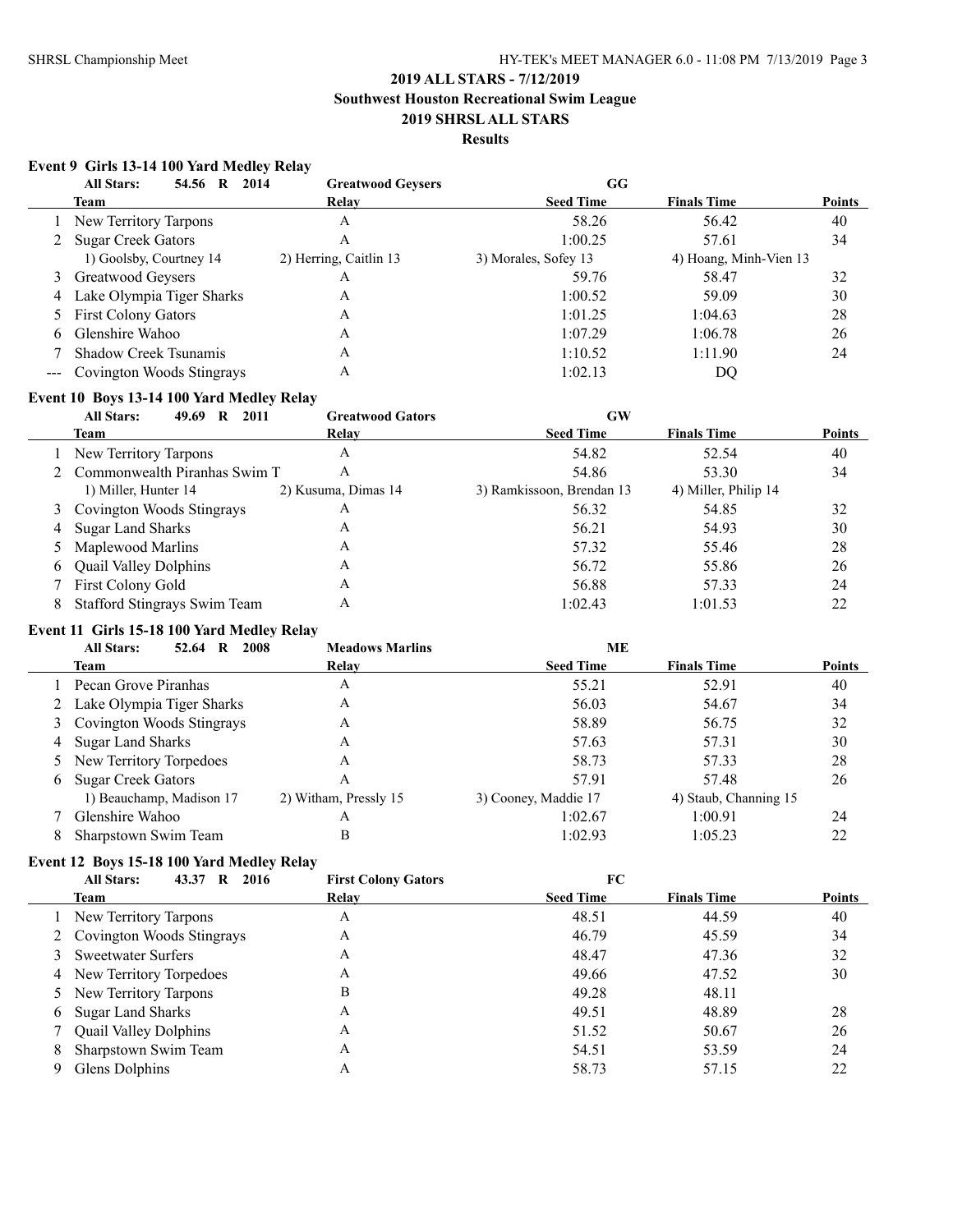### **Results**

### **Event 13 Girls 11-12 100 Yard IM**

|    | <b>All Stars:</b>                     | 1:05.59 R 7/12/2019 | <b>Haley Finley</b>         |                  | <b>Sugar Land Shark</b> |                  |
|----|---------------------------------------|---------------------|-----------------------------|------------------|-------------------------|------------------|
|    | Name                                  |                     | Age Team                    | <b>Seed Time</b> | <b>Finals Time</b>      | <b>Points</b>    |
| 1  | Finley, Haley                         | 12                  | <b>Sugar Land Sharks</b>    | 1:07.83          | 1:05.59R                | 20               |
| 2  | Finley, Holly                         | 11                  | <b>Sugar Land Sharks</b>    | 1:10.85          | 1:11.79                 | 17               |
| 3  | cui, Angela                           | 11                  | <b>Sweetwater Surfers</b>   | 1:13.72          | 1:12.95                 | 16               |
| 4  | Tran, Emily                           | 12                  | <b>Sugar Creek Gators</b>   | 1:14.06          | 1:14.79                 | 15               |
| 5  | Nguyen, Lindsey                       | 12                  | <b>Ashton Village</b>       | 1:15.89          | 1:16.32                 | 14               |
| 6  | Tonnu, Mimi                           | 12                  | First Colony Gold           | 1:16.96          | 1:17.76                 | 13               |
| 7  | Wallin, Natalie                       | 12                  | Greatwood Geysers           | 1:19.16          | 1:18.11                 | 12               |
| 8  | Traylor, Reign                        | 11                  | <b>Sugar Land Sharks</b>    | 1:21.92          | 1:18.59                 | 11               |
| 9  | Hoang, Cat                            | 12                  | <b>Sugar Creek Gators</b>   | 1:21.92          | 1:18.98                 | 9                |
| 10 | Vann, Sammie                          | 12                  | First Colony Gators         | 1:19.20          | 1:19.08                 | $\tau$           |
| 11 | Ortiz, Ally                           | 11                  | <b>Sugar Land Sharks</b>    | 1:21.18          | 1:20.01                 | 6                |
| 12 | Blackburn, Addie                      | 12                  | New Territory Tarpons       | 1:21.28          | 1:21.36                 | 5                |
| 13 | Niles, Kinley                         | 11                  | Pecan Grove Piranhas        | 1:21.73          | 1:21.50                 | 4                |
| 14 | Tran, Katelynn                        | 12                  | <b>Townewest Tidalwaves</b> | 1:22.29          | 1:21.62                 | $\mathfrak{Z}$   |
| 15 | Grand, Cecilia                        | 12                  | Maplewood Marlins           | 1:22.17          | 1:22.20                 | $\boldsymbol{2}$ |
| 16 | Dibos, Nicole                         |                     | 12 Sharpstown Swim Team     | 1:22.18          | 1:22.99                 | $\mathbf{1}$     |
|    | Event 14 Boys 11-12 100 Yard IM       |                     |                             |                  |                         |                  |
|    | $1:01.40$ R 2007<br><b>All Stars:</b> |                     | <b>Harrison Bui</b>         | AV               |                         |                  |
|    | <b>Name</b>                           |                     | Age Team                    | <b>Seed Time</b> | <b>Finals Time</b>      | <b>Points</b>    |
| 1  | Ta, Andrew                            |                     | 12 New Territory Tarpons    | 1:07.72          | 1:06.03                 | 20               |
| 2  | Byrd, Jalen                           | 12                  | Quail Valley Dolphins       | 1:12.33          | 1:11.96                 | 17               |
| 3  | Boysen, Jack                          | 12                  | Covington Woods Stingrays   | 1:14.55          | 1:12.65                 | 16               |
| 4  | Tran, Eric                            | 12                  | <b>Sugar Creek Gators</b>   | 1:13.90          | 1:13.09                 | 15               |
| 5  | Cimino, Max                           | 12                  | First Colony Gators         | 1:14.09          | 1:14.70                 | 14               |
| 6  | Chacon, Justin                        | 12                  | Ashton Village              | 1:14.86          | 1:15.78                 | 13               |
| 7  | Gorriaran, Aven                       | 12                  | Greatwood Geysers           | 1:18.67          | 1:16.38                 | 12               |
| 8  | Dang, Ethan                           | 12                  | <b>Sugar Land Sharks</b>    | 1:18.84          | 1:16.69                 | 11               |
| 9  | Beckett, Colton                       | 12                  | <b>Sweetwater Surfers</b>   | 1:20.99          | 1:17.91                 | 9                |
| 10 | Nguyen, Zachary                       | 12                  | Sharpstown Swim Team        | 1:20.75          | 1:18.14                 | $\boldsymbol{7}$ |
| 11 | Garcia, Elliott                       | 12                  | Covington Woods Stingrays   | 1:19.65          | 1:19.05                 | 6                |
| 12 | Thomas, Charles                       | 11                  | Greatwood Geysers           | 1:20.18          | 1:19.59                 | 5                |
| 13 | Newton, Arthur                        | 12                  | Covington Woods Stingrays   | 1:20.42          | 1:20.26                 | 4                |
| 14 | Bao, Victor                           | 11                  | New Territory Tarpons       | 1:20.75          | 1:20.30                 | $\mathfrak{Z}$   |
| 15 | James, Dudley                         | 12                  | <b>Townewest Tidalwaves</b> | 1:26.27          | 1:20.86                 | $\boldsymbol{2}$ |
| 16 | Counts, Curtis                        |                     | 12 First Colony Gators      | 1:20.34          | 1:21.18                 | $\mathbf{1}$     |

### **Event 15 Girls 13-14 100 Yard IM**

|    | <b>All Stars:</b><br>1:03.61<br>R | 2004<br>Elizabeth Riska      |                  |                    |        |
|----|-----------------------------------|------------------------------|------------------|--------------------|--------|
|    | <b>Name</b>                       | Age Team                     | <b>Seed Time</b> | <b>Finals Time</b> | Points |
|    | Herring, Caitlin                  | 13 Sugar Creek Gators        | 1:08.43          | 1:06.39            | 20     |
|    | 2 Korger, Hannah                  | 14 Lake Olympia Tiger Sharks | 1:10.84          | 1:07.25            | 17     |
|    | 3 Nguyen, Ynhu                    | 14 New Territory Tarpons     | 1:10.11          | 1:09.33            | 16     |
|    | 4 Goolsby, Courtney               | 14 Sugar Creek Gators        | 1:11.32          | 1:11.07            | 15     |
|    | 5 Bowen, Megan                    | 14 Greatwood Geysers         | 1:12.83          | 1:12.37            | 14     |
| *6 | So, Teresa                        | 14 New Territory Torpedoes   | 1:11.82          | 1:12.72            | 12.50  |
| *6 | Pelletier, Katie                  | 14 Maplewood Marlins         | 1:13.08          | 1:12.72            | 12.50  |
| 8. | Le, Chloe                         | New Territory Tarpons        | 1:15.32          | 1:13.11            | 11     |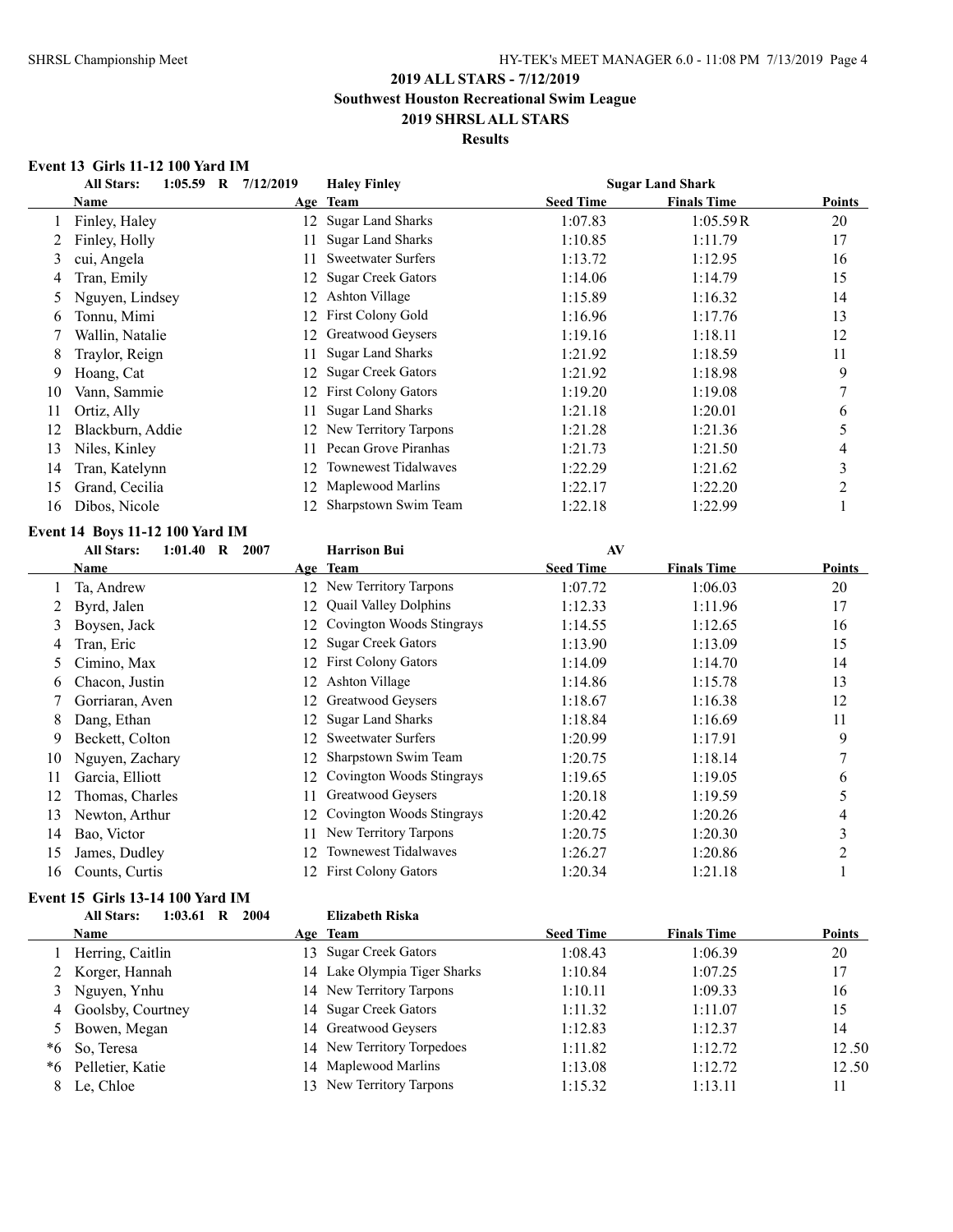### **(Event 15 Girls 13-14 100 Yard IM)**

|     | <b>Name</b>       | Age Team                     | <b>Seed Time</b> | <b>Finals Time</b> | <b>Points</b> |
|-----|-------------------|------------------------------|------------------|--------------------|---------------|
| 9   | Kinane, Maddie    | 14 Ashton Village            | 1:15.15          | 1:14.71            | 9             |
| 10  | Muldowney, Tori   | 14 Meadows Marlins Swim Team | 1:14.83          | 1:15.08            |               |
| 11  | Meeks, Ashlyn     | 14 Sugar Land Sharks         | 1:16.52          | 1:15.10            | b             |
| 12  | Bourgeois, Harley | 13 Greatwood Geysers         | 1:17.20          | 1:15.44            |               |
|     | 13 Nguyen, Sidney | 14 Ashton Village            | 1:15.78          | 1:16.66            | 4             |
| 14  | Cone, Celeste     | 14 Sugar Land Sharks         | 1:17.55          | 1:18.25            |               |
| 15  | Huang, Emily      | 13 Sharpstown Swim Team      | 1:19.64          | 1:19.81            | ∍             |
| 16. | Arrazolo, Ellie   | 14 Glenshire Wahoo           | 1:23.38          | 1:23.68            |               |

# **Event 16 Boys 13-14 100 Yard IM**

| <b>All Stars:</b><br>57.76 R<br>2013 |                       |     | David Kvinta                   | <b>GW</b>        |                    |                     |
|--------------------------------------|-----------------------|-----|--------------------------------|------------------|--------------------|---------------------|
|                                      | Name                  |     | Age Team                       | <b>Seed Time</b> | <b>Finals Time</b> | <b>Points</b>       |
|                                      | Chen, Eric            |     | 14 New Territory Tarpons       | 1:03.32          | 1:01.55            | 20                  |
|                                      | Francis, Chase        | 14  | Meadows Marlins Swim Team      | 1:05.27          | 1:04.21            | 17                  |
| 3                                    | Fan, George           | 13. | New Territory Tarpons          | 1:07.91          | 1:05.77            | 16                  |
| 4                                    | Ang, Sam              | 13  | <b>Sugar Land Sharks</b>       | 1:06.25          | 1:06.45            | 15                  |
|                                      | Miller, Hunter        | 14  | Commonwealth Piranhas Swim Tea | 1:05.93          | 1:06.73            | 14                  |
| 6                                    | Kusuma, Dimas         | 14  | Commonwealth Piranhas Swim Tea | 1:07.82          | 1:07.05            | 13                  |
|                                      | Maldonado, Victor     | 13  | Ashton Village                 | 1:08.42          | 1:07.53            | 12                  |
| 8                                    | Lopez, Diego          | 14  | <b>Sugar Land Sharks</b>       | 1:10.69          | 1:07.89            | 11                  |
| 9                                    | Kelly, Caleb          | 14  | <b>Quail Valley Dolphins</b>   | 1:05.60          | 1:08.08            | 9                   |
| 10                                   | Miller, Philip        | 14  | Commonwealth Piranhas Swim Tea | 1:08.95          | 1:09.02            |                     |
| 11                                   | Cung, Ethan           |     | 14 Covington Woods Stingrays   | 1:09.40          | 1:09.43            | 6                   |
| 12                                   | Melvin, Dylan         | 14  | Covington Woods Stingrays      | 1:09.91          | 1:09.99            | 5                   |
| 13                                   | Mallory, Ryan         | 14  | <b>Quail Valley Dolphins</b>   | 1:10.55          | 1:10.60            | 4                   |
| 14                                   | Ta, Vincent           | 13. | New Territory Tarpons          | 1:10.88          | 1:10.75            | $\mathcal{L}$<br>C. |
| 15                                   | Cox, Everett          | 13  | <b>Sugar Land Sharks</b>       | 1:11.55          | 1:12.39            | $\mathfrak{D}$      |
| 16                                   | Fernandezlopez, Isaac | 14  | <b>Shadow Creek Tsunamis</b>   | 1:15.56          | 1:16.65            |                     |
| 17                                   | Chavez, Adrian        | 14  | Stafford Stingrays Swim Team   | 1:14.22          | 1:17.93            |                     |

### **Event 17 Girls 15-18 100 Yard IM**

|    | 1:01.73<br><b>All Stars:</b><br>$\bf{R}$<br>2015 | <b>Alexandra Remy</b> |                                   | <b>NT</b>        |                    |        |
|----|--------------------------------------------------|-----------------------|-----------------------------------|------------------|--------------------|--------|
|    | Name                                             |                       | Age Team                          | <b>Seed Time</b> | <b>Finals Time</b> | Points |
|    | Wright, Rachel                                   |                       | 18 Commonwealth Piranhas Swim Tea | 1:07.60          | 1:03.88            | 20     |
|    | Mussler, Kate                                    | 18.                   | <b>Quail Valley Dolphins</b>      | 1:10.55          | 1:04.20            | 17     |
| 3  | Jacks, Maddie                                    | 18.                   | Pecan Grove Piranhas              | 1:07.21          | 1:04.60            | 16     |
| 4  | Chen, Gloria                                     | 16.                   | <b>First Colony Gators</b>        | 1:06.92          | 1:05.69            | 15     |
| 5. | Gibson, Sophie                                   | 18.                   | Pecan Grove Piranhas              | 1:07.62          | 1:07.67            | 14     |
| 6  | Bruns, Ashlyn                                    | 17                    | New Territory Torpedoes           | 1:09.70          | 1:07.94            | 13     |
|    | Kong, Jevine                                     | 15                    | Lake Olympia Tiger Sharks         | 1:11.17          | 1:09.27            | 12     |
| 8  | Spiwak, Brooke                                   | 15.                   | <b>Sugar Land Sharks</b>          | 1:09.49          | 1:09.44            | 11     |
| 9. | Close, Maggie                                    | 15.                   | Maplewood Marlins                 | 1:10.79          | 1:09.91            | 9      |
| 10 | Beauchamp, Madison                               |                       | <b>Sugar Creek Gators</b>         | 1:10.81          | 1:10.07            |        |
| 11 | Rebollido, Lia                                   |                       | New Territory Tarpons             | 1:10.43          | 1:10.11            | 6      |
| 12 | Nguyen, Megan                                    | 15                    | New Territory Torpedoes           | 1:10.27          | 1:10.51            | 5      |
| 13 | Vann, Victoria                                   | 16                    | First Colony Gators               | 1:11.59          | 1:10.76            | 4      |
| 14 | Gibson, Kiki                                     | 16                    | Pecan Grove Piranhas              | 1:11.99          | 1:10.81            | 3      |
| 15 | Culpepper, Kate                                  | 15.                   | Greatwood Geysers                 | 1:10.90          | 1:11.16            | 2      |
| 16 | Zegada, Kassandra                                |                       | 16 Glenshire Wahoo                | 1:14.84          | 1:11.98            |        |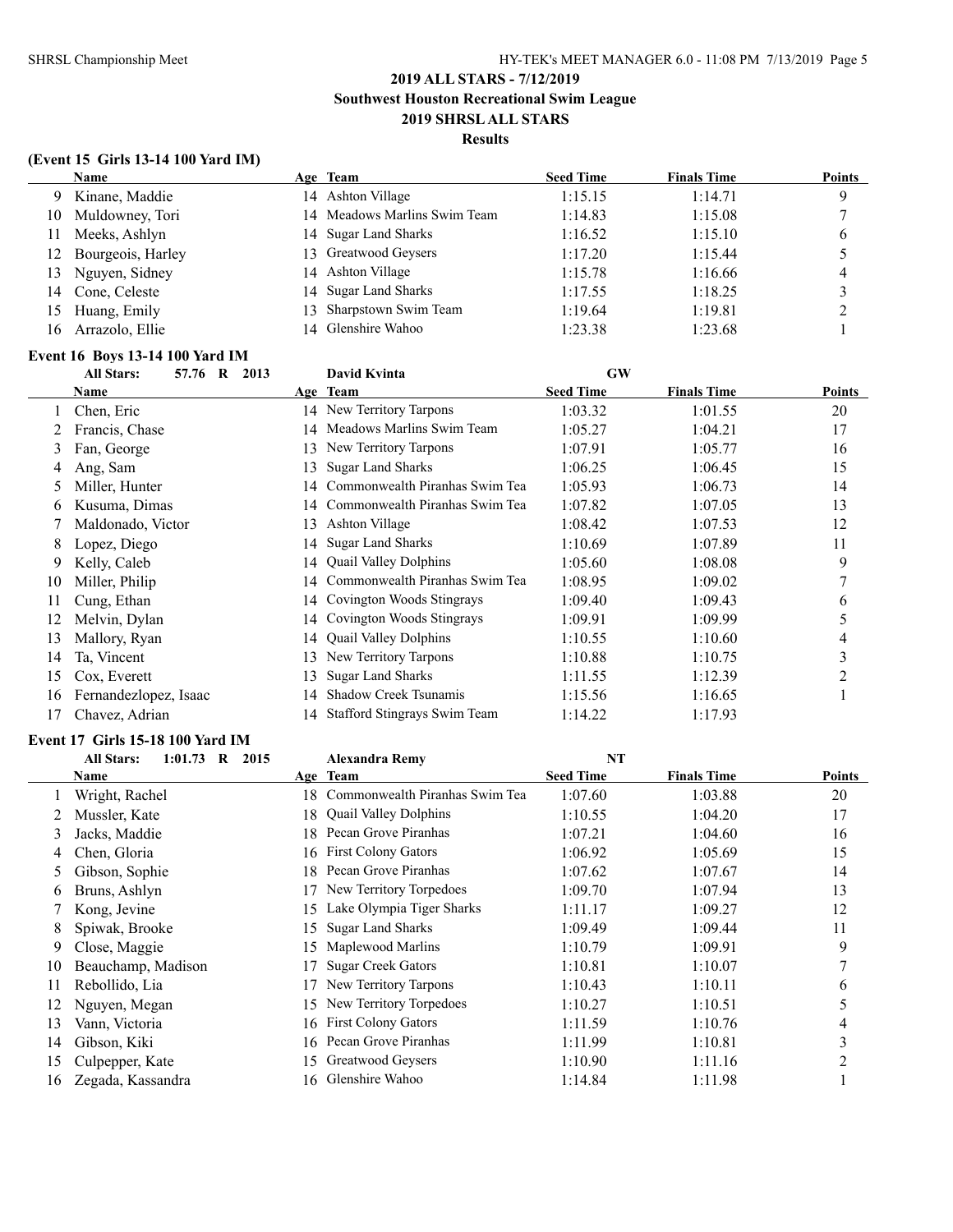### **Results**

### **Event 18 Boys 15-18 100 Yard IM**

|    | <b>All Stars:</b><br>52.27<br>$\bf{R}$     | 2013 | <b>Harrison Bui</b>       | <b>SW</b>        |                    |                |
|----|--------------------------------------------|------|---------------------------|------------------|--------------------|----------------|
|    | Name                                       |      | Age Team                  | <b>Seed Time</b> | <b>Finals Time</b> | Points         |
|    | Nguyen, Thuc                               | 18   | Covington Woods Stingrays | 56.24            | 55.26              | 20             |
|    | Loux, Josh                                 | 17   | New Territory Torpedoes   | 58.35            | 55.52              | 17             |
| 3  | Guo, Aaron                                 | 17   | <b>Sweetwater Surfers</b> | 56.79            | 56.37              | 16             |
| 4  | Imrie, Mason                               | 18.  | Pecan Grove Piranhas      | 59.15            | 56.56              | 15             |
| 5  | Dang, Ryan                                 | 16   | Lake Olympia Tiger Sharks | 57.40            | 56.77              | 14             |
| 6  | Cook, Trent                                | 18   | Pecan Grove Piranhas      | 1:01.31          | 57.33              | 13             |
|    | Hoefel, Max                                | 17   | New Territory Tarpons     | 58.68            | 57.57              | 12             |
| 8  | Le, Christian                              | 16.  | New Territory Tarpons     | 59.87            | 57.93              | 11             |
| 9  | Su, Nathan                                 | 15   | New Territory Tarpons     | 1:00.03          | 58.17              | 9              |
| 10 | Dang, Tyler                                | 18   | Lake Olympia Tiger Sharks | 59.25            | 59.06              | 7              |
| 11 | Pozzi, Matinator                           | 17   | <b>Sugar Creek Gators</b> | 59.83            | 1:00.09            | 6              |
| 12 | Lenz, Gabe                                 | 18   | Maplewood Marlins         | 1:01.20          | 1:00.42            | 5              |
| 13 | Spells, Kris                               | 15   | Lake Olympia Tiger Sharks | 1:00.57          | 1:00.55            | 4              |
| 14 | Chau, Kevin                                | 17   | <b>Sugar Land Sharks</b>  | 1:01.46          | 1:01.38            | 3              |
| 15 | Dibos, Daniel                              | 18   | Sharpstown Swim Team      | 1:01.48          | 1:02.91            | $\overline{2}$ |
| 16 | Saquic, Thomas                             | 16   | Glens Dolphins            | 1:09.60          | 1:06.74            |                |
|    | Event 19 Girls 6 & Under 25 Yard Freestyle |      |                           |                  |                    |                |

#### **Event 19 Girls 6 & Under 25 Yard Freestyle**

|       | 16.50<br><b>All Stars:</b><br>$\bf{R}$<br>2016 |    | <b>Peyton Barnes</b>             | PG               |                    |               |
|-------|------------------------------------------------|----|----------------------------------|------------------|--------------------|---------------|
|       | Name                                           |    | Age Team                         | <b>Seed Time</b> | <b>Finals Time</b> | <b>Points</b> |
|       | Nielsen, Hannah                                |    | 6 First Colony Gators            | 20.01            | 19.25              | 20            |
|       | Peterson, Savannah                             | 6  | Pecan Grove Piranhas             | 21.70            | 19.93              | 17            |
| 3     | Fox, Kate                                      |    | 6 Commonwealth Piranhas Swim Tea | 20.21            | 20.10              | 16            |
| 4     | Dowd, Sarah                                    |    | 6 New Territory Torpedoes        | 22.22            | 21.52              | 15            |
| 5     | Mondini, Delfina                               | 6  | Ashton Village                   | 22.77            | 22.01              | 14            |
| b     | McIntyre, Emma                                 | 6. | New Territory Torpedoes          | 22.93            | 22.25              | 13            |
|       | Blocker, Hailey                                | 6  | Greatwood Geysers                | 20.75            | 22.75              | 12            |
| 8     | Rangel, Julieta                                | 5. | Sharpstown Swim Team             | 23.26            | 23.25              | 11            |
| 9     | McCordic, Emma                                 |    | 6 Meadows Marlins Swim Team      | 23.55            | 23.51              | 9             |
| 10    | Gore, Sarah                                    |    | 6 First Colony Gators            | 24.15            | 23.62              | $\mathcal{I}$ |
| 11    | Buantello, Laurel                              | 6. | Sienna Plantation Stingrays      | 25.17            | 23.77              | 6             |
| $*12$ | Galvan, Lilie                                  | 6. | Stafford Stingrays Swim Team     | 26.18            | 25.07              | 4.50          |
| $*12$ | Brixey, Lillian                                | 6  | <b>Quail Valley Dolphins</b>     | 25.76            | 25.07              | 4.50          |
| 14    | Zelaya, Nana                                   |    | 6 Pecan Grove Piranhas           | 24.95            | 27.17              | 3             |
| 15    | Hughes, Lily                                   | 6. | <b>Sweetwater Surfers</b>        | 25.69            | 27.60              | 2             |
| 16    | Flores, Angie                                  | 6  | Glenshire Wahoo                  | 32.58            | 31.60              |               |
|       |                                                |    |                                  |                  |                    |               |

### **Event 20 Boys 6 & Under 25 Yard Freestyle**

|   | <b>All Stars:</b><br>1987<br>17.04<br>R | <b>Dennis Behrens</b>   |                  |                    |               |
|---|-----------------------------------------|-------------------------|------------------|--------------------|---------------|
|   | <b>Name</b>                             | Age Team                | <b>Seed Time</b> | <b>Finals Time</b> | <b>Points</b> |
|   | Tremblay, Olivier                       | 6 Sugar Land Sharks     | 19.45            | 20.55              | 20            |
|   | 2 Chen, Max                             | 6 Glenshire Wahoo       | 22.54            | 20.77              | 17            |
|   | 3 Snyder, Lucas                         | 5 Greatwood Geysers     | 21.55            | 21.78              | 16            |
|   | 4 Ruiz, Jonathan                        | 6 Sharpstown Swim Team  | 22.66            | 21.80              | 15            |
|   | 5 Ryan, Tyler                           | 6 First Colony Gators   | 21.85            | 22.04              | 14            |
|   | 6 Cole, John                            | 6 Pecan Grove Piranhas  | 21.69            | 22.41              | 13            |
|   | Longoria, Christian                     | 6 New Territory Tarpons | 24.08            | 22.58              | 12            |
| 8 | Osina, Ty                               | 6 Shadow Creek Tsunamis | 23.45            | 22.73              | 11            |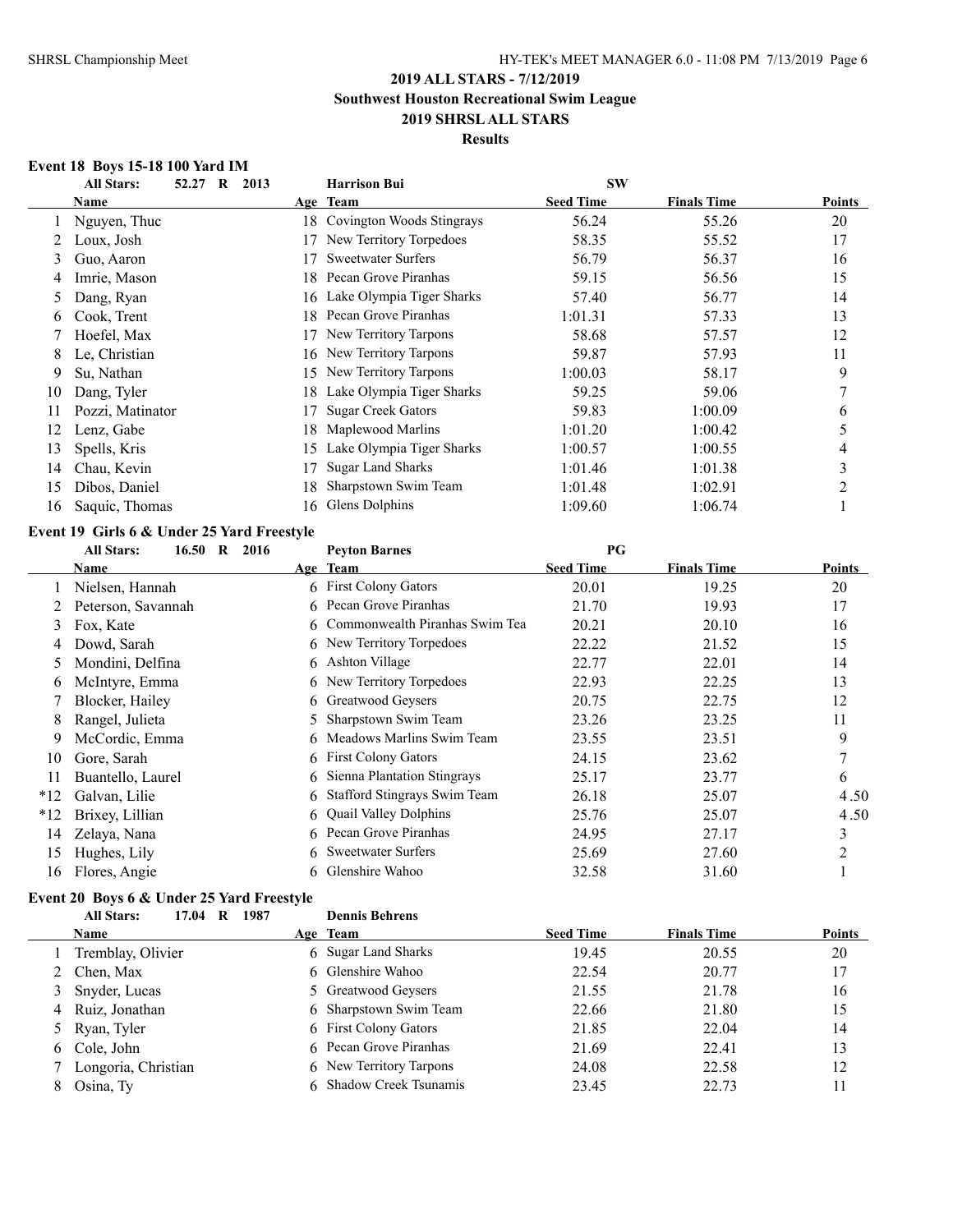### **Results**

# **(Event 20 Boys 6 & Under 25 Yard Freestyle)**

|     | <b>Name</b>             | Age Team                      | <b>Seed Time</b> | <b>Finals Time</b> | <b>Points</b> |
|-----|-------------------------|-------------------------------|------------------|--------------------|---------------|
| *9  | Efird, Hudson           | 6 Sweetwater Surfers          | 22.62            | 22.80              | 8             |
| *9  | Jahner, William or Will | 5 Sienna Plantation Stingrays | 22.58            | 22.80              | 8             |
| 11  | York, Justin            | 6 Sharpstown Swim Team        | 22.43            | 23.40              | O             |
| 12  | Wang, Linus             | 6 New Territory Torpedoes     | 23.39            | 23.86              |               |
| 13  | Alvarado, Dylan         | 6 Pecan Grove Piranhas        | 23.81            | 24.26              | 4             |
| 14  | Hope, Franklin          | 5 Maplewood Marlins           | 22.51            | 24.66              |               |
| 15  | Stevens, Gavin          | 6 Sugar Land Sharks           | 24.22            | 25.28              |               |
| 16. | Aziz, Haroon            | 5 Covington Woods Stingrays   | 24.00            | 28.64              |               |

# **Event 21 Girls 7-8 25 Yard Freestyle**

# **All Stars: 14.73 R 1995 Nicole Nugent**

|    | Name                |    | Age Team                            | <b>Seed Time</b> | <b>Finals Time</b> | <b>Points</b> |
|----|---------------------|----|-------------------------------------|------------------|--------------------|---------------|
|    | Fox, Grace          | 8. | Commonwealth Piranhas Swim Tea      | 16.76            | 15.83              | 20            |
|    | Stevens, Summer     | 8  | <b>Sugar Land Sharks</b>            | 16.10            | 16.40              | 17            |
| 3  | White, Taylor       | 8  | New Territory Tarpons               | 17.50            | 16.96              | 16            |
| 4  | McCormick, Quinn    |    | Maplewood Marlins                   | 17.87            | 17.36              | 15            |
| 5  | Stuart, Maddie      | 8  | Ashton Village                      | 18.91            | 17.44              | 14            |
| 6  | Burns, Sydney       |    | Sharpstown Swim Team                | 18.18            | 17.60              | 13            |
|    | Arredondo, Isabella | 8  | <b>Sweetwater Surfers</b>           | 18.39            | 17.73              | 12            |
| 8  | Greenberg, Megan    | 8  | <b>Sweetwater Surfers</b>           | 17.76            | 18.02              | 11            |
| 9  | Metzler, Laci       |    | <b>Sugar Land Sharks</b>            | 17.87            | 18.22              | 9             |
| 10 | Wolfe, Alli         | 8  | <b>First Colony Gold</b>            | 18.31            | 18.57              | 7             |
| 11 | Thompson, Chloe     | 8  | New Territory Torpedoes             | 18.86            | 18.66              | 6             |
| 12 | Gaskey, Madelynn    | 8  | <b>Sweetwater Surfers</b>           | 18.87            | 19.28              | 5             |
| 13 | Luna, Issa          | 8  | <b>Townewest Tidalwaves</b>         | 20.56            | 19.75              | 4             |
| 14 | Uscanga, Paula      | 8  | <b>Stafford Stingrays Swim Team</b> | 20.66            | 20.64              | 3             |
| 15 | Granados, Marcella  |    | Meadows Marlins Swim Team           | 18.93            | 21.43              | 2             |
| 16 | DU, Emma            | 8  | <b>Sugar Land Sharks</b>            | 18.69            | 21.51              |               |
| 17 | Millas, Caroline    |    | <b>Sweetwater Surfers</b>           | 19.03            | 21.93              |               |

# **Event 22 Boys 7-8 25 Yard Freestyle**

|    | <b>All Stars:</b><br>14.33 R<br>2016 |    | <b>MacGregor Byers</b>         | GG               |                    |                |
|----|--------------------------------------|----|--------------------------------|------------------|--------------------|----------------|
|    | Name                                 |    | Age Team                       | <b>Seed Time</b> | <b>Finals Time</b> | Points         |
|    | Hood, Bryan                          |    | 8 Covington Woods Stingrays    | 16.40            | 15.05              | 20             |
|    | Rodriguez, Raleigh                   | 8. | Greatwood Geysers              | 15.63            | 15.13              | 17             |
| 3  | Salgado, Xavi                        | 8. | <b>Sugar Land Sharks</b>       | 15.71            | 15.65              | 16             |
| *4 | Lee, Do-Yoon                         | 8. | New Territory Torpedoes        | 16.51            | 15.90              | 14.50          |
| *4 | Rau, Julian                          |    | <b>Sweetwater Surfers</b>      | 15.58            | 15.90              | 14.50          |
| 6  | Cole, Henry                          |    | Pecan Grove Piranhas           | 16.30            | 15.96              | 13             |
|    | York, Brandon                        | 8. | Sharpstown Swim Team           | 17.16            | 16.05              | 12             |
| 8  | Schwank, Parker                      |    | Pecan Grove Piranhas           | 17.16            | 16.32              | 11             |
| 9  | Flatt, Ethan                         |    | Commonwealth Piranhas Swim Tea | 17.45            | 16.45              | 9              |
| 10 | Mayer, Alexander                     |    | Sharpstown Swim Team           | 17.72            | 16.66              | 7              |
| 11 | Ibarra, Diego                        | 8. | Ashton Village                 | 17.82            | 16.82              | 6              |
| 12 | Carter, Harold                       | 8. | Maplewood Marlins              | 17.82            | 16.94              |                |
| 13 | Thomas, Cannon                       |    | Maplewood Marlins              | 16.42            | 17.27              | 4              |
| 14 | Whiles, Everett                      |    | Commonwealth Piranhas Swim Tea | 17.46            | 17.83              | 3              |
| 15 | Ritter, Weston                       |    | Greatwood Geysers              | 17.12            | 18.34              | $\overline{2}$ |
| 16 | Liga, Oscar                          |    | Glenshire Wahoo                | 19.41            | 19.93              |                |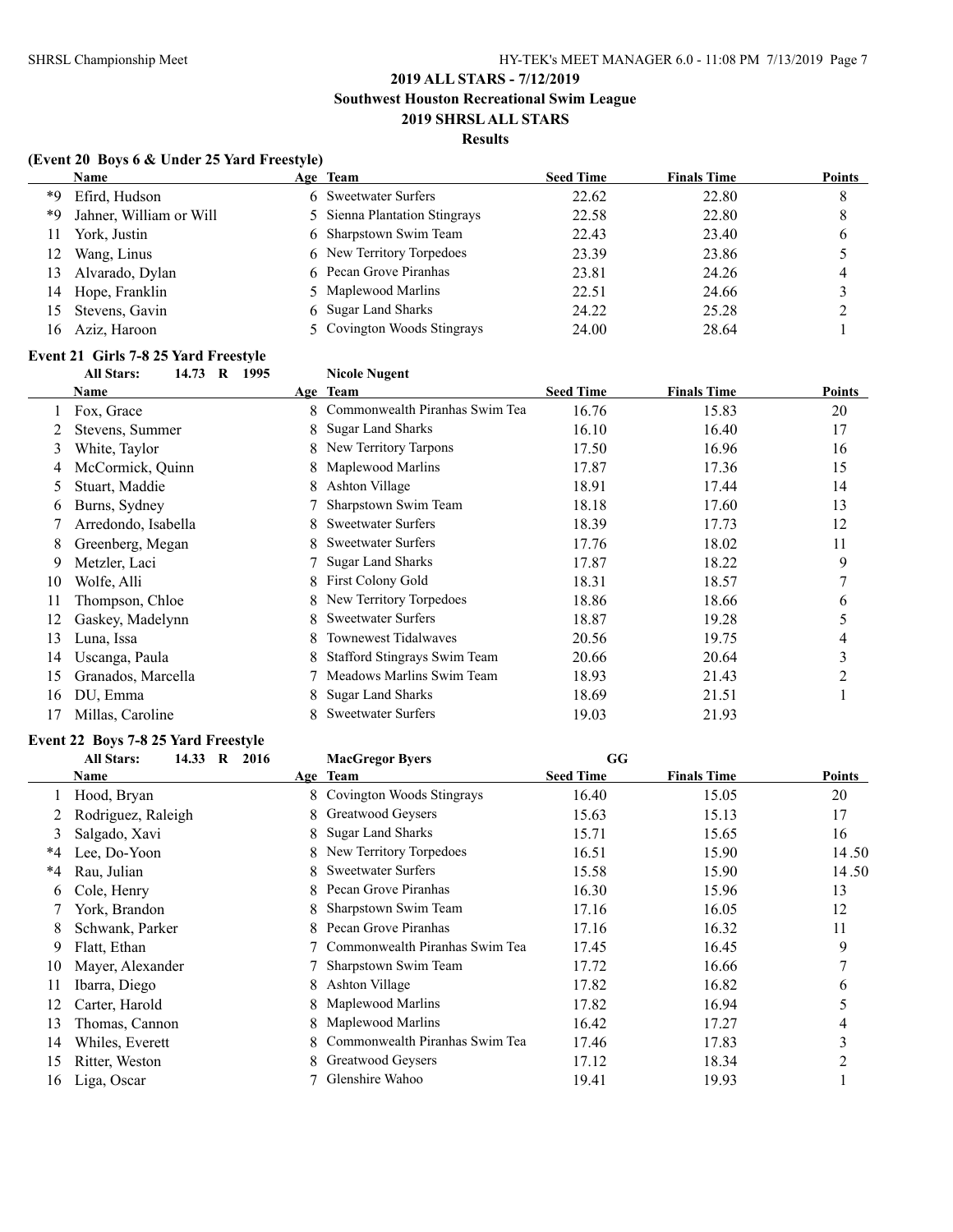### **Results**

### **Event 23 Girls 9-10 25 Yard Freestyle**

|    | <b>All Stars:</b><br>$12.74 \quad R$<br>2002 |     | <b>Haley Finley</b>          | SL               |                    |        |
|----|----------------------------------------------|-----|------------------------------|------------------|--------------------|--------|
|    | Name                                         |     | Age Team                     | <b>Seed Time</b> | <b>Finals Time</b> | Points |
|    | Jacks, Cassidy                               | 10  | Pecan Grove Piranhas         | 13.42            | 13.46              | 20     |
|    | Barnes, Peyton                               | 9   | Pecan Grove Piranhas         | 14.56            | 13.57              | 17     |
| 3  | Ramirez, Aly                                 |     | 10 New Territory Torpedoes   | 14.40            | 13.64              | 16     |
|    | Bingham, Reese                               | 10  | First Colony Gators          | 14.13            | 13.72              | 15     |
|    | Kulow, Kim                                   | 10. | New Territory Tarpons        | 14.14            | 13.85              | 14     |
| O  | Bingham, Ryann                               | 10  | <b>First Colony Gators</b>   | 15.03            | 14.55              | 13     |
|    | Ta, Vallerie                                 |     | 10 New Territory Tarpons     | 14.71            | 14.70              | 12     |
| *8 | Lee, Ye-Jin                                  | 9   | New Territory Torpedoes      | 15.17            | 14.71              | 10     |
| *8 | Hunter, Heidi                                | 10  | <b>First Colony Gators</b>   | 15.65            | 14.71              | 10     |
| 10 | Kohn, Maiya                                  | 10  | Pecan Grove Piranhas         | 15.29            | 14.97              | 7      |
| 11 | Nielsen, Laci                                | 10  | <b>First Colony Gators</b>   | 15.68            | 15.44              | 6      |
| 12 | Squires, Reagan                              | 10  | <b>First Colony Gold</b>     | 15.94            | 15.60              | 5      |
| 13 | Aguirre, Arelis                              | 9   | Ashton Village               | 15.88            | 15.64              | 4      |
| 14 | Rivers-Jones, Christa (Tr163)                | 10  | Teal Run Tidal Waves         | 17.40            | 16.17              | 3      |
| 15 | Gor, Ella                                    | 10  | New Territory Tarpons        | 15.40            | 16.24              | 2      |
| 16 | Bui, Kylie                                   | 10  | <b>Shadow Creek Tsunamis</b> | 16.95            | 16.32              |        |
| 17 | Jacobs, Mi'Chelle                            | 10  | Townewest Tidalwaves         | 17.59            | 17.13              |        |
| 18 | Werner, Nova                                 | 10  | Greatwood Geysers            | 15.84            | 17.95              |        |

# **Event 24 Boys 9-10 25 Yard Freestyle**

# **All Stars: 12.86 R 1995 Steven Hogan**

|    | Name            |     | Age Team                     | <b>Seed Time</b> | <b>Finals Time</b> | Points |
|----|-----------------|-----|------------------------------|------------------|--------------------|--------|
|    | Ulrey, Caleb    | 10. | Meadows Marlins Swim Team    | 14.07            | 13.41              | 20     |
|    | Maxson, Tanner  |     | 10 Covington Woods Stingrays | 14.04            | 13.85              | 17     |
| 3  | Daughdrill, Ian |     | 10 New Territory Tarpons     | 14.62            | 14.26              | 16     |
| 4  | Weber, Atticus  | 10  | Meadows Marlins Swim Team    | 14.83            | 14.39              | 15     |
| 5. | Bartee, Brody   |     | 10 Lake Olympia Tiger Sharks | 14.53            | 14.42              | 14     |
| 6  | Galvez, Vincent | 9   | <b>Ashton Village</b>        | 14.95            | 14.52              | 7      |
|    | Wilson, Blake   | 10  | Maplewood Marlins            | 14.88            | 14.53              | 13     |
| 8  | McKinney, Danny | 10  | <b>Townewest Tidalwaves</b>  | 14.62            | 14.55              | 12     |
| 9  | Silva, Diego    | 10  | Ashton Village               | 15.31            | 14.62              | 6      |
| 10 | Pipes, Troy     |     | 10 Sugar Creek Gators        | 15.02            | 14.84              |        |
| 11 | Boudreaux, Jack |     | 9 Greatwood Geysers          | 15.42            | 14.87              | 4      |
| 12 | Chambers, Kyle  | 10. | <b>Sugar Creek Gators</b>    | 15.27            | 15.01              | 2      |
| 13 | Busby, Michael  | 10  | <b>Greatwood Geysers</b>     | 14.94            | 15.18              | 11     |
| 14 | Boyt, Brandon   | 10  | <b>Sweetwater Surfers</b>    | 15.17            | 15.25              | 5      |
| 15 | Aoun, mo        | 10  | Covington Woods Stingrays    | 15.07            | 15.55              |        |
| 16 | Chavez, Ruben   | 10  | Stafford Stingrays Swim Team | 16.46            | 15.66              | 9      |

# **Event 25 Girls 11-12 50 Yard Freestyle**

| <b>All Stars:</b> | 25.65 R 7/12/2019 | <b>Haley Finley</b>      |                  | <b>Sugar Land Shark</b> |        |
|-------------------|-------------------|--------------------------|------------------|-------------------------|--------|
| <b>Name</b>       |                   | Age Team                 | <b>Seed Time</b> | <b>Finals Time</b>      | Points |
| Finley, Haley     |                   | 12 Sugar Land Sharks     | 25.54            | 25.65R                  | 20     |
| 2 cui, Angela     | 11.               | Sweetwater Surfers       | 28.75            | 28.32                   | 17     |
| 3 Nguyen, Lindsey |                   | 12 Ashton Village        | 29.18            | 28.65                   | 16     |
| 4 Finley, Holly   |                   | 11 Sugar Land Sharks     | 29.07            | 28.77                   | 15     |
| Tonnu, Mimi       |                   | 12 First Colony Gold     | 29.73            | 28.81                   | 14     |
| Blackburn, Addie  |                   | 12 New Territory Tarpons | 29.14            | 29.41                   | 13     |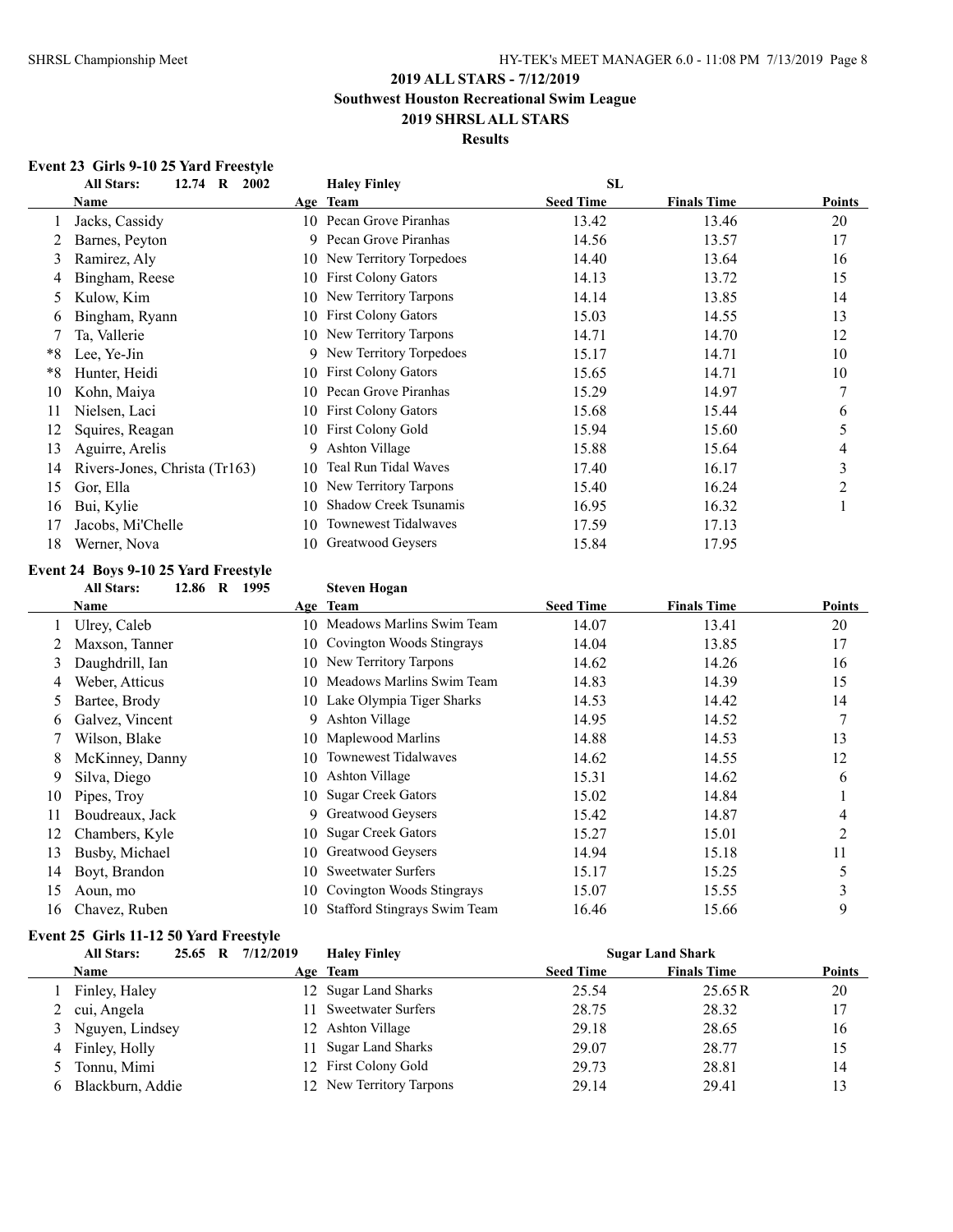### **Results**

### **(Event 25 Girls 11-12 50 Yard Freestyle)**

|    | <b>Name</b>       |    | Age Team                    | <b>Seed Time</b> | <b>Finals Time</b> | <b>Points</b> |
|----|-------------------|----|-----------------------------|------------------|--------------------|---------------|
|    | Tran, Emily       |    | 12 Sugar Creek Gators       | 29.06            | 29.71              | 12            |
| 8  | Hunter, Hannah    |    | 12 First Colony Gators      | 29.58            | 29.75              | 11            |
| 9. | Wallin, Natalie   |    | 12 Greatwood Geysers        | 30.05            | 29.86              | 9             |
| 10 | Blackburn, Bailey |    | 12 New Territory Tarpons    | 31.31            | 29.96              |               |
| 11 | Traylor, Reign    | 11 | <b>Sugar Land Sharks</b>    | 30.94            | 30.11              | b             |
| 12 | Dibos, Nicole     |    | 12 Sharpstown Swim Team     | 30.61            | 30.35              |               |
| 13 | Thomas, Abigail   | 11 | Greatwood Geysers           | 31.40            | 30.47              | 4             |
| 14 | Ortiz, Ally       | 11 | Sugar Land Sharks           | 31.19            | 30.68              |               |
| 15 | Nielsen, Natalie  |    | 12 First Colony Gators      | 31.11            | 31.32              |               |
| 16 | Tran, Katelynn    |    | <b>Townewest Tidalwaves</b> | 32.67            | 32.38              |               |

# **Event 26 Boys 11-12 50 Yard Freestyle**

|    | <b>All Stars:</b><br>$25.15$ R | 7/12/2019 | <b>Andrew Ta</b>             |                  | <b>NT Tarpons</b>  |                |
|----|--------------------------------|-----------|------------------------------|------------------|--------------------|----------------|
|    | Name                           |           | Age Team                     | <b>Seed Time</b> | <b>Finals Time</b> | <b>Points</b>  |
|    | Ta, Andrew                     | 12.       | New Territory Tarpons        | 24.91            | 25.15R             | 20             |
|    | Boysen, Jack                   | 12        | Covington Woods Stingrays    | 27.47            | 27.14              | 17             |
| 3  | Byrd, Jalen                    | 12.       | <b>Quail Valley Dolphins</b> | 28.41            | 28.19              | 16             |
| 4  | Tran, Eric                     | 12        | <b>Sugar Creek Gators</b>    | 28.20            | 28.23              | 15             |
| 5  | Cimino, Max                    | 12.       | <b>First Colony Gators</b>   | 27.94            | 28.28              | 14             |
| 6  | Bartee, Logan                  | 12        | Lake Olympia Tiger Sharks    | 29.64            | 28.57              | 13             |
|    | Gorriaran, Aven                | 12.       | Greatwood Geysers            | 29.80            | 29.33              | 12             |
| 8  | McKay, Tanner                  | 12.       | Pecan Grove Piranhas         | 30.60            | 29.45              | 11             |
| 9  | Rodriguez, Reid                |           | Greatwood Geysers            | 29.71            | 29.62              | 9              |
| 10 | Dang, Ethan                    | 12.       | <b>Sugar Land Sharks</b>     | 29.55            | 29.72              |                |
| 11 | Nguyen, Zachary                |           | Sharpstown Swim Team         | 29.04            | 29.93              | 6              |
| 12 | Newton, Arthur                 |           | Covington Woods Stingrays    | 31.20            | 30.20              | 5              |
| 13 | Dudley, James                  | 12        | Townewest Tidalwaves         | 31.05            | 30.23              | 4              |
| 14 | Chacon, Justin                 | 12.       | Ashton Village               | 29.61            | 30.35              | 3              |
| 15 | Garcia, Elliott                | 12.       | Covington Woods Stingrays    | 31.45            | 30.78              | $\mathfrak{D}$ |
| 16 | Bao, Victor                    |           | New Territory Tarpons        | 31.43            | 30.80              |                |

# **Event 27 Girls 13-14 50 Yard Freestyle**

#### **All Stars: 25.71 R 2004 Elizabeth Riska**

|    | Name              |    | Age Team                     | <b>Seed Time</b> | <b>Finals Time</b> | <b>Points</b> |
|----|-------------------|----|------------------------------|------------------|--------------------|---------------|
|    | Herring, Caitlin  | 13 | <b>Sugar Creek Gators</b>    | 26.43            | 26.26              | 20            |
|    | Korger, Hannah    |    | 14 Lake Olympia Tiger Sharks | 28.34            | 26.80              | 17            |
| 3  | Nguyen, Ynhu      |    | 14 New Territory Tarpons     | 27.63            | 27.45              | 16            |
| 4  | Meeks, Ashlyn     |    | 14 Sugar Land Sharks         | 29.25            | 27.66              | 15            |
| 5  | Goolsby, Courtney |    | 14 Sugar Creek Gators        | 28.06            | 27.82              | 14            |
| 6  | Le, Chloe         | 13 | New Territory Tarpons        | 28.05            | 28.00              | 13            |
|    | Bourgeois, Harley | 13 | Greatwood Geysers            | 28.04            | 28.04              | 12            |
| 8  | Bowen, Megan      |    | 14 Greatwood Geysers         | 28.37            | 28.34              | 11            |
| 9  | Muldowney, Tori   |    | 14 Meadows Marlins Swim Team | 28.67            | 28.96              | 9             |
| 10 | Pelletier, Katie  |    | 14 Maplewood Marlins         | 29.15            | 28.98              |               |
| 11 | Huang, Emily      | 13 | Sharpstown Swim Team         | 29.04            | 29.02              | 6             |
| 12 | Hoang, Minh-Vien  | 13 | <b>Sugar Creek Gators</b>    | 29.30            | 29.06              | 5             |
| 13 | Nguyen, Sidney    |    | 14 Ashton Village            | 28.86            | 29.09              | 4             |
| 14 | Narvacan, Arden   | 13 | New Territory Torpedoes      | 29.28            | 29.35              | 3             |
| 15 | Rodriguez, Jaelyn |    | 14 New Territory Tarpons     | 29.43            | 29.49              | 2             |
| 16 | White, Simcha     | 13 | Glenshire Wahoo              | 31.51            | 30.25              |               |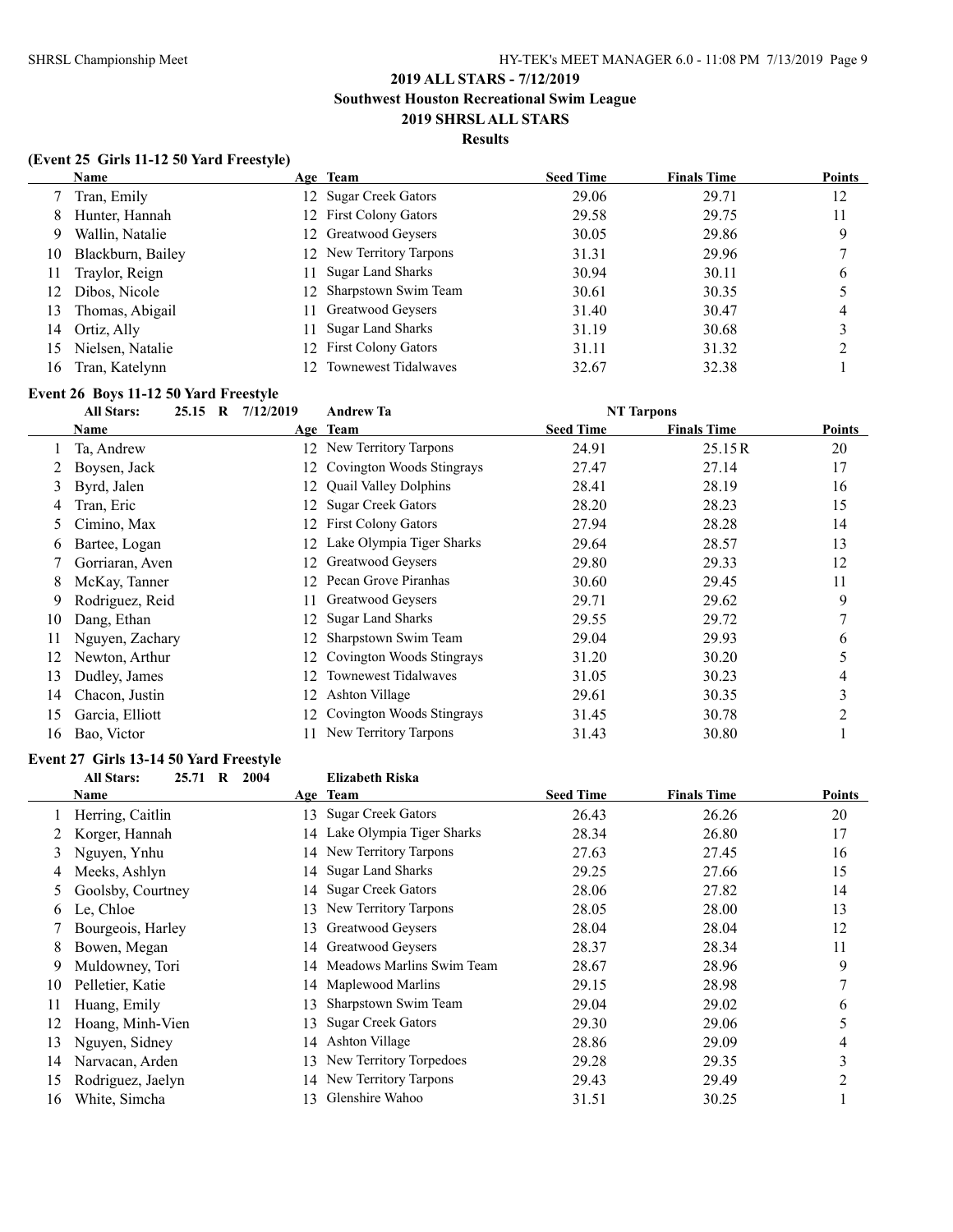**Southwest Houston Recreational Swim League**

### **2019 SHRSL ALL STARS Results**

### **Event 28 Boys 13-14 50 Yard Freestyle**

|       | 22.89<br><b>All Stars:</b><br>$\mathbf R$<br>1999 |     | <b>Tommy Hickman</b>                |                  |                    |                |
|-------|---------------------------------------------------|-----|-------------------------------------|------------------|--------------------|----------------|
|       | Name                                              |     | Age Team                            | <b>Seed Time</b> | <b>Finals Time</b> | <b>Points</b>  |
|       | Chen, Eric                                        |     | 14 New Territory Tarpons            | 23.92            | 23.41              | 20             |
|       | Francis, Chase                                    | 14  | Meadows Marlins Swim Team           | 25.63            | 24.65              | 17             |
| 3     | Koscinski, Caleb                                  |     | 14 New Territory Tarpons            | 25.35            | 24.91              | 16             |
| 4     | Ang, Sam                                          | 13  | <b>Sugar Land Sharks</b>            | 25.19            | 25.02              | 15             |
|       | Lopez, Diego                                      | 14  | <b>Sugar Land Sharks</b>            | 25.22            | 25.10              | 14             |
| 6     | Fan, George                                       | 13  | New Territory Tarpons               | 25.50            | 25.37              | 13             |
|       | Kelly, Caleb                                      | 14  | <b>Quail Valley Dolphins</b>        | 25.79            | 25.41              | 12             |
| 8     | Miller, Hunter                                    | 14  | Commonwealth Piranhas Swim Tea      | 25.65            | 25.56              | 11             |
| 9.    | Mallory, Ryan                                     | 14  | <b>Quail Valley Dolphins</b>        | 26.44            | 26.33              | 9              |
| 10    | Miller, Philip                                    | 14  | Commonwealth Piranhas Swim Tea      | 26.15            | 26.36              | $\overline{7}$ |
| 11    | Bjorngjeld, Jake                                  | 13  | <b>First Colony Gold</b>            | 27.02            | 26.64              | 6              |
| 12    | Ji, Tim                                           | 14  | New Territory Tarpons               | 27.10            | 26.71              | 5              |
| $*13$ | Chavez, Adrian                                    | 14  | <b>Stafford Stingrays Swim Team</b> | 26.79            | 27.03              | 3.50           |
| $*13$ | Cung, Ethan                                       | 14  | Covington Woods Stingrays           | 26.60            | 27.03              | 3.50           |
| 15    | Moore, Makhi                                      | 14  | Covington Woods Stingrays           | 27.24            | 27.21              | 2              |
| 16    | Cox, Everett                                      | 13. | <b>Sugar Land Sharks</b>            | 27.08            | 27.75              |                |

### **Event 29 Girls 15-18 50 Yard Freestyle**

|    | <b>All Stars:</b><br>24.46 R<br>2007 |     | <b>Danielle Yoho</b>           | FC               |                    |               |
|----|--------------------------------------|-----|--------------------------------|------------------|--------------------|---------------|
|    | Name                                 |     | Age Team                       | <b>Seed Time</b> | <b>Finals Time</b> | <b>Points</b> |
|    | Jacks, Maddie                        | 18. | Pecan Grove Piranhas           | 26.66            | 25.54              | 20            |
|    | Wright, Rachel                       | 18. | Commonwealth Piranhas Swim Tea | 27.03            | 25.85              | 17            |
| 3  | Gibson, Sophie                       |     | 18 Pecan Grove Piranhas        | 26.58            | 25.97              | 16            |
| 4  | Chen, Gloria                         |     | 16 First Colony Gators         | 26.79            | 26.12              | 15            |
| 5  | Bruns, Ashlyn                        |     | New Territory Torpedoes        | 26.62            | 26.23              | 14            |
| 6  | Bergen, Skylar                       | 15. | <b>Sugar Land Sharks</b>       | 27.51            | 27.17              | 13            |
|    | Chang, Olivia                        |     | Covington Woods Stingrays      | 27.49            | 27.25              | 12            |
| 8  | Nguyen, Megan                        | 15  | New Territory Torpedoes        | 27.38            | 27.26              | 11            |
| 9  | Beauchamp, Madison                   |     | <b>Sugar Creek Gators</b>      | 27.66            | 27.34              | 9             |
| 10 | Rebollido, Lia                       |     | New Territory Tarpons          | 27.88            | 27.63              | $\mathcal{I}$ |
| 11 | Ungar, Tristan                       |     | Lake Olympia Tiger Sharks      | 27.85            | 27.77              | 6             |
| 12 | Ang, Madi                            |     | <b>Sugar Land Sharks</b>       | 27.81            | 27.79              | 5             |
| 13 | Kong, Jevine                         | 15. | Lake Olympia Tiger Sharks      | 27.67            | 27.81              | 4             |
| 14 | Jackson, Olivia                      | 18. | <b>First Colony Gold</b>       | 27.92            | 27.90              | 3             |
| 15 | Gomez, Rocky                         |     | Glenshire Wahoo                | 28.74            | 29.20              | 2             |
| 16 | Moore, Hannah                        | 15. | Sharpstown Swim Team           | 29.90            | 31.28              |               |
|    |                                      |     |                                |                  |                    |               |

# **Event 30 Boys 15-18 50 Yard Freestyle**

|   | <b>All Stars:</b><br>21.52<br>R | 2012 | Alex Ng                        | FC               |                    |               |
|---|---------------------------------|------|--------------------------------|------------------|--------------------|---------------|
|   | <b>Name</b>                     |      | Age Team                       | <b>Seed Time</b> | <b>Finals Time</b> | <b>Points</b> |
|   | 1 Chang, Justin                 | 18   | New Territory Tarpons          | 21.84            | 21.62              | 20            |
|   | 2 Cook, Trent                   |      | 18 Pecan Grove Piranhas        | 22.46            | 21.83              | 17            |
|   | 3 Hendrickson, Jack             |      | 18 Sweetwater Surfers          | 22.71            | 21.95              | 16            |
|   | 4 Nguyen, Alex                  |      | 18 Covington Woods Stingrays   | 22.51            | 22.19              | 15            |
|   | 5 Imrie, Mason                  |      | 18 Pecan Grove Piranhas        | 22.85            | 22.29              | 14            |
| 6 | Loux, Josh                      | 17   | New Territory Torpedoes        | 22.80            | 22.39              | 13            |
|   | Remy, Grant                     |      | New Territory Tarpons          | 22.72            | 22.49              | 12            |
|   | Fick, Rex                       |      | Commonwealth Piranhas Swim Tea | 22.58            | 22.66              | 11            |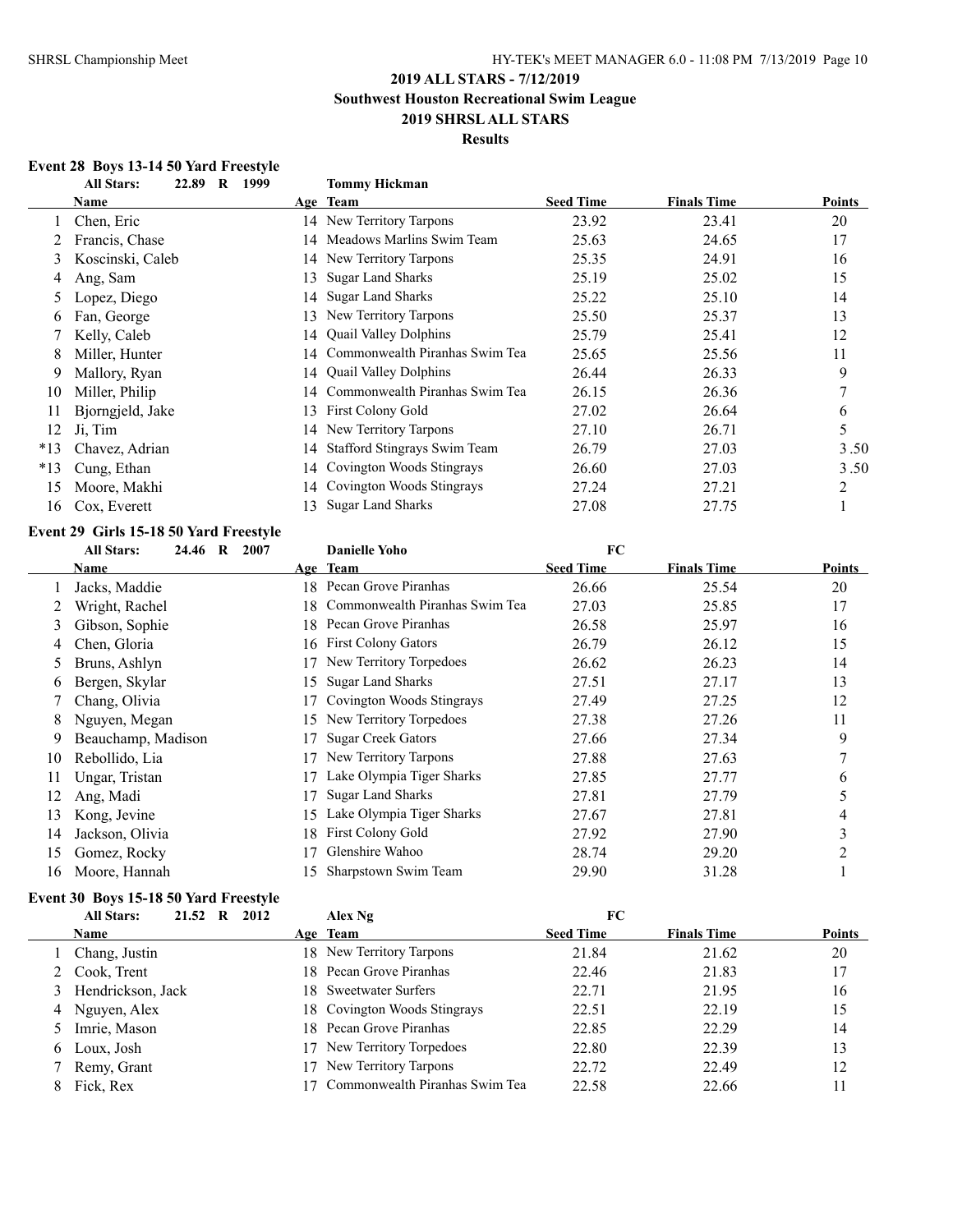### **Results**

### **(Event 30 Boys 15-18 50 Yard Freestyle)**

|     | <b>Name</b>       |    | Age Team                     | <b>Seed Time</b> | <b>Finals Time</b> | <b>Points</b> |
|-----|-------------------|----|------------------------------|------------------|--------------------|---------------|
| 9   | Balenene, Jonah   |    | 18 Lake Olympia Tiger Sharks | 22.83            | 22.81              | 9             |
| 10  | Hoefel, Max       | 17 | New Territory Tarpons        | 23.52            | 22.86              |               |
|     | Echevarria, Chris |    | Ashton Village               | 23.44            | 23.26              | O             |
| 12. | Nguyen, Thuc      |    | 18 Covington Woods Stingrays | 22.46            | 23.34              |               |
| 13  | Dang, Ryan        |    | 16 Lake Olympia Tiger Sharks | 23.51            | 23.54              | 4             |
| 14  | Guo, Aaron        |    | <b>Sweetwater Surfers</b>    | 23.21            | 23.60              |               |
| 15  | Mitchell, João    |    | 18 Sharpstown Swim Team      | 23.97            | 23.63              |               |
| 16  | Saquic, Thomas    |    | 16 Glens Dolphins            | 26.28            | 26.10              |               |

### **Event 31 Girls 8 & Under 25 Yard Breaststroke**

|       | ship o w chuci so taru breascaran<br>19.36 R 2010<br><b>All Stars:</b> |    | <b>Audrey Tuttle</b>           | GG               |                    |               |
|-------|------------------------------------------------------------------------|----|--------------------------------|------------------|--------------------|---------------|
|       | Name                                                                   |    | Age Team                       | <b>Seed Time</b> | <b>Finals Time</b> | <b>Points</b> |
|       | Stevens, Summer                                                        | 8  | <b>Sugar Land Sharks</b>       | 19.74            | 20.63              | 20            |
|       | Fox, Grace                                                             | 8  | Commonwealth Piranhas Swim Tea | 22.66            | 21.28              | 17            |
| 3     | Olayon, Abby                                                           |    | 8 Lake Olympia Tiger Sharks    | 24.22            | 22.84              | 16            |
|       | McClimans, Molly                                                       |    | Pecan Grove Piranhas           | 24.85            | 23.70              | 15            |
| 5.    | DU, Emma                                                               | 8. | <b>Sugar Land Sharks</b>       | 23.82            | 24.73              | 14            |
| 6     | Wolfe, Alli                                                            |    | 8 First Colony Gold            | 24.31            | 25.02              | 13            |
|       | Thompson, Chloe                                                        |    | 8 New Territory Torpedoes      | 24.15            | 25.17              | 12            |
| 8     | Watkins, Angeli                                                        |    | <b>Sugar Creek Gators</b>      | 25.38            | 25.28              | 11            |
| 9     | White, Taylor                                                          |    | New Territory Tarpons          | 25.75            | 25.46              | 9             |
| 10    | Brown, Mia Grace                                                       |    | Pecan Grove Piranhas           | 25.94            | 25.82              | 7             |
| 11    | Kamprath, Amryl                                                        | 8  | <b>Quail Valley Dolphins</b>   | 26.60            | 26.95              | 6             |
| $*12$ | Ansell, Emme                                                           | 8  | Pecan Grove Piranhas           | 26.91            | 27.07              | 4.50          |
| $*12$ | Lundy, Jacqueline                                                      | 8  | Sweetwater Surfers             | 27.05            | 27.07              | 4.50          |
| 14    | Slot, Juliana                                                          |    | Sienna Plantation Stingrays    | 26.03            | 27.17              | 3             |
| 15    | McCormick, Quinn                                                       | 8  | Maplewood Marlins              | 26.27            | 27.74              | 2             |
| 16    | Borum, Gaby                                                            |    | Glenshire Wahoo                | 29.48            | 30.33              |               |

#### **Event 32 Boys 8 & Under 25 Yard Breaststroke**

|     | <b>All Stars:</b><br>19.51 R<br>2012 |    | <b>Cole Murphy</b>                  | <b>GW</b>        |                    |                |
|-----|--------------------------------------|----|-------------------------------------|------------------|--------------------|----------------|
|     | Name                                 |    | Age Team                            | <b>Seed Time</b> | <b>Finals Time</b> | Points         |
|     | York, Brandon                        | 8  | Sharpstown Swim Team                | 21.21            | 20.76              | 20             |
|     | Ibarra, Diego                        |    | Ashton Village                      | 23.81            | 21.30              | 17             |
| 3   | Rodriguez, Raleigh                   | 8. | Greatwood Geysers                   | 20.89            | 21.61              | 16             |
| 4   | Thomas, Cannon                       |    | Maplewood Marlins                   | 21.20            | 21.68              | 15             |
| 5   | Wilson, Ian                          | 8  | Maplewood Marlins                   | 25.13            | 21.94              | 14             |
| 6   | Rau, Julian                          | 8  | <b>Sweetwater Surfers</b>           | 21.72            | 22.23              | 13             |
|     | Schwank, Parker                      | 8. | Pecan Grove Piranhas                | 23.31            | 22.83              | 12             |
| 8   | Hood, Bryan                          | 8. | Covington Woods Stingrays           | 21.91            | 23.08              | 11             |
| 9   | Day, Will                            | 8. | <b>Sugar Creek Gators</b>           | 24.35            | 23.12              | 9              |
| 10  | Force, Jackson                       | 8. | New Territory Torpedoes             | 24.22            | 23.13              | $\overline{7}$ |
| 11  | Lee, Do-Yoon                         | 8. | New Territory Torpedoes             | 23.81            | 23.81              | 6              |
| 12  | Fields, Elliot                       | 8  | Meadows Marlins Swim Team           | 24.05            | 23.83              |                |
| 13  | Fan, Nathan                          | 8. | New Territory Tarpons               | 22.86            | 24.67              | 4              |
| 14  | Childs, Logan                        | 8. | Sweetwater Surfers                  | 23.38            | 24.77              | 3              |
| 15  | Zhou, Alvin                          | 8  | Commonwealth Piranhas Swim Tea      | 24.56            | 26.14              | $\mathfrak{D}$ |
| 16  | Gudino, Jahir                        | 8. | <b>Stafford Stingrays Swim Team</b> | 27.84            | 28.42              |                |
| --- | Chen, Max                            | 6. | Glenshire Wahoo                     | 29.23            | DQ                 |                |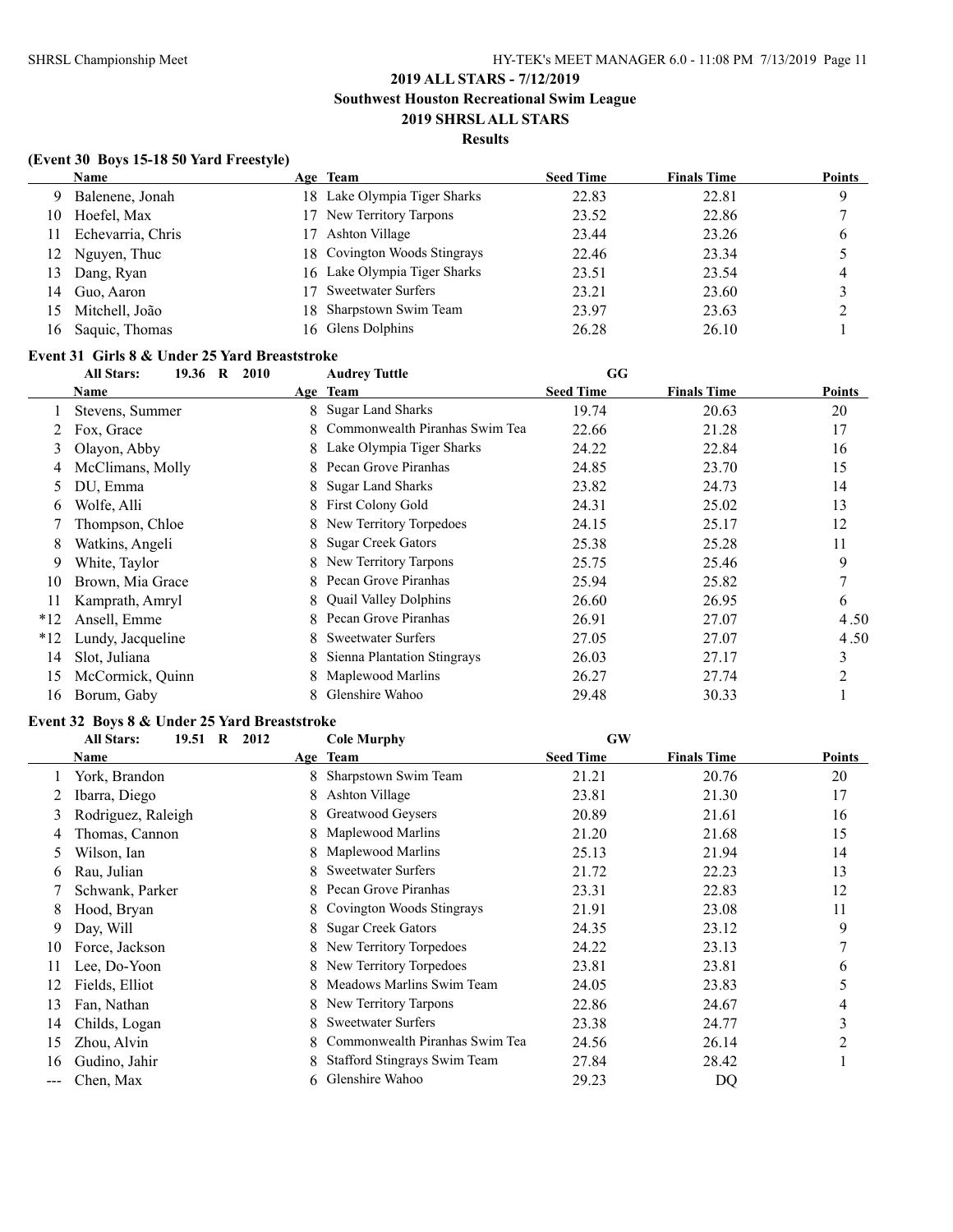## **Results**

### **Event 33 Girls 9-10 25 Yard Breaststroke**

|    | 16.81 R<br><b>All Stars:</b><br>2012 |     | <b>Audrey Tuttle</b>           | GG               |                    |                |
|----|--------------------------------------|-----|--------------------------------|------------------|--------------------|----------------|
|    | Name                                 |     | Age Team                       | <b>Seed Time</b> | <b>Finals Time</b> | Points         |
|    | Kohn, Maiya                          | 10. | Pecan Grove Piranhas           | 18.86            | 19.08              | 20             |
|    | Jacks, Cassidy                       |     | 10 Pecan Grove Piranhas        | 19.54            | 19.10              | 17             |
| 3  | Lee, Ye-Jin                          | 9   | New Territory Torpedoes        | 20.58            | 19.34              | 16             |
| 4  | Kulow, Kim                           | 10  | New Territory Tarpons          | 19.54            | 19.37              | 15             |
| 5. | Whiles, Clara                        | 10  | Commonwealth Piranhas Swim Tea | 19.74            | 19.55              | 14             |
| b  | Ta, Vallerie                         | 10  | New Territory Tarpons          | 19.43            | 19.63              | 13             |
|    | Brown, Kyla                          | 10  | <b>First Colony Gators</b>     | 20.80            | 19.85              | 12             |
| 8  | Dyo, Cara                            | 9.  | Covington Woods Stingrays      | 20.19            | 20.43              | 11             |
| 9  | Nielsen, Laci                        | 10  | <b>First Colony Gators</b>     | 21.39            | 20.90              | 9              |
| 10 | Gatilao, Sofia                       | 10  | Lake Olympia Tiger Sharks      | 20.01            | 21.04              | $\overline{7}$ |
| 11 | Ferguson, Natalie                    | 10  | <b>Sugar Land Sharks</b>       | 21.55            | 21.07              | 6              |
| 12 | Rivers-Jones, Christa (Tr163)        | 10  | Teal Run Tidal Waves           | 22.02            | 21.17              | 5              |
| 13 | Olvera, Brooklyn                     | 9.  | Greatwood Geysers              | 21.13            | 21.27              | 4              |
| 14 | White, Kate                          | 10  | <b>First Colony Gators</b>     | 20.56            | 21.29              | 3              |
| 15 | Bui, Kylie                           | 10  | <b>Shadow Creek Tsunamis</b>   | 22.22            | 21.45              | $\mathfrak{D}$ |
| 16 | Sanchez Hirschmann, Makeila          | 9   | Sienna Plantation Stingrays    | 21.61            | 21.94              |                |

### **Event 34 Boys 9-10 25 Yard Breaststroke**

|    | <b>All Stars:</b><br>17.45 R<br>2016 |     | <b>Kyle Kulow</b>         | <b>NT</b>        |                    |               |
|----|--------------------------------------|-----|---------------------------|------------------|--------------------|---------------|
|    | Name                                 |     | Age Team                  | <b>Seed Time</b> | <b>Finals Time</b> | <b>Points</b> |
|    | Silva, Diego                         | 10  | Ashton Village            | 19.94            | 19.01              | 20            |
|    | McKinney, Danny                      | 10  | Townewest Tidalwaves      | 21.13            | 19.17              | 17            |
| 3  | Ulrey, Caleb                         | 10. | Meadows Marlins Swim Team | 21.11            | 19.51              | 16            |
| 4  | Farrell, Bryce                       | 10. | Maplewood Marlins         | 21.26            | 19.78              | 15            |
| 5  | Soenjoto, Jason                      | 10  | Sharpstown Swim Team      | 20.73            | 20.17              | 14            |
| b  | Wilson, Blake                        | 10  | Maplewood Marlins         | 19.71            | 20.32              | 13            |
|    | Pipes, Troy                          | 10. | <b>Sugar Creek Gators</b> | 20.73            | 20.42              | 12            |
| 8  | Maredia, Arsh                        | 10  | New Territory Tarpons     | 20.97            | 20.86              | 11            |
| 9  | Stratton, Brody                      | 10. | Lake Olympia Tiger Sharks | 21.23            | 20.95              | 9             |
| 10 | Chambers, Kyle                       | 10. | <b>Sugar Creek Gators</b> | 20.05            | 21.22              |               |
| 11 | Hypolite, MJ                         | 9   | Meadows Marlins Swim Team | 21.09            | 21.38              | 6             |
| 12 | Weber, Atticus                       | 10  | Meadows Marlins Swim Team | 20.74            | 21.47              | 5             |
| 13 | Aoun, mo                             | 10. | Covington Woods Stingrays | 21.28            | 21.98              | 4             |
| 14 | Busby, Michael                       | 10  | Greatwood Geysers         | 21.26            | 22.23              | 3             |
| 15 | Cone, Grayson                        | 9   | <b>Sugar Land Sharks</b>  | 21.27            | 22.64              | 2             |
| 16 | Chapman, Luke                        | 10. | New Territory Tarpons     | 21.34            | 22.81              |               |

### **Event 35 Girls 11-12 50 Yard Breaststroke**

| <b>All Stars:</b> |  | 33.23 R 7/12/2019 | <b>Haley Finley</b>          |                  | <b>Sugar Land Shark</b> |        |
|-------------------|--|-------------------|------------------------------|------------------|-------------------------|--------|
| <b>Name</b>       |  |                   | Age Team                     | <b>Seed Time</b> | <b>Finals Time</b>      | Points |
| Finley, Haley     |  |                   | 12 Sugar Land Sharks         | 33.49            | 33.23 R                 | 20     |
| 2 Finley, Holly   |  |                   | 11 Sugar Land Sharks         | 35.62            | 35.28                   | 17     |
| Tonnu, Mimi       |  |                   | 12 First Colony Gold         | 38.15            | 36.18                   | 16     |
| Tran, Emily       |  |                   | 12 Sugar Creek Gators        | 38.36            | 37.45                   | 15     |
| cui, Angela       |  |                   | 11 Sweetwater Surfers        | 38.59            | 38.22                   | 14     |
| 6 Cung, Megan     |  |                   | 12 Covington Woods Stingrays | 38.30            | 38.80                   | 13     |
| Traylor, Reign    |  | 11                | <b>Sugar Land Sharks</b>     | 39.51            | 38.84                   | 12     |
| Lust, Victoria    |  |                   | New Territory Torpedoes      | 41.57            | 40.69                   | 11     |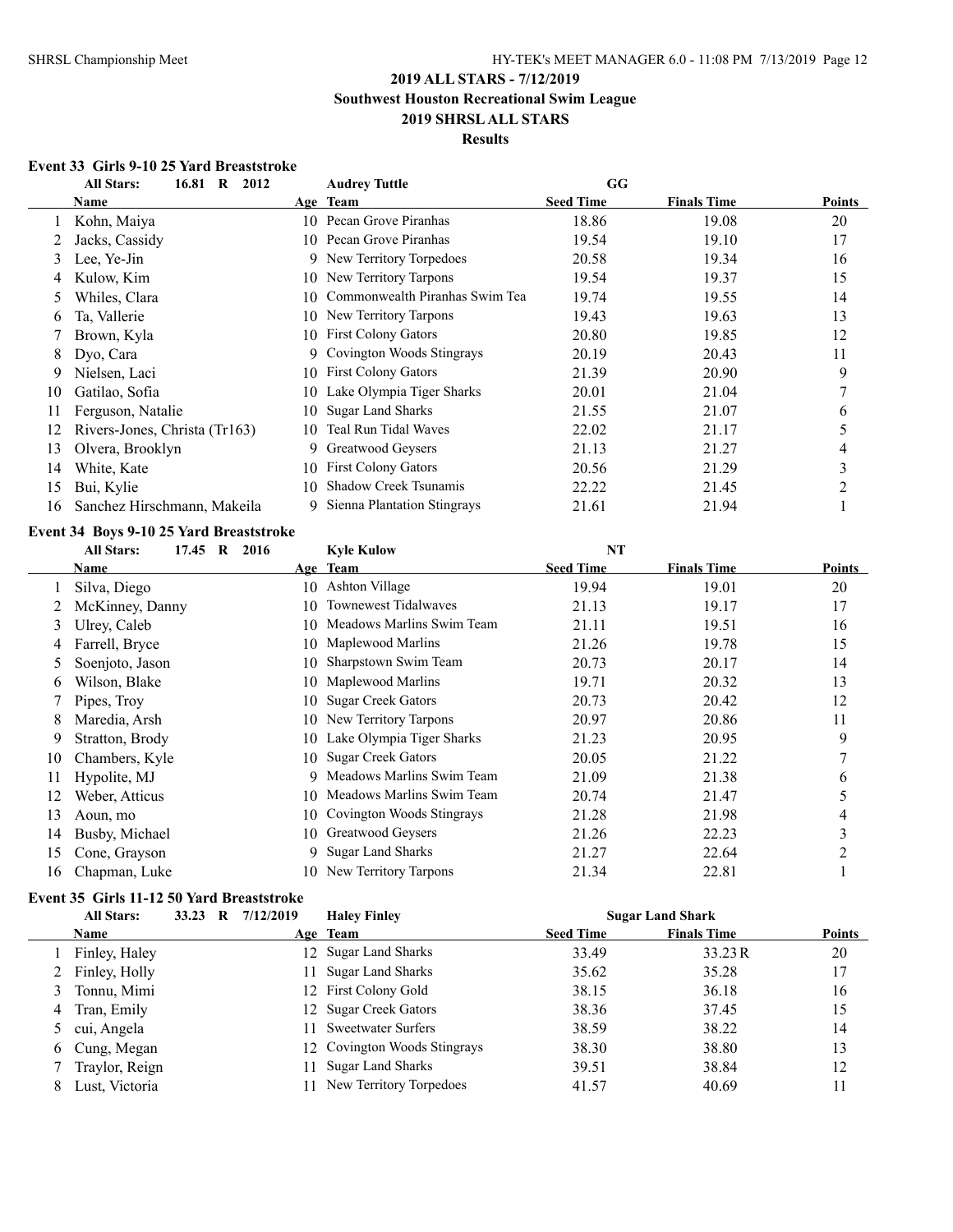### **Results**

### **(Event 35 Girls 11-12 50 Yard Breaststroke)**

|    | <b>Name</b>        | Age Team                     | <b>Seed Time</b> | <b>Finals Time</b> | <b>Points</b> |
|----|--------------------|------------------------------|------------------|--------------------|---------------|
| 9. | de la Fuente, Lily | 12 Ashton Village            | 40.67            | 40.86              | Q             |
| 10 | Hunter, Hannah     | 12 First Colony Gators       | 40.19            | 41.00              |               |
| 11 | Bartholomew, Rhyan | 12 Lake Olympia Tiger Sharks | 41.03            | 41.10              | 6             |
| 12 | Fossum, Taylor     | 12 Pecan Grove Piranhas      | 42.89            | 42.47              |               |
| 13 | Grand, Cecilia     | 12 Maplewood Marlins         | 41.95            | 42.59              | 4             |
| 14 | Wallin, Natalie    | 12 Greatwood Geysers         | 42.23            | 42.62              |               |
| 15 | Guzman, Magdalena  | 12 Quail Valley Dolphins     | 42.56            | 42.76              |               |
| 16 | Tran, Katelynn     | 12 Townewest Tidalwayes      | 42.13            | 42.82              |               |

# **Event 36 Boys 11-12 50 Yard Breaststroke**<br>all Stars: 30 39 R 2007

|    | Livent co "Doys" 11" 12" co "Tar a Divastisti one<br>30.39 R<br><b>All Stars:</b> | 2007 | <b>Harrison Bui</b>          | AV               |                    |               |
|----|-----------------------------------------------------------------------------------|------|------------------------------|------------------|--------------------|---------------|
|    | Name                                                                              |      | Age Team                     | <b>Seed Time</b> | <b>Finals Time</b> | <b>Points</b> |
|    | Ta, Andrew                                                                        | 12.  | New Territory Tarpons        | 36.88            | 35.36              | 20            |
|    | Byrd, Jalen                                                                       | 12.  | <b>Quail Valley Dolphins</b> | 37.09            | 36.09              | 17            |
| 3  | Tran, Eric                                                                        | 12.  | <b>Sugar Creek Gators</b>    | 38.37            | 38.12              | 16            |
| 4  | Thomas, Charles                                                                   | 11.  | Greatwood Geysers            | 40.21            | 39.23              | 15            |
| 5  | Chacon, Justin                                                                    | 12.  | Ashton Village               | 39.28            | 39.34              | 14            |
| 6  | Cimino, Max                                                                       | 12.  | <b>First Colony Gators</b>   | 38.72            | 39.83              | 13            |
|    | Nguyen, Vikan                                                                     | 12   | <b>Shadow Creek Tsunamis</b> | 39.88            | 39.95              | 12            |
| 8  | Olvera, Brayden                                                                   | 12.  | Greatwood Geysers            | 40.77            | 40.00              | 11            |
| 9  | McKay, Tanner                                                                     | 12.  | Pecan Grove Piranhas         | 40.83            | 40.02              | 9             |
| 10 | Brown, Elijah                                                                     |      | Pecan Grove Piranhas         | 39.56            | 40.11              |               |
| 11 | Dang, Ethan                                                                       | 12.  | <b>Sugar Land Sharks</b>     | 39.90            | 40.23              | 6             |
| 12 | Remmert, Reid                                                                     | 12.  | <b>First Colony Gold</b>     | 39.93            | 40.48              | 5             |
| 13 | Rodriguez, Reid                                                                   |      | Greatwood Geysers            | 40.48            | 40.56              | 4             |
| 14 | Dudley, James                                                                     | 12   | Townewest Tidalwaves         | 41.91            | 40.77              | 3             |
| 15 | Counts, Curtis                                                                    | 12.  | <b>First Colony Gators</b>   | 40.80            | 41.14              | 2             |
| 16 | Garcia, Elliott                                                                   | 12   | Covington Woods Stingrays    | 39.88            | 41.56              |               |
| 17 | Fan, James                                                                        |      | New Territory Tarpons        | 41.28            | 41.69              |               |

### **Event 37 Girls 13-14 50 Yard Breaststroke**

|     | <b>All Stars:</b><br>32.90<br>1994<br>R | <b>Katie Sutton</b>                |                  |                    |                |
|-----|-----------------------------------------|------------------------------------|------------------|--------------------|----------------|
|     | Name                                    | Age Team                           | <b>Seed Time</b> | <b>Finals Time</b> | Points         |
|     | Meeks, Ashlyn                           | <b>Sugar Land Sharks</b><br>14     | 35.10            | 34.89              | 20             |
|     | Herring, Caitlin                        | <b>Sugar Creek Gators</b><br>13    | 35.64            | 35.07              | 17             |
| 3   | Korger, Hannah                          | Lake Olympia Tiger Sharks<br>14    | 36.83            | 35.12              | 16             |
| 4   | Nguyen, Ynhu                            | New Territory Tarpons<br>14        | 35.59            | 35.83              | 15             |
| 5.  | So. Teresa                              | 14 New Territory Torpedoes         | 36.35            | 36.49              | 14             |
| 6   | Le, Chloe                               | New Territory Tarpons<br>13        | 37.22            | 36.72              | 13             |
|     | Bowen, Megan                            | Greatwood Geysers<br>14            | 36.86            | 36.84              | 12             |
| 8   | Pelletier, Katie                        | Maplewood Marlins<br>14            | 37.80            | 38.03              | 11             |
| 9.  | Goolsby, Courtney                       | 14 Sugar Creek Gators              | 39.39            | 39.15              | 9              |
| 10  | Clark, Raelynn                          | Greatwood Geysers<br>14            | 39.09            | 39.25              | 7              |
| 11  | Narvacan, Arden                         | New Territory Torpedoes<br>13      | 39.28            | 39.32              | 6              |
| 12  | Janik, Grace                            | Lake Olympia Tiger Sharks<br>14    | 38.83            | 39.55              | 5              |
| 13  | Rodriguez, Jaelyn                       | New Territory Tarpons<br>14        | 38.87            | 39.72              | 4              |
| 14  | Mallory, Brianna                        | <b>Quail Valley Dolphins</b><br>14 | 39.86            | 39.96              | 3              |
| 15  | York, Ashley                            | Sharpstown Swim Team<br>13         | 39.46            | 40.12              | $\overline{2}$ |
| --- | Arrazolo, Ellie                         | Glenshire Wahoo<br>14              | 42.31            | DQ                 |                |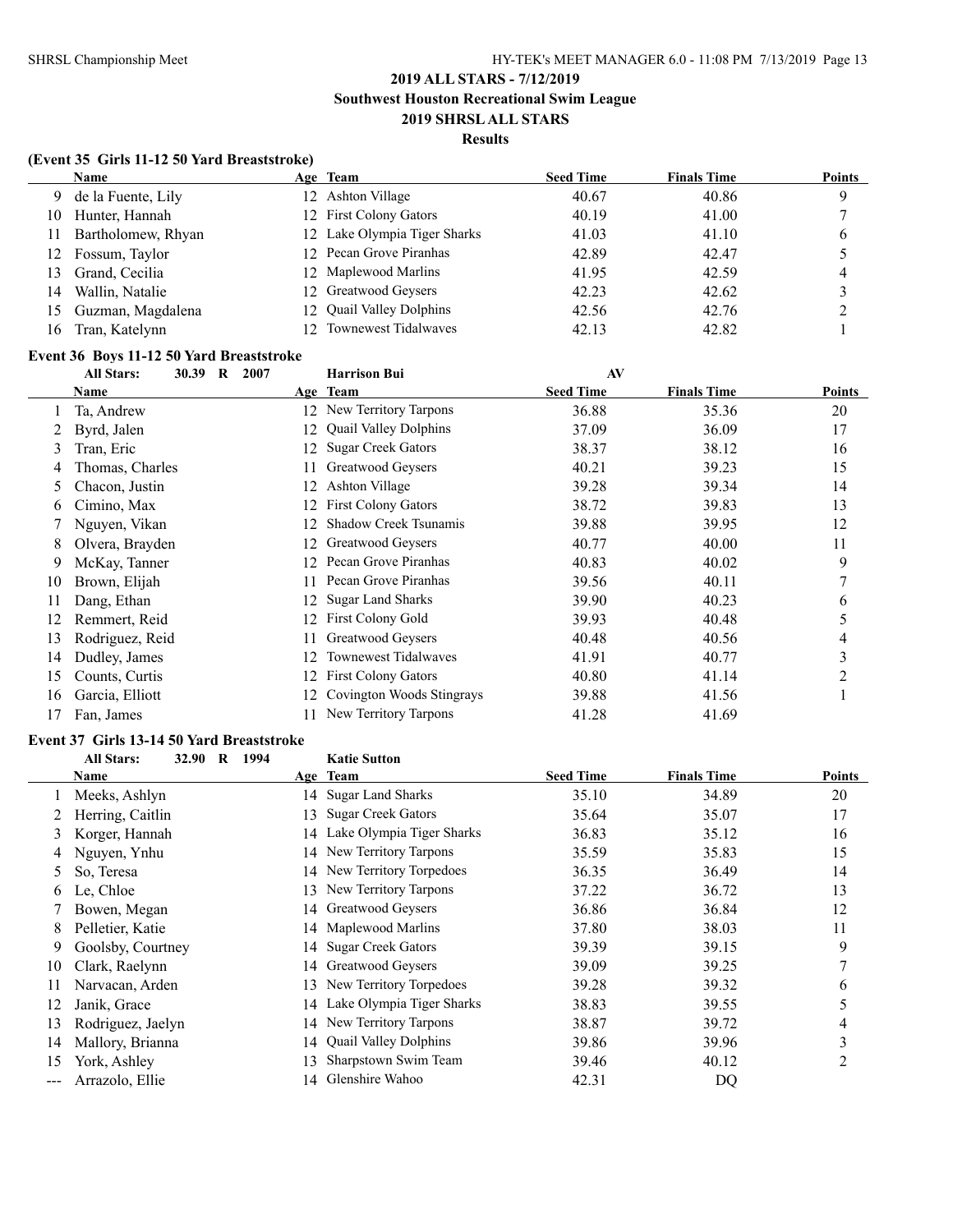# **2019 ALL STARS - 7/12/2019 Southwest Houston Recreational Swim League**

**2019 SHRSL ALL STARS**

# **Results**

### **Event 38 Boys 13-14 50 Yard Breaststroke**

|       | <b>All Stars:</b><br>29.69<br>$\bf{R}$<br>2013 |     | David Kvinta                      | <b>GW</b>        |                    |               |
|-------|------------------------------------------------|-----|-----------------------------------|------------------|--------------------|---------------|
|       | Name                                           |     | Age Team                          | <b>Seed Time</b> | <b>Finals Time</b> | <b>Points</b> |
|       | Kusuma, Dimas                                  |     | 14 Commonwealth Piranhas Swim Tea | 31.87            | 30.95              | 20            |
|       | Chen, Eric                                     |     | 14 New Territory Tarpons          | 33.92            | 32.26              | 17            |
| 3     | Miller, Hunter                                 | 14  | Commonwealth Piranhas Swim Tea    | 32.93            | 33.08              | 16            |
| 4     | Kelly, Caleb                                   |     | 14 Quail Valley Dolphins          | 33.22            | 33.83              | 15            |
| 5     | Francis, Chase                                 | 14  | Meadows Marlins Swim Team         | 34.65            | 34.33              | 14            |
| 6     | Lopez, Diego                                   |     | 14 Sugar Land Sharks              | 33.93            | 34.35              | 13            |
|       | Ton, Aidan                                     |     | 14 Sugar Land Sharks              | 35.77            | 34.39              | 12            |
| 8     | Ji, Tim                                        |     | 14 New Territory Tarpons          | 34.59            | 34.48              | 11            |
| 9     | Grand, Adam                                    |     | 14 Maplewood Marlins              | 35.70            | 35.22              | 9             |
| 10    | Ang, Sam                                       | 13  | <b>Sugar Land Sharks</b>          | 34.51            | 35.23              | 7             |
| 11    | Miller, Philip                                 |     | 14 Commonwealth Piranhas Swim Tea | 34.73            | 35.42              | 6             |
| 12    | Collins, Lucas                                 |     | 14 First Colony Gold              | 36.00            | 35.60              | 5             |
| 13    | Yu, Noah                                       | 14. | Commonwealth Piranhas Swim Tea    | 35.08            | 35.74              | 4             |
| 14    | Cung, Ethan                                    | 14  | Covington Woods Stingrays         | 35.69            | 35.96              | 3             |
| 15    | Mejia, Kevin                                   | 14  | Teal Run Tidal Waves              | 36.29            | 36.20              | 2             |
| $---$ | Melvin, Dylan                                  |     | 14 Covington Woods Stingrays      | 34.37            | DQ                 |               |

# **Event 39 Girls 15-18 50 Yard Breaststroke**

|               | <b>All Stars:</b><br>31.56 R<br>2016 |     | <b>Hannah Bohnsack</b>         | FC               |                    |                |
|---------------|--------------------------------------|-----|--------------------------------|------------------|--------------------|----------------|
|               | Name                                 |     | Age Team                       | <b>Seed Time</b> | <b>Finals Time</b> | Points         |
|               | Wright, Rachel                       | 18. | Commonwealth Piranhas Swim Tea | 34.38            | 33.07              | 20             |
|               | Gill, Lauren                         | 17  | Lake Olympia Tiger Sharks      | 34.32            | 33.29              | 17             |
| 3             | Gibson, Kiki                         | 16. | Pecan Grove Piranhas           | 34.25            | 33.37              | 16             |
| 4             | Jacks, Maddie                        | 18. | Pecan Grove Piranhas           | 36.49            | 33.52              | 15             |
| $\mathcal{L}$ | Chang, Olivia                        |     | Covington Woods Stingrays      | 35.70            | 34.50              | 14             |
| 6             | Witham, Pressly                      | 15  | <b>Sugar Creek Gators</b>      | 34.79            | 34.54              | 13             |
|               | Chen, Gloria                         | 16  | <b>First Colony Gators</b>     | 35.14            | 34.92              | 12             |
| 8             | Spiwak, Brooke                       | 15  | <b>Sugar Land Sharks</b>       | 34.81            | 35.00              | 11             |
| 9             | Mussler, Kate                        | 18. | <b>Quail Valley Dolphins</b>   | 37.61            | 35.49              | 9              |
| 10            | Korger, Emily                        | 16  | Lake Olympia Tiger Sharks      | 36.58            | 36.05              | $\overline{7}$ |
| 11            | Stevens, Keora                       | 17  | Sugar Land Sharks              | 36.33            | 36.41              | 6              |
| 12            | Rebollido, Lia                       |     | New Territory Tarpons          | 35.67            | 36.49              | 5              |
| 13            | Nguyen, Megan                        | 15  | New Territory Torpedoes        | 36.07            | 36.55              | 4              |
| 14            | Culpepper, Kate                      | 15. | Greatwood Geysers              | 35.97            | 36.65              | 3              |
| 15            | Zegada, Kassandra                    | 16  | Glenshire Wahoo                | 38.78            | 36.92              | 2              |
| 16            | Anderson, Lauren                     | 17  | Ashton Village                 | 37.07            | 37.40              |                |

# **Event 40 Boys 15-18 50 Yard Breaststroke**

|   | <b>All Stars:</b> | 26.68 | 2016<br>R |     | <b>Michael Lin</b>           | FC               |                    |        |
|---|-------------------|-------|-----------|-----|------------------------------|------------------|--------------------|--------|
|   | <b>Name</b>       |       |           |     | Age Team                     | <b>Seed Time</b> | <b>Finals Time</b> | Points |
|   | Le, Christian     |       |           |     | 16 New Territory Tarpons     | 28.54            | 27.73              | 20     |
|   | 2 Chang, Justin   |       |           |     | 18 New Territory Tarpons     | 29.20            | 28.30              | 17     |
|   | 3 Dang, Tyler     |       |           |     | 18 Lake Olympia Tiger Sharks | 29.37            | 28.34              | 16     |
|   | 4 Nguyen, Thuc    |       |           |     | 18 Covington Woods Stingrays | 29.36            | 28.77              | 15     |
|   | 5 Pao, Harrison   |       |           |     | 16 New Territory Torpedoes   | 29.78            | 28.94              | 14     |
| 6 | Tran, Andy        |       |           |     | 17 Covington Woods Stingrays | 29.86            | 29.27              | 13     |
|   | Balenene, Jonah   |       |           | 18. | Lake Olympia Tiger Sharks    | 30.36            | 29.30              | 12     |
|   | Dang, Ryan        |       |           | 16  | Lake Olympia Tiger Sharks    | 29.73            | 29.52              | 11     |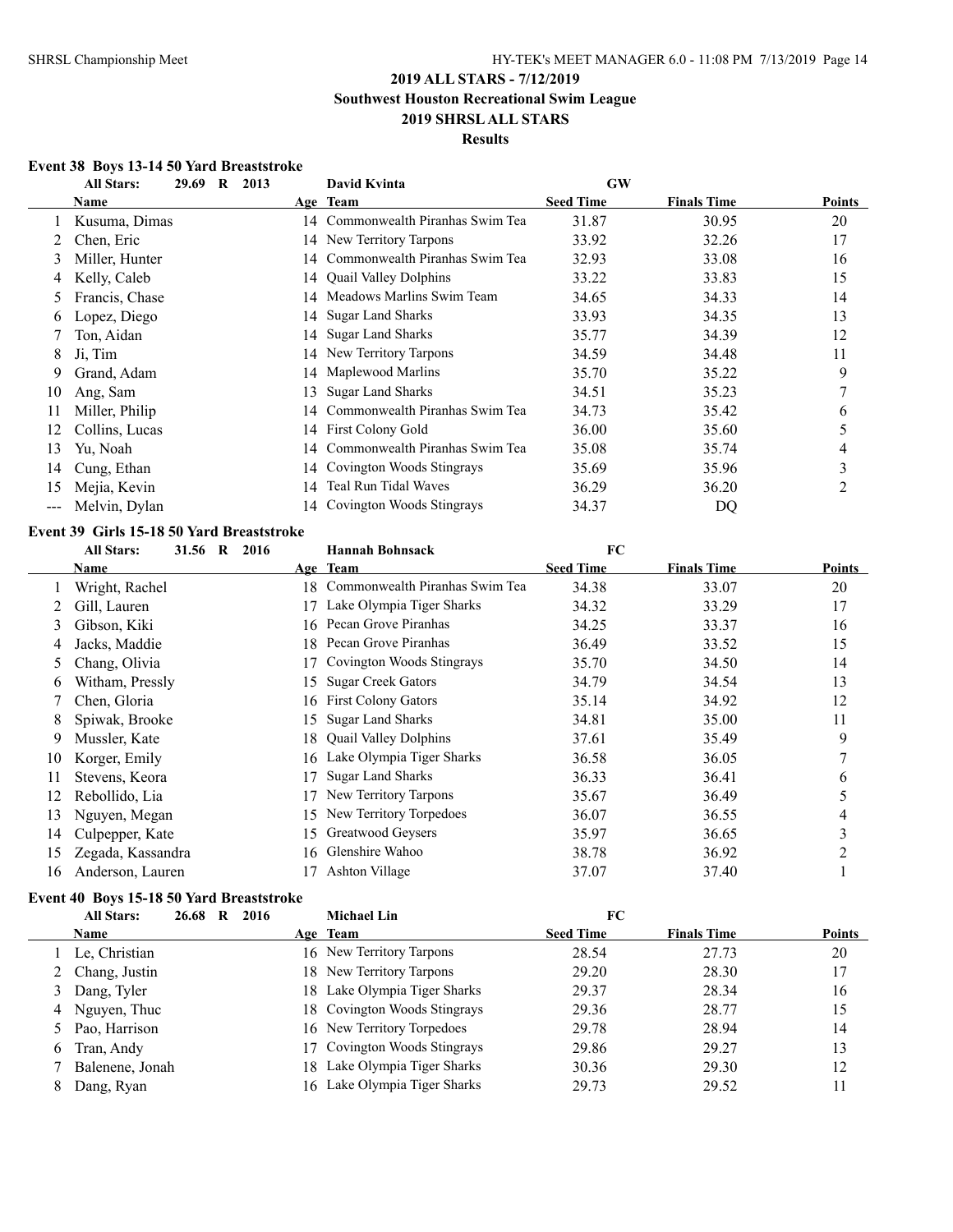### **Results**

### **(Event 40 Boys 15-18 50 Yard Breaststroke)**

|     | <b>Name</b>         |    | Age Team                     | <b>Seed Time</b> | <b>Finals Time</b> | <b>Points</b> |
|-----|---------------------|----|------------------------------|------------------|--------------------|---------------|
| 9   | Chau, Kevin         | 17 | <b>Sugar Land Sharks</b>     | 30.44            | 29.62              | Q             |
| 10  | Wang, Andrew        |    | 18 Lake Olympia Tiger Sharks | 30.01            | 29.82              |               |
| 11  | Gaffney, Marcus     |    | 18 Sweetwater Surfers        | 30.40            | 29.94              | 6             |
|     | 12 Culberson, Chase |    | 18 First Colony Gold         | 30.02            | 29.97              |               |
| 13  | Nguyen, Jon         |    | 18 Covington Woods Stingrays | 29.96            | 30.00              | 4             |
| 14  | Hoefel, Max         | 17 | New Territory Tarpons        | 29.52            | 30.09              |               |
|     | 15 Kelly, Reese     |    | <b>Quail Valley Dolphins</b> | 29.94            | 30.12              |               |
| 16. | Schuette, Brandon   |    | 16 Glens Dolphins            | 35.17            | 34.97              |               |

# **Event 41 Girls 8 & Under 25 Yard Backstroke**

**All Stars: 18.02 R 1998 Kimberly Baumann**

|    | <b>Name</b>         |    | Age Team                       | <b>Seed Time</b> | <b>Finals Time</b> | <b>Points</b> |
|----|---------------------|----|--------------------------------|------------------|--------------------|---------------|
|    | Fox, Grace          | 8. | Commonwealth Piranhas Swim Tea | 19.93            | 20.01              | 20            |
|    | Stevens, Summer     |    | 8 Sugar Land Sharks            | 19.07            | 20.38              | 17            |
| 3  | Arredondo, Isabella |    | 8 Sweetwater Surfers           | 21.81            | 20.47              | 16            |
| 4  | White, Taylor       |    | 8 New Territory Tarpons        | 20.28            | 20.63              | 15            |
| 5  | Martin, Everly      | 8  | Pecan Grove Piranhas           | 22.44            | 21.41              | 14            |
| 6  | Greenberg, Megan    | 8  | <b>Sweetwater Surfers</b>      | 23.09            | 21.80              | 13            |
|    | Bibb, Amelia        |    | 8 New Territory Torpedoes      | 22.89            | 21.81              | 12            |
| 8  | Wolfe, Alli         | 8  | <b>First Colony Gold</b>       | 23.61            | 22.29              | 11            |
| 9  | Thompson, Chloe     |    | 8 New Territory Torpedoes      | 21.64            | 22.46              | 9             |
| 10 | Farrell, Elaine     |    | Maplewood Marlins              | 23.10            | 22.74              | 7             |
| 11 | George, Kinsley     |    | Sienna Plantation Stingrays    | 22.85            | 22.99              | 6             |
| 12 | McCormick, Quinn    | 8. | Maplewood Marlins              | 22.00            | 23.48              | 5             |
| 13 | Smith, Lexie        | 8  | Pecan Grove Piranhas           | 22.75            | 24.34              | 4             |
| 14 | Gaskey, Madelynn    | 8  | <b>Sweetwater Surfers</b>      | 23.41            | 24.65              | 3             |
| 15 | Dickerson, Scarlett | 8. | Greatwood Geysers              | 22.45            | 24.78              | າ             |
| 16 | Davis, Everleigh    |    | Glenshire Wahoo                | 24.56            | 25.16              |               |

### **Event 42 Boys 8 & Under 25 Yard Backstroke**

|    | <b>All Stars:</b><br>17.93 R<br>1999 |    | <b>Tyler Mack</b>              |                  |                    |               |
|----|--------------------------------------|----|--------------------------------|------------------|--------------------|---------------|
|    | Name                                 |    | Age Team                       | <b>Seed Time</b> | <b>Finals Time</b> | <b>Points</b> |
|    | Thomas, Cannon                       |    | 8 Maplewood Marlins            | 18.40            | 19.92              | 20            |
|    | Cole, Henry                          | 8. | Pecan Grove Piranhas           | 20.51            | 20.37              | 17            |
| 3  | Mayer, Alexander                     |    | Sharpstown Swim Team           | 21.56            | 20.49              | 16            |
| 4  | Zhou, Alvin                          | 8. | Commonwealth Piranhas Swim Tea | 21.72            | 20.73              | 15            |
| 5  | Godfrey, Max                         |    | Sienna Plantation Stingrays    | 22.35            | 20.93              | 14            |
| 6  | Schwank, Parker                      | 8  | Pecan Grove Piranhas           | 21.13            | 21.12              | 13            |
|    | Salgado, Xavi                        | 8  | <b>Sugar Land Sharks</b>       | 19.91            | 21.17              | 12            |
| 8  | Reid, Ewan                           |    | Maplewood Marlins              | 21.09            | 21.37              | 11            |
| 9  | Ludwig, Louis                        |    | 8 First Colony Gold            | 23.29            | 21.71              | 9             |
| 10 | Balestrini, Alessandro               |    | <b>First Colony Gators</b>     | 21.03            | 22.03              | 7             |
| 11 | Ibarra, Diego                        | 8. | Ashton Village                 | 21.84            | 22.39              | 6             |
| 12 | McDermott, James                     | 8. | <b>Sweetwater Surfers</b>      | 22.77            | 22.62              | 5             |
| 13 | Rau, Julian                          | 8  | <b>Sweetwater Surfers</b>      | 21.83            | 23.23              | 4             |
| 14 | Rodriguez, Raleigh                   | 8. | Greatwood Geysers              | 22.63            | 23.31              | 3             |
| 15 | Zawada, Nathan                       |    | Pecan Grove Piranhas           | 22.71            | 23.42              | 2             |
| 16 | Liga, Oscar                          |    | Glenshire Wahoo                | 25.33            | 25.30              |               |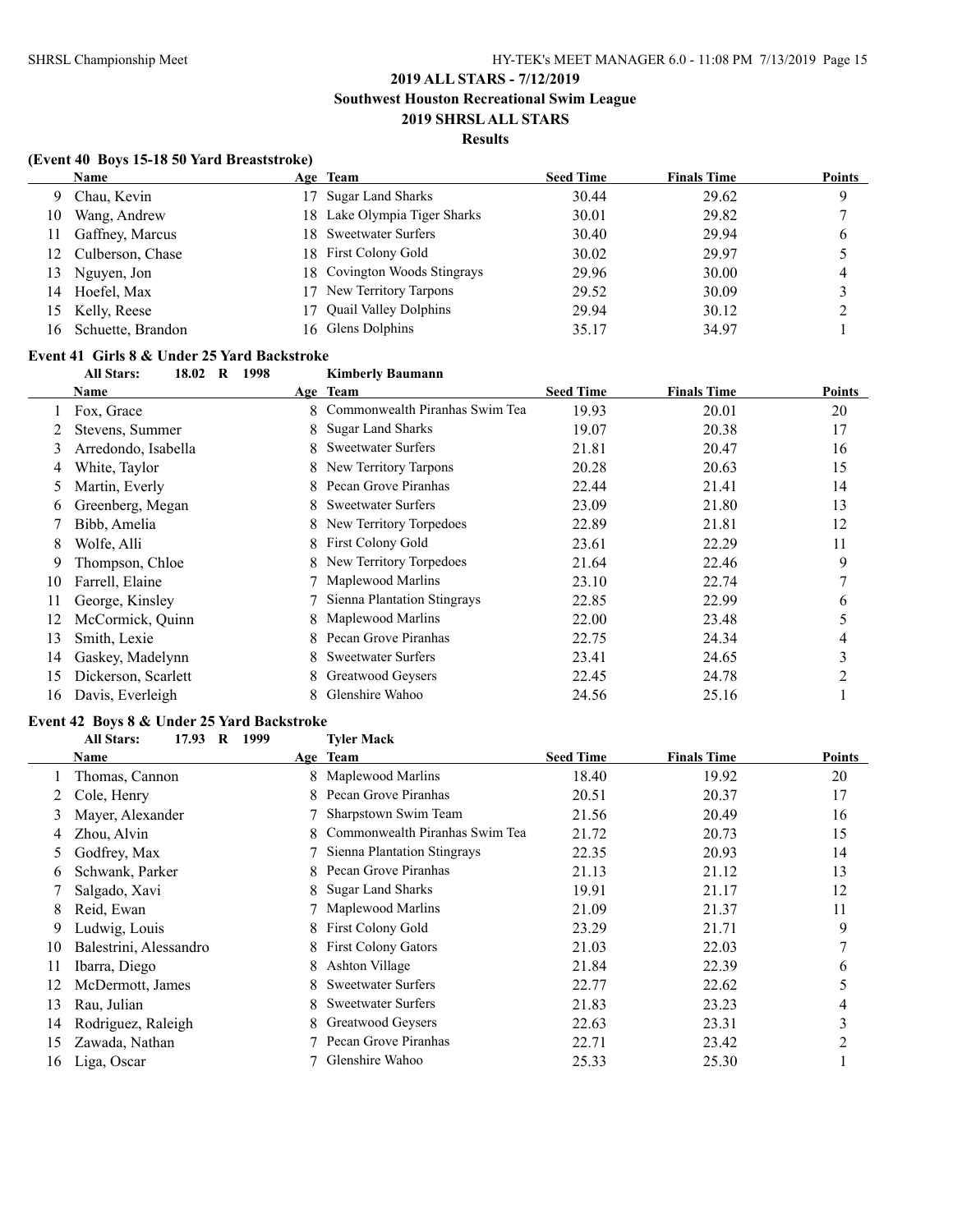### **Results**

### **Event 43 Girls 9-10 25 Yard Backstroke**

|    | <b>All Stars:</b><br>15.22<br>$\bf R$<br>2002 |     | <b>Jayme Gee</b>           | <b>GW</b>        |                    |               |
|----|-----------------------------------------------|-----|----------------------------|------------------|--------------------|---------------|
|    | Name                                          |     | Age Team                   | <b>Seed Time</b> | <b>Finals Time</b> | <b>Points</b> |
|    | Ramirez, Aly                                  |     | 10 New Territory Torpedoes | 17.93            | 17.21              | 20            |
|    | Bingham, Reese                                | 10  | <b>First Colony Gators</b> | 17.53            | 17.47              | 17            |
| 3  | Bingham, Ryann                                | 10  | <b>First Colony Gators</b> | 17.59            | 17.75              | 16            |
| 4  | Lee, Ye-Jin                                   | 9.  | New Territory Torpedoes    | 18.36            | 17.80              | 15            |
|    | Squires, Reagan                               | 10  | <b>First Colony Gold</b>   | 19.66            | 18.10              | 14            |
| 6  | Kulow, Kim                                    | 10  | New Territory Tarpons      | 18.56            | 18.23              | 13            |
|    | Ta, Vallerie                                  | 10  | New Territory Tarpons      | 17.58            | 18.26              | 12            |
| 8  | Jacks, Cassidy                                | 10. | Pecan Grove Piranhas       | 17.39            | 18.30              | 11            |
| 9  | Barnes, Peyton                                | 9   | Pecan Grove Piranhas       | 18.90            | 18.59              | 9             |
| 10 | Dyo, Cara                                     | 9.  | Covington Woods Stingrays  | 18.56            | 19.12              | $\mathcal{I}$ |
| 11 | Kohn, Maiya                                   | 10  | Pecan Grove Piranhas       | 18.29            | 19.37              | 6             |
| 12 | Day, Emeline                                  | 10  | <b>Sugar Creek Gators</b>  | 19.73            | 19.93              | 5             |
| 13 | Bridges, Abbie                                | 10  | Covington Woods Stingrays  | 19.95            | 20.06              | 4             |
| 14 | Ferguson, Natalie                             | 10  | <b>Sugar Land Sharks</b>   | 19.44            | 20.40              | 3             |
| 15 | Olvera, Brooklyn                              | 9   | Greatwood Geysers          | 19.61            | 21.15              | 2             |
| 16 | Tzul, Aracely                                 | 10. | Glenshire Wahoo            | 22.15            | 23.04              |               |

### **Event 44 Boys 9-10 25 Yard Backstroke All Stars: 14.93 R 1995 Eric Naples**

|    | Name            |     | Age Team                       | <b>Seed Time</b> | <b>Finals Time</b> | <b>Points</b>      |
|----|-----------------|-----|--------------------------------|------------------|--------------------|--------------------|
|    | Ulrey, Caleb    | 10. | Meadows Marlins Swim Team      | 17.95            | 16.84              | 20                 |
|    | Coats, Austin   | 10  | Sharpstown Swim Team           | 18.88            | 17.33              | 17                 |
| 3  | Chambers, Kyle  | 10  | <b>Sugar Creek Gators</b>      | 17.39            | 17.52              | 16                 |
| 4  | Galvez, Vincent | 9   | Ashton Village                 | 18.24            | 17.57              | 15                 |
| 5  | Thurman, Tyler  | 10  | Covington Woods Stingrays      | 17.94            | 17.95              | 14                 |
| 6  | Maxson, Tanner  | 10  | Covington Woods Stingrays      | 19.29            | 18.42              | 13                 |
|    | Bhakta, Aman    | 10  | Sharpstown Swim Team           | 19.71            | 18.47              | 12                 |
| 8  | Pipes, Troy     | 10  | <b>Sugar Creek Gators</b>      | 19.39            | 18.74              | 11                 |
| *9 | Daughdrill, Ian | 10  | New Territory Tarpons          | 18.68            | 19.13              | 8                  |
| *9 | Wilson, Blake   |     | 10 Maplewood Marlins           | 19.21            | 19.13              | 8                  |
| 11 | Smith, Jack     | 9   | Pecan Grove Piranhas           | 19.38            | 19.18              | 6                  |
| 12 | Justice, Dylan  | 9   | Commonwealth Piranhas Swim Tea | 19.02            | 19.29              | 5                  |
| 13 | Chapman, Luke   |     | 10 New Territory Tarpons       | 18.43            | 19.37              | 4                  |
| 14 | Bartee, Brody   | 10  | Lake Olympia Tiger Sharks      | 18.90            | 20.02              | $\mathcal{L}$<br>c |
| 15 | Maredia, Arsh   | 10  | New Territory Tarpons          | 19.71            | 20.48              | 2                  |
| 16 | McKinney, Danny | 10  | Townewest Tidalwaves           | 20.58            | 20.53              |                    |
| 17 | Tran, Ethan     | 10  | <b>Townewest Tidalwaves</b>    | 22.22            | 21.30              |                    |

# **Event 45 Girls 11-12 50 Yard Backstroke**

|   | <b>All Stars:</b> | 30.01 R 7/12/2019 | <b>Haley Finley</b>      |                  | <b>Sugar Land Shark</b> |        |
|---|-------------------|-------------------|--------------------------|------------------|-------------------------|--------|
|   | Name              |                   | Age Team                 | <b>Seed Time</b> | <b>Finals Time</b>      | Points |
|   | Finley, Haley     |                   | 12 Sugar Land Sharks     | 30.32            | 30.01R                  | 20     |
| 2 | cui, Angela       |                   | 11 Sweetwater Surfers    | 33.59            | 33.36                   | 17     |
|   | 3 Nguyen, Lindsey |                   | 12 Ashton Village        | 34.43            | 33.69                   | 16     |
| 4 | Tonnu, Mimi       |                   | 12 First Colony Gold     | 34.29            | 33.74                   | 15     |
|   | 5 Olson, Addison  |                   | 11 Pecan Grove Piranhas  | 36.38            | 34.49                   | 14     |
| 6 | Finley, Holly     |                   | 11 Sugar Land Sharks     | 34.51            | 34.85                   | 13     |
|   | Kalpathi, Nisha   |                   | <b>Sugar Land Sharks</b> | 37.32            | 35.59                   | 12     |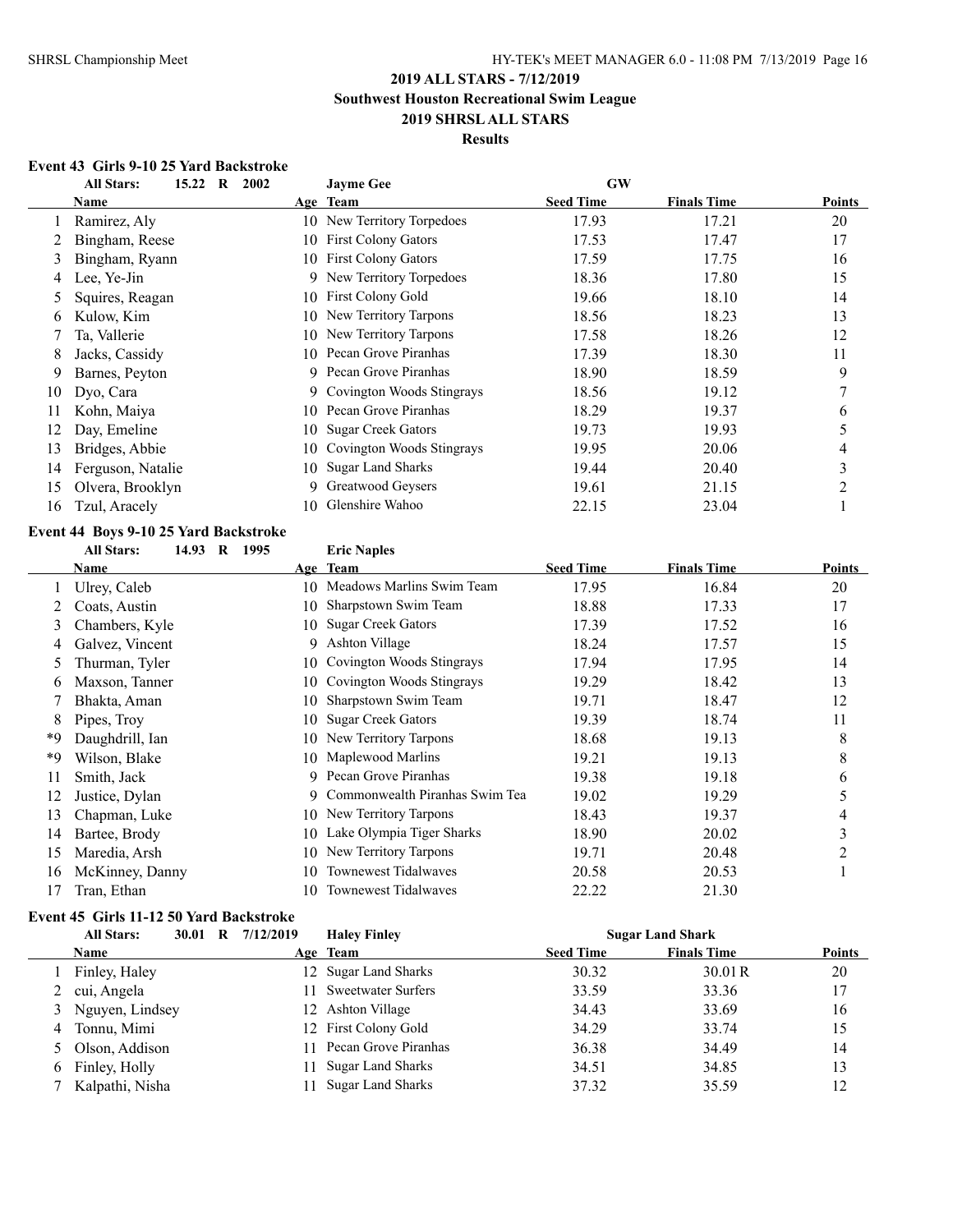#### **Results**

### **(Event 45 Girls 11-12 50 Yard Backstroke)**

|     | <b>Name</b>       |     | Age Team                     | <b>Seed Time</b> | <b>Finals Time</b> | <b>Points</b> |
|-----|-------------------|-----|------------------------------|------------------|--------------------|---------------|
|     | 8 Ortiz, Ally     |     | 11 Sugar Land Sharks         | 37.08            | 35.69              | 11            |
| 9   | Blackburn, Bailey |     | 12 New Territory Tarpons     | 35.05            | 35.86              | 9             |
| 10  | Traylor, Reign    | 11. | <b>Sugar Land Sharks</b>     | 36.84            | 35.91              |               |
| 11  | Vann, Sammie      |     | 12 First Colony Gators       | 36.77            | 36.13              | b             |
| 12  | Niles, Kinley     | 11. | Pecan Grove Piranhas         | 37.14            | 36.23              |               |
| 13  | Tran, Emily       |     | 12 Sugar Creek Gators        | 36.30            | 36.63              | 4             |
| 14  | Dibos, Nicole     |     | 12 Sharpstown Swim Team      | 36.55            | 37.39              |               |
| 15. | Cung, Megan       |     | 12 Covington Woods Stingrays | 37.27            | 37.56              |               |
| 16  | Robles, Stella    | 11. | <b>Shadow Creek Tsunamis</b> | 42.03            | 38.62              |               |
|     | Tran, Katelynn    |     | <b>Townewest Tidalwayes</b>  | 38.88            | 39.51              |               |

# **Event 46 Boys 11-12 50 Yard Backstroke**

|               | <b>All Stars:</b><br>27.83<br>$\mathbf{R}$<br>2007 |     | <b>Harrison Bui</b>          | AV               |                    |               |
|---------------|----------------------------------------------------|-----|------------------------------|------------------|--------------------|---------------|
|               | Name                                               |     | Age Team                     | <b>Seed Time</b> | <b>Finals Time</b> | <b>Points</b> |
|               | Ta, Andrew                                         | 12  | New Territory Tarpons        | 29.73            | 29.80              | 20            |
|               | Byrd, Jalen                                        | 12  | <b>Quail Valley Dolphins</b> | 34.32            | 33.66              | 17            |
| 3             | Beckett, Colton                                    | 12  | <b>Sweetwater Surfers</b>    | 35.70            | 33.86              | 16            |
| 4             | Tran, Eric                                         | 12  | <b>Sugar Creek Gators</b>    | 34.37            | 33.97              | 15            |
| $\mathcal{L}$ | Cimino, Max                                        | 12  | <b>First Colony Gators</b>   | 34.44            | 34.45              | 14            |
| 6             | Boysen, Jack                                       | 12  | Covington Woods Stingrays    | 34.79            | 34.83              | 13            |
|               | Dang, Ethan                                        | 12  | <b>Sugar Land Sharks</b>     | 35.89            | 35.22              | 12            |
| 8             | Chacon, Justin                                     | 12  | Ashton Village               | 34.82            | 35.62              | 11            |
| 9             | Bao, Victor                                        | 11  | New Territory Tarpons        | 38.48            | 36.06              | 9             |
| 10            | Bartee, Logan                                      | 12  | Lake Olympia Tiger Sharks    | 36.80            | 36.47              |               |
| 11            | Gorriaran, Aven                                    | 12  | Greatwood Geysers            | 38.32            | 36.78              | 6             |
| 12            | Counts, Curtis                                     | 12  | <b>First Colony Gators</b>   | 37.71            | 36.79              | 5             |
| 13            | Newton, Arthur                                     | 12  | Covington Woods Stingrays    | 37.49            | 37.32              | 4             |
| 14            | Thomas, Charles                                    | 11. | Greatwood Geysers            | 39.49            | 37.52              | 3             |
| 15            | Rodriguez, Reid                                    | 11  | Greatwood Geysers            | 39.24            | 39.48              |               |
| 16            | Nguyen, Vikan                                      |     | Shadow Creek Tsunamis        | 40.59            | 40.61              |               |
| 17            | Dudley, James                                      | 12  | <b>Townewest Tidalwaves</b>  | 41.70            | 42.51              |               |

# **Event 47 Girls 13-14 50 Yard Backstroke**<br> **All Stars:** 29.29 R 2006

|    | 29.29<br><b>All Stars:</b><br>$\bf{R}$<br>2006 |     | <b>Callye Baker</b>            |                  |                    |               |
|----|------------------------------------------------|-----|--------------------------------|------------------|--------------------|---------------|
|    | Name                                           |     | Age Team                       | <b>Seed Time</b> | <b>Finals Time</b> | <b>Points</b> |
|    | Herring, Caitlin                               | 13. | <b>Sugar Creek Gators</b>      | 32.28            | 31.57              | 20            |
|    | Goolsby, Courtney                              | 14  | <b>Sugar Creek Gators</b>      | 32.41            | 31.81              | 17            |
| 3  | Muldowney, Tori                                |     | 14 Meadows Marlins Swim Team   | 32.80            | 31.85              | 16            |
| 4  | Nguyen, Ynhu                                   |     | 14 New Territory Tarpons       | 33.24            | 32.52              | 15            |
| *5 | Schweikhardt, Emarie                           |     | 14 New Territory Tarpons       | 33.99            | 32.81              | 13.50         |
| *5 | Hendrickson, Caroline                          |     | 14 First Colony Gators         | 33.23            | 32.81              | 13.50         |
|    | Bowen, Megan                                   |     | 14 Greatwood Geysers           | 34.14            | 33.37              | 12            |
| 8  | Byers, Julia                                   |     | 13 Greatwood Geysers           | 34.72            | 33.53              | 11            |
| 9  | Nguyen, Sidney                                 | 14  | <b>Ashton Village</b>          | 33.39            | 33.70              | 9             |
| 10 | Le, Chloe                                      | 13. | New Territory Tarpons          | 34.69            | 34.02              |               |
| 11 | So, Teresa                                     | 14  | New Territory Torpedoes        | 33.28            | 34.15              | 6             |
| 12 | Helms, Hadleigh                                | 13. | Commonwealth Piranhas Swim Tea | 35.10            | 35.04              |               |
| 13 | Narvacan, Arden                                | 13  | New Territory Torpedoes        | 34.72            | 35.45              | 4             |
| 14 | Rodriguez, Jaelyn                              |     | 14 New Territory Tarpons       | 34.77            | 35.62              | 3             |
| 15 | Ngo, Meggie                                    | 13. | Shadow Creek Tsunamis          | 37.36            | 36.72              | 2             |
|    |                                                |     |                                |                  |                    |               |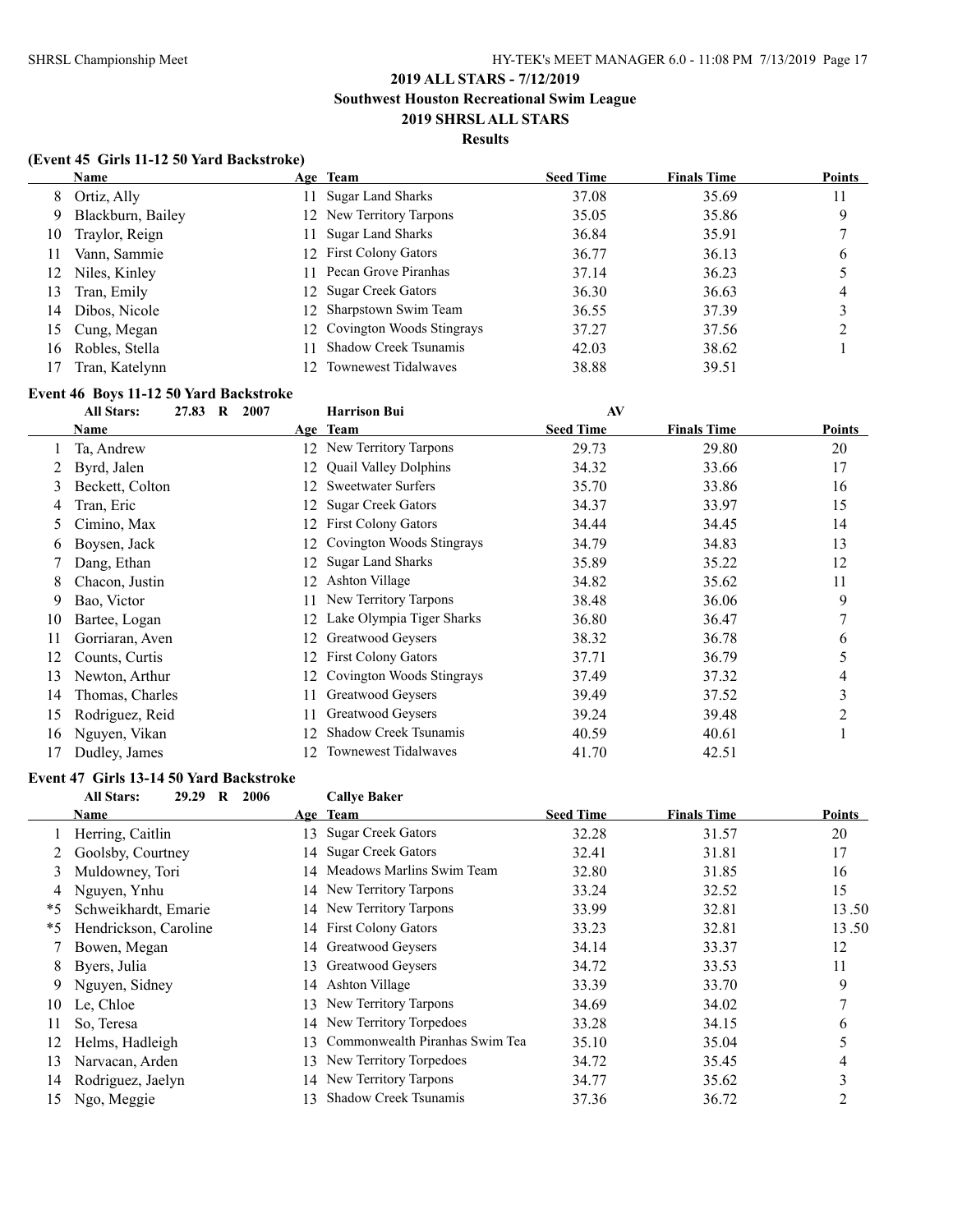**Southwest Houston Recreational Swim League**

### **2019 SHRSL ALL STARS Results**

# **(Event 47 Girls 13-14 50 Yard Backstroke)**

|    | Name                                   |    | Age Team                            | <b>Seed Time</b> | <b>Finals Time</b> | <b>Points</b> |
|----|----------------------------------------|----|-------------------------------------|------------------|--------------------|---------------|
| 16 | Wise, Reagan                           | 14 | Glenshire Wahoo                     | 39.52            | 38.19              |               |
|    | Event 48 Boys 13-14 50 Yard Backstroke |    |                                     |                  |                    |               |
|    | <b>All Stars:</b><br>26.66 R 1999      |    | <b>Tommy Hickman</b>                |                  |                    |               |
|    | Name                                   |    | Age Team                            | <b>Seed Time</b> | <b>Finals Time</b> | <b>Points</b> |
|    | Chen, Eric                             | 14 | New Territory Tarpons               | 30.08            | 29.03              | 20            |
|    | Maldonado, Victor                      | 13 | Ashton Village                      | 31.24            | 30.03              | 17            |
| 3  | Miller, Hunter                         | 14 | Commonwealth Piranhas Swim Tea      | 30.69            | 30.49              | 16            |
| 4  | Fan, George                            | 13 | New Territory Tarpons               | 31.69            | 30.86              | 15            |
| 5  | Hunter, Harrison                       | 14 | Lake Olympia Tiger Sharks           | 32.08            | 31.17              | 14            |
| 6  | Francis, Chase                         | 14 | Meadows Marlins Swim Team           | 32.01            | 31.21              | 13            |
|    | Ang, Sam                               | 13 | <b>Sugar Land Sharks</b>            | 30.91            | 31.30              | 12            |
| 8  | Miller, Philip                         | 14 | Commonwealth Piranhas Swim Tea      | 32.43            | 31.75              | 11            |
| 9  | Koscinski, Caleb                       | 14 | New Territory Tarpons               | 31.97            | 31.89              | 9             |
| 10 | Shelton, Jake                          | 13 | Pecan Grove Piranhas                | 33.57            | 31.96              | 7             |
| 11 | Chance, Nicholas                       | 14 | <b>First Colony Gold</b>            | 33.60            | 32.08              | 6             |
|    | Lopez, Diego                           | 14 | <b>Sugar Land Sharks</b>            | 31.77            | 32.38              | 5             |
| 13 | Cung, Ethan                            | 14 | Covington Woods Stingrays           | 32.95            | 32.61              | 4             |
| 14 | Ta, Vincent                            | 13 | New Territory Tarpons               | 32.51            | 33.00              | 3             |
| 15 | Niznik, Aidan                          | 14 | Maplewood Marlins                   | 33.55            | 33.46              | 2             |
| 16 | Montelongo, Ilias                      | 14 | <b>Stafford Stingrays Swim Team</b> | 39.06            | 37.69              |               |

### **Event 49 Girls 15-18 50 Yard Backstroke**

|    | <b>All Stars:</b><br>27.61<br>$\bf{R}$ | 2016 | <b>Christy Lee</b>             | <b>SW</b>        |                    |                |
|----|----------------------------------------|------|--------------------------------|------------------|--------------------|----------------|
|    | Name                                   |      | Age Team                       | <b>Seed Time</b> | <b>Finals Time</b> | Points         |
|    | Jacks, Maddie                          | 18.  | Pecan Grove Piranhas           | 29.69            | 28.59              | 20             |
|    | Mussler, Kate                          | 18   | <b>Quail Valley Dolphins</b>   | 32.43            | 29.30              | 17             |
| 3  | Wright, Rachel                         | 18   | Commonwealth Piranhas Swim Tea | 32.08            | 29.84              | 16             |
| 4  | Chen, Gloria                           | 16   | <b>First Colony Gators</b>     | 30.35            | 30.06              | 15             |
| 5. | Bruns, Ashlyn                          |      | New Territory Torpedoes        | 30.98            | 30.15              | 14             |
| 6  | Beauchamp, Madison                     |      | <b>Sugar Creek Gators</b>      | 30.90            | 30.74              | 13             |
|    | Kong, Jevine                           | 15   | Lake Olympia Tiger Sharks      | 31.48            | 30.91              | 12             |
| 8  | Directo, Camille                       |      | Maplewood Marlins              | 32.30            | 31.25              | 11             |
| 9  | Vann, Victoria                         | 16   | <b>First Colony Gators</b>     | 32.05            | 31.59              | 9              |
| 10 | Ganguly, Lina                          | 15   | <b>Sweetwater Surfers</b>      | 31.59            | 31.73              | 7              |
| 11 | Rebollido, Lia                         |      | New Territory Tarpons          | 32.92            | 32.10              | 6              |
| 12 | Streeter, Madeline                     | 15   | Sienna Plantation Stingrays    | 33.35            | 32.20              | 5              |
| 13 | Byers, Brooke                          | 15   | Greatwood Geysers              | 32.83            | 32.42              | 4              |
| 14 | Gough, Sydney                          | 18.  | Covington Woods Stingrays      | 32.57            | 32.73              | 3              |
| 15 | Spiwak, Brooke                         | 15   | <b>Sugar Land Sharks</b>       | 32.81            | 33.87              | $\overline{c}$ |
| 16 | Zegada, Kassandra                      | 16.  | Glenshire Wahoo                | 35.79            | 34.84              |                |

# **Event 50 Boys 15-18 50 Yard Backstroke**

|   | <b>All Stars:</b> | 24.00 R | 2013 | <b>Harrison Bui</b>          | SW               |                    |               |
|---|-------------------|---------|------|------------------------------|------------------|--------------------|---------------|
|   | Name              |         |      | Age Team                     | <b>Seed Time</b> | <b>Finals Time</b> | <b>Points</b> |
|   | Su, Nathan        |         |      | 15 New Territory Tarpons     | 27.51            | 25.72              | 20            |
|   | 2 Loux, Josh      |         |      | 17 New Territory Torpedoes   | 27.23            | 25.92              | 17            |
|   | 3 Guo, Aaron      |         |      | 17 Sweetwater Surfers        | 26.68            | 26.07              | 16            |
| 4 | Chang, Justin     |         |      | 18 New Territory Tarpons     | 28.09            | 26.21              | 15            |
|   | Nguyen, Thuc      |         |      | 18 Covington Woods Stingrays | 27.07            | 26.34              | 14            |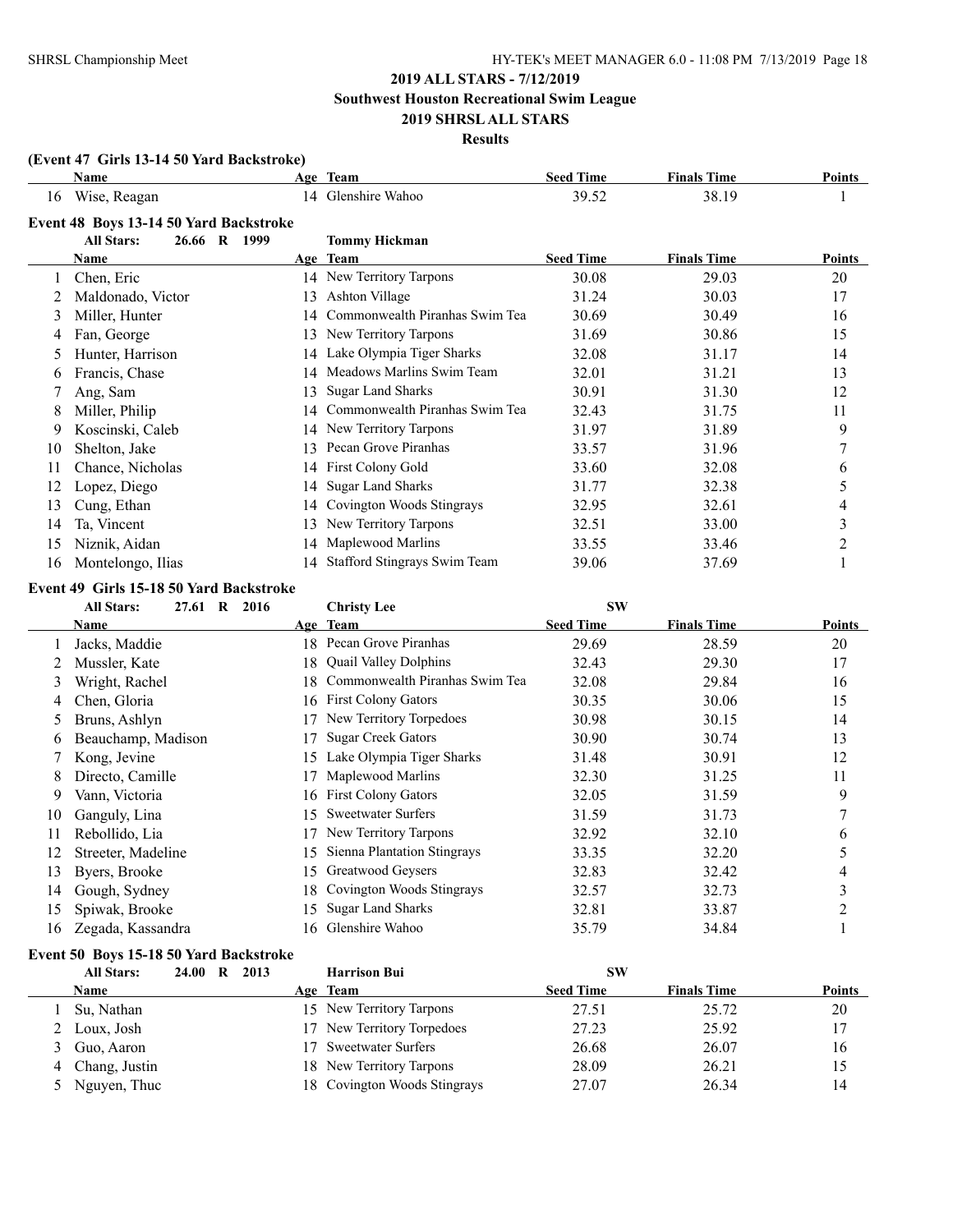### **Results**

### **(Event 50 Boys 15-18 50 Yard Backstroke)**

|    | <b>Name</b>       |     | Age Team                     | <b>Seed Time</b> | <b>Finals Time</b> | <b>Points</b> |
|----|-------------------|-----|------------------------------|------------------|--------------------|---------------|
|    | 6 Gaffney, Marcus |     | 18 Sweetwater Surfers        | 27.93            | 26.49              | 13            |
|    | Dang, Ryan        |     | 16 Lake Olympia Tiger Sharks | 27.39            | 26.70              | 12            |
| 8  | Cook, Trent       |     | 18 Pecan Grove Piranhas      | 27.69            | 26.76              | 11            |
| 9  | Schofield, Kyle   |     | 16 Lake Olympia Tiger Sharks | 27.78            | 27.16              | 9             |
| 10 | Hoefel, Max       |     | New Territory Tarpons        | 28.77            | 27.27              |               |
| 11 | Franca, Juan      |     | 15 New Territory Tarpons     | 27.97            | 27.58              | 6             |
| 12 | Lenz, Gabe        |     | 18 Maplewood Marlins         | 28.76            | 27.84              |               |
| 13 | Shah, Nishant     | 17  | New Territory Tarpons        | 28.30            | 28.01              | 4             |
| 14 | Chau, Kevin       |     | <b>Sugar Land Sharks</b>     | 28.51            | 28.19              |               |
| 15 | Dibos, Daniel     | 18. | Sharpstown Swim Team         | 29.34            | 29.39              |               |
| 16 | Saquic, Thomas    |     | 16 Glens Dolphins            | 33.36            | 33.78              |               |

### **Event 51 Girls 8 & Under 25 Yard Butterfly**

|       | <b>All Stars:</b><br>16.46 R<br>2004 |    | <b>Kaitlyn Swinney</b>         | <b>NT</b>        |                    |                |
|-------|--------------------------------------|----|--------------------------------|------------------|--------------------|----------------|
|       | Name                                 |    | Age Team                       | <b>Seed Time</b> | <b>Finals Time</b> | Points         |
|       | Fox, Grace                           |    | Commonwealth Piranhas Swim Tea | 18.61            | 18.39              | 20             |
|       | Ansell, Emme                         | 8  | Pecan Grove Piranhas           | 19.06            | 18.90              | 17             |
| 3     | Fossum, Sydney                       |    | 8 Pecan Grove Piranhas         | 18.29            | 19.07              | 16             |
| 4     | White, Taylor                        |    | 8 New Territory Tarpons        | 20.78            | 20.51              | 15             |
| 5     | Liu, Kendall                         |    | Lake Olympia Tiger Sharks      | 19.68            | 20.75              | 14             |
| 6     | Metzler, Laci                        |    | <b>Sugar Land Sharks</b>       | 22.93            | 20.85              | 13             |
|       | Stuart, Maddie                       | 8  | Ashton Village                 | 21.98            | 21.47              | 12             |
| 8     | Thompson, Chloe                      | 8. | New Territory Torpedoes        | 21.95            | 21.65              | 11             |
| 9     | Stevens, Summer                      | 8. | <b>Sugar Land Sharks</b>       | 20.74            | 21.83              | 9              |
| 10    | Farrell, Elaine                      |    | Maplewood Marlins              | 22.72            | 22.00              | $\mathcal{I}$  |
| 11    | Diab, Amira                          |    | <b>First Colony Gators</b>     | 22.44            | 22.03              | 6              |
| $*12$ | Daughdrill, Gabbi                    | 8  | New Territory Tarpons          | 22.82            | 22.63              | 4.50           |
| $*12$ | Mayne, Olivia                        | 8. | Sharpstown Swim Team           | 23.67            | 22.63              | 4.50           |
| 14    | Greenberg, Megan                     | 8. | <b>Sweetwater Surfers</b>      | 22.05            | 22.77              | 3              |
| 15    | DU, Emma                             | 8. | <b>Sugar Land Sharks</b>       | 22.68            | 23.30              | $\mathfrak{D}$ |
| 16    | Davis, Everleigh                     |    | Glenshire Wahoo                | 25.41            | 26.06              |                |
|       |                                      |    |                                |                  |                    |                |

# **Event 52 Boys 8 & Under 25 Yard Butterfly**<br>All Stars: 15.94 B 1985

|    | 1985<br><b>All Stars:</b><br>15.94<br>R |    | <b>Jason Miles</b>          |                  |                    |        |
|----|-----------------------------------------|----|-----------------------------|------------------|--------------------|--------|
|    | Name                                    |    | Age Team                    | <b>Seed Time</b> | <b>Finals Time</b> | Points |
|    | 1 Lee, Do-Yoon                          |    | New Territory Torpedoes     | 19.01            | 18.15              | 20     |
|    | Salgado, Xavi                           | 8  | <b>Sugar Land Sharks</b>    | 18.62            | 18.72              | 17     |
| 3  | Cole, Henry                             | 8  | Pecan Grove Piranhas        | 19.37            | 19.11              | 16     |
| 4  | Koscinski, Chase                        | 8. | New Territory Tarpons       | 20.87            | 19.51              | 15     |
| 5  | Balestrini, Alessandro                  | 8. | <b>First Colony Gators</b>  | 21.48            | 19.61              | 14     |
| 6  | Rau, Julian                             | 8  | <b>Sweetwater Surfers</b>   | 18.12            | 19.92              | 13     |
|    | Wilson, Ian                             | 8  | Maplewood Marlins           | 21.07            | 20.10              | 12     |
| 8  | Rodriguez, Raleigh                      | 8  | Greatwood Geysers           | 18.90            | 20.13              | 11     |
| 9  | Lizarraga, Leonardo                     | 8  | First Colony Gold           | 23.70            | 20.39              | 9      |
| 10 | Acayan, Brayden                         | 8. | Covington Woods Stingrays   | 22.05            | 20.49              |        |
| 11 | Schwank, Parker                         | 8  | Pecan Grove Piranhas        | 21.74            | 20.80              | 6      |
| 12 | Stahl, Trenton                          | 8  | Maplewood Marlins           | 20.49            | 20.81              |        |
| 13 | Clowney, Erik                           |    | <b>First Colony Gators</b>  | 21.84            | 21.79              | 4      |
| 14 | Godfrey, Max                            |    | Sienna Plantation Stingrays | 21.99            | 23.02              | 3      |
| 15 | Rutledge, Caden                         |    | <b>Sweetwater Surfers</b>   | 22.38            | 24.86              | 2      |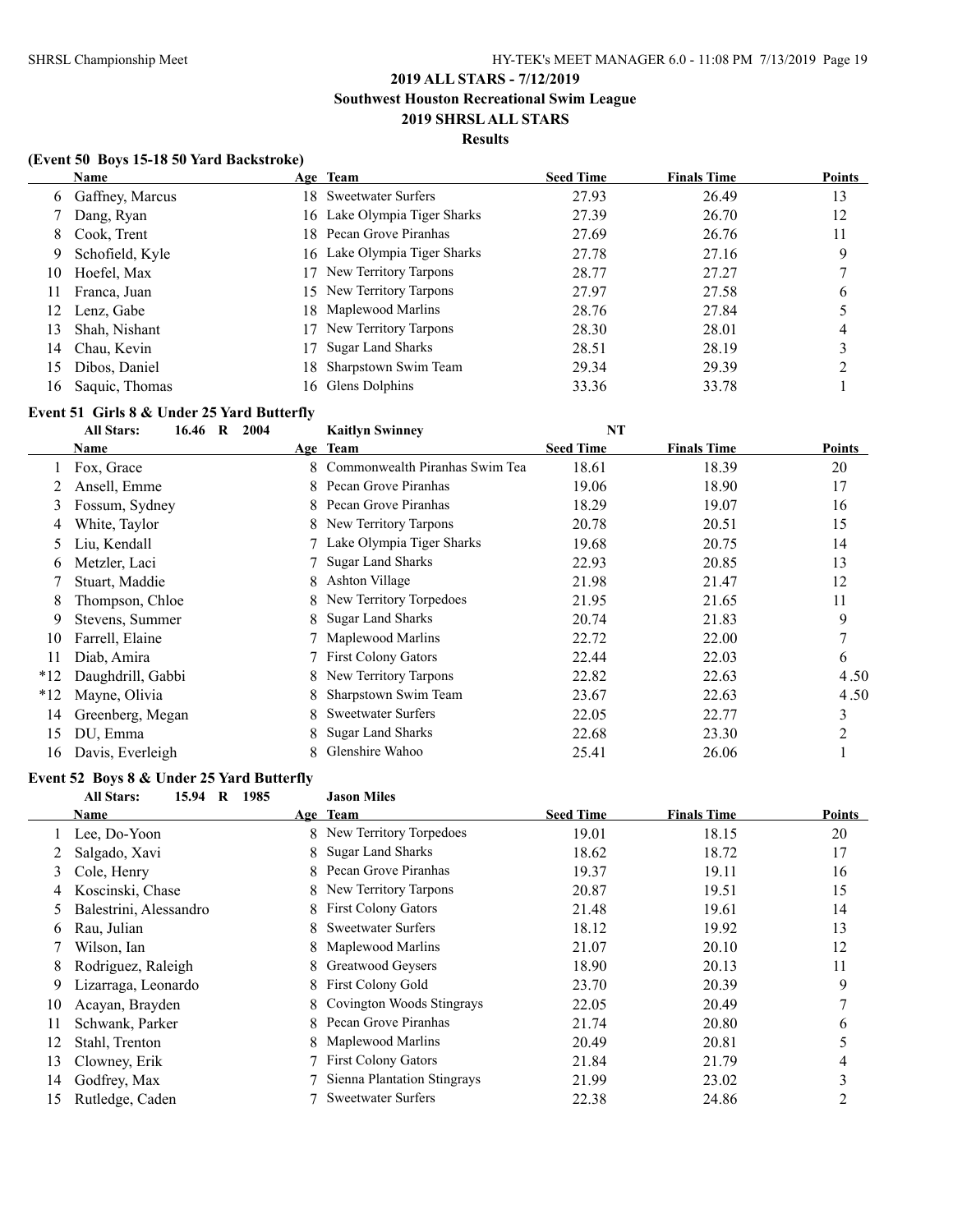**Southwest Houston Recreational Swim League**

### **2019 SHRSL ALL STARS Results**

# **(Event 52 Boys 8 & Under 25 Yard Butterfly)**

|    | Name                                              |    | Age Team                      | <b>Seed Time</b>       | <b>Finals Time</b>       | <b>Points</b>                         |
|----|---------------------------------------------------|----|-------------------------------|------------------------|--------------------------|---------------------------------------|
| 16 | Liga, Oscar                                       |    | 7 Glenshire Wahoo             | 25.33                  | 25.67                    |                                       |
|    | Event 53 Girls 9-10 25 Yard Butterfly             |    |                               |                        |                          |                                       |
|    | <b>All Stars:</b><br>14.36 R 7/12/2019            |    | <b>Aly Ramirez</b>            |                        | <b>NW Torpedoes</b>      |                                       |
|    | Name                                              |    | Age Team                      | <b>Seed Time</b>       | <b>Finals Time</b>       | <b>Points</b>                         |
|    | Ramirez, Aly                                      |    | 10 New Territory Torpedoes    | 15.32                  | 14.36R                   | 20                                    |
|    | Jacks, Cassidy                                    | 10 | Pecan Grove Piranhas          | 14.83                  | 14.38                    | 17                                    |
| 3  | Kulow, Kim                                        | 10 | New Territory Tarpons         | 15.16                  | 15.12                    | 16                                    |
| 4  | Lee, Ye-Jin                                       |    | 9 New Territory Torpedoes     | 17.17                  | 15.58                    | 15                                    |
| 5  | Kohn, Maiya                                       | 10 | Pecan Grove Piranhas          | 16.71                  | 15.94                    | 14                                    |
| 6  | Ta, Vallerie                                      | 10 | New Territory Tarpons         | 16.58                  | 15.95                    | 13                                    |
|    | Bingham, Ryann                                    | 10 | <b>First Colony Gators</b>    | 16.28                  | 16.00                    | 12                                    |
| 8  | Peterson, Ginger                                  | 9  | Sienna Plantation Stingrays   | 17.59                  | 16.62                    | 11                                    |
| 9  | Dyo, Cara                                         | 9. | Covington Woods Stingrays     | 16.77                  | 16.72                    | 9                                     |
| 10 | Barnes, Peyton                                    | 9  | Pecan Grove Piranhas          | 17.48                  | 16.75                    | 7                                     |
| 11 | Bingham, Reese                                    | 10 | <b>First Colony Gators</b>    | 16.67                  | 16.76                    | 6                                     |
|    | Day, Emeline                                      | 10 | <b>Sugar Creek Gators</b>     | 17.61                  | 16.98                    | 5                                     |
| 13 | Nielsen, Laci                                     | 10 | <b>First Colony Gators</b>    | 17.85                  | 17.43                    | 4                                     |
| 14 | Squires, Reagan                                   | 10 | <b>First Colony Gold</b>      | 17.93                  | 18.22                    | 3                                     |
| 15 | Rivers-Jones, Christa (Tr163)                     | 10 | Teal Run Tidal Waves          | 19.64                  | 18.69                    | 2                                     |
| 16 | Ma, Madelyn                                       | 10 | Shadow Creek Tsunamis         | 19.17                  | 19.35                    |                                       |
|    | Event 54 Boys 9-10 25 Yard Butterfly              |    |                               |                        |                          |                                       |
|    | <b>All Stars:</b><br>13.33<br>$\mathbf R$<br>2017 |    | <b>Jack Boyson</b>            | $\mathbf{C}\mathbf{W}$ |                          |                                       |
|    | $N = 1$                                           |    | $\Lambda_{\text{max}}$ Thomas | $2$ aad Times          | $E_{\text{model}}$ Times | $D_{\alpha}$ : $\mathcal{L}_{\alpha}$ |

|    |                  |     | $0$ <i>uch Do</i> <sub>190</sub> <i>u</i> |                  |                    |        |
|----|------------------|-----|-------------------------------------------|------------------|--------------------|--------|
|    | <b>Name</b>      |     | Age Team                                  | <b>Seed Time</b> | <b>Finals Time</b> | Points |
|    | Galvez, Vincent  |     | 9 Ashton Village                          | 16.92            | 15.69              | 20     |
|    | Maxson, Tanner   |     | 10 Covington Woods Stingrays              | 16.98            | 16.16              | 17     |
| 3  | Ulrey, Caleb     | 10. | Meadows Marlins Swim Team                 | 18.41            | 16.48              | 16     |
| 4  | Salgado, Allen   |     | 10 Sugar Land Sharks                      | 17.24            | 16.87              | 15     |
|    | Hypolite, MJ     |     | 9 Meadows Marlins Swim Team               | 19.17            | 17.09              | 14     |
| 6  | Pipes, Troy      |     | 10 Sugar Creek Gators                     | 17.84            | 17.23              | 13     |
|    | Wilson, Blake    |     | 10 Maplewood Marlins                      | 18.31            | 17.31              | 12     |
| 8  | McKinney, Danny  | 10. | Townewest Tidalwaves                      | 18.48            | 17.40              | 11     |
| 9  | Bartee, Brody    |     | 10 Lake Olympia Tiger Sharks              | 17.91            | 17.49              | 9      |
| 10 | Chambers, Kyle   | 10. | <b>Sugar Creek Gators</b>                 | 17.39            | 17.60              |        |
| 11 | Weber, Atticus   |     | 10 Meadows Marlins Swim Team              | 17.84            | 17.71              | 6      |
| 12 | Smith, Jack      |     | 9 Pecan Grove Piranhas                    | 17.23            | 17.84              | 5      |
| 13 | Justice, Dylan   |     | 9 Commonwealth Piranhas Swim Tea          | 18.86            | 18.00              | 4      |
| 14 | Schroer, Anthony |     | 9 Commonwealth Piranhas Swim Tea          | 18.38            | 18.08              | 3      |
| 15 | Boudreaux, Jack  |     | 9 Greatwood Geysers                       | 17.04            | 18.63              | າ      |
| 16 | Diab, Adam       |     | 9 First Colony Gators                     | 17.89            | 19.91              |        |
|    |                  |     |                                           |                  |                    |        |

# **Event 55 Girls 11-12 50 Yard Butterfly**

|   | <b>All Stars:</b>  | 28.76 R 7/12/2019 | <b>Haley Finley</b>       |                  | <b>Sugar Land Shark</b> |               |
|---|--------------------|-------------------|---------------------------|------------------|-------------------------|---------------|
|   | <b>Name</b>        |                   | Age Team                  | <b>Seed Time</b> | <b>Finals Time</b>      | <b>Points</b> |
|   | Finley, Haley      |                   | 12 Sugar Land Sharks      | 28.89            | 28.76R                  | 20            |
|   | 2 cui, Angela      |                   | <b>Sweetwater Surfers</b> | 31.05            | 29.99                   | 17            |
|   | 3 Blackburn, Addie |                   | 12 New Territory Tarpons  | 33.22            | 32.05                   | 16            |
| 4 | Nguyen, Lindsey    |                   | 12 Ashton Village         | 34.06            | 32.64                   | 15            |
|   | 5 Finley, Holly    |                   | <b>Sugar Land Sharks</b>  | 33.07            | 32.82                   | 14            |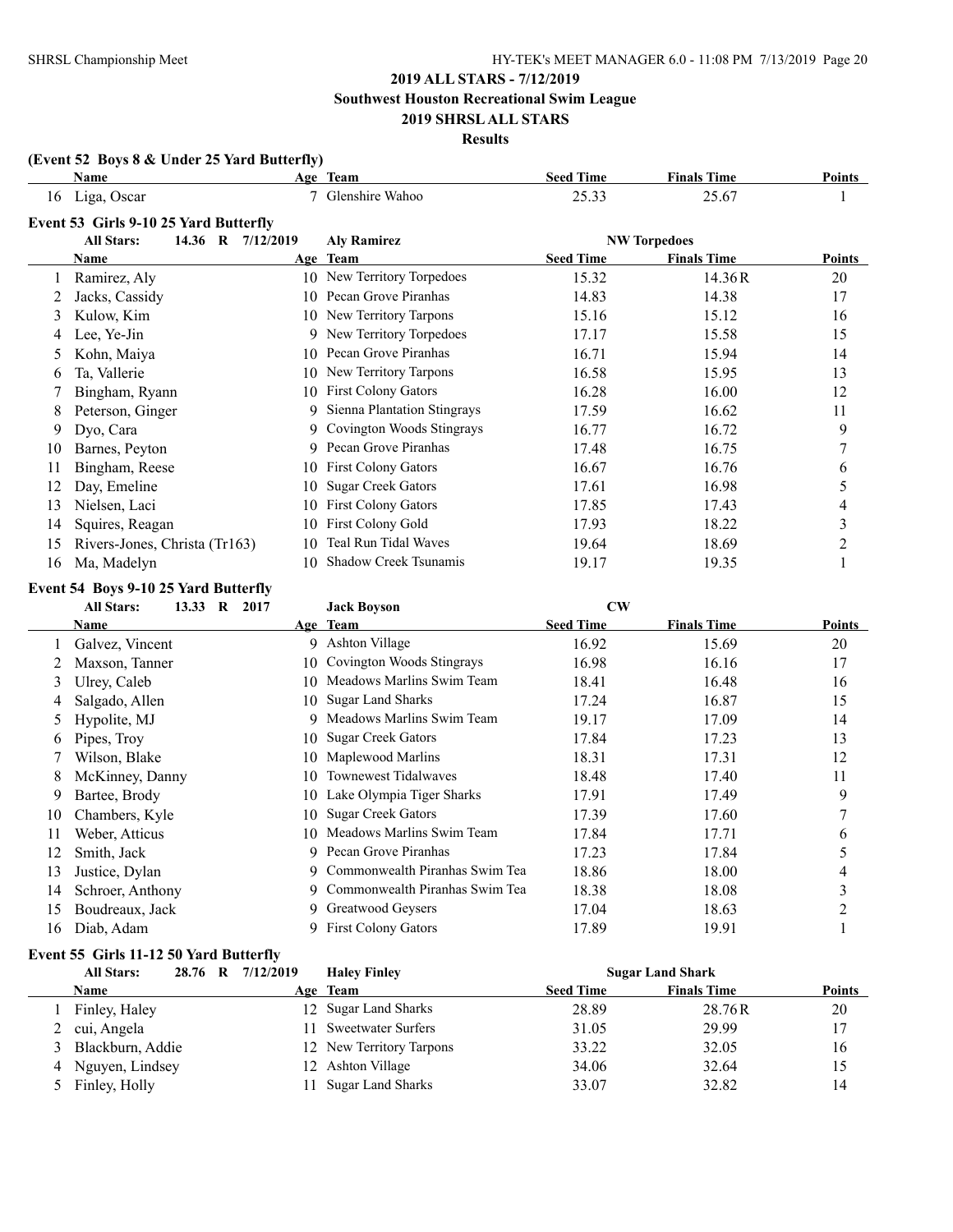# **Results**

### **(Event 55 Girls 11-12 50 Yard Butterfly)**

|    | Name            |     | Age Team                    | <b>Seed Time</b> | <b>Finals Time</b> | <b>Points</b> |
|----|-----------------|-----|-----------------------------|------------------|--------------------|---------------|
| 6  | Tran, Emily     |     | 12 Sugar Creek Gators       | 33.04            | 33.44              | 13            |
|    | Tran, Katelynn  |     | 12 Townewest Tidalwaves     | 33.65            | 33.64              | 12            |
| 8  | Tonnu, Mimi     |     | 12 First Colony Gold        | 33.80            | 33.75              | 11            |
| 9  | Traylor, Reign  | 11. | <b>Sugar Land Sharks</b>    | 35.60            | 34.12              | 9             |
| 10 | Wallin, Natalie |     | 12 Greatwood Geysers        | 35.31            | 34.31              |               |
| 11 | Niles, Kinley   | 11  | Pecan Grove Piranhas        | 34.72            | 34.55              | 6             |
| 12 | Ortiz, Ally     |     | 11 Sugar Land Sharks        | 35.31            | 34.72              |               |
| 13 | Vann, Sammie    |     | 12 First Colony Gators      | 35.38            | 34.96              | 4             |
| 14 | Lin, Jazz       |     | 12 Maplewood Marlins        | 33.89            | 34.97              |               |
| 15 | Dibos, Nicole   | 12. | Sharpstown Swim Team        | 34.38            | 35.14              |               |
| 16 | Joyner, Taylor  |     | Sienna Plantation Stingrays | 35.61            | 35.15              |               |

# **Event 56 Boys 11-12 50 Yard Butterfly**

|    | <b>All Stars:</b><br>28.37 | $\mathbf{R}$<br>7/12/2019 | <b>Andrew Ta</b>             |                  | <b>NT Tarpons</b>  |        |
|----|----------------------------|---------------------------|------------------------------|------------------|--------------------|--------|
|    | Name                       |                           | Age Team                     | <b>Seed Time</b> | <b>Finals Time</b> | Points |
|    | Ta, Andrew                 | 12                        | New Territory Tarpons        | 28.37            | 28.37R             | 20     |
|    | Boysen, Jack               |                           | Covington Woods Stingrays    | 30.62            | 30.43              | 17     |
| 3  | Cimino, Max                | 12                        | <b>First Colony Gators</b>   | 31.07            | 30.81              | 16     |
| 4  | Tran, Eric                 |                           | <b>Sugar Creek Gators</b>    | 32.87            | 32.46              | 15     |
|    | Gorriaran, Aven            | 12                        | Greatwood Geysers            | 33.41            | 32.82              | 14     |
| 6  | Beckett, Colton            |                           | <b>Sweetwater Surfers</b>    | 33.87            | 33.60              | 13     |
|    | Rodriguez, Reid            |                           | Greatwood Geysers            | 34.61            | 34.68              | 12     |
| 8  | Byrd, Jalen                |                           | <b>Quail Valley Dolphins</b> | 33.72            | 34.93              | 11     |
| 9  | Newton, Arthur             |                           | Covington Woods Stingrays    | 35.33            | 35.38              | 9      |
| 10 | Chacon, Justin             | 12                        | Ashton Village               | 34.21            | 35.42              |        |
| 11 | Ngo, William               |                           | <b>Shadow Creek Tsunamis</b> | 36.58            | 36.06              | 6      |
| 12 | Keller, Matthew            |                           | <b>First Colony Gold</b>     | 34.84            | 36.21              |        |
| 13 | Worrell, Luke              |                           | Sienna Plantation Stingrays  | 35.61            | 36.73              | 4      |
| 14 | Bao, Victor                |                           | New Territory Tarpons        | 36.08            | 36.92              | 3      |
| 15 | Dudley, Jaden              |                           | <b>Townewest Tidalwaves</b>  | 35.75            | 37.25              | າ      |
| 16 | Rau, Vincent               |                           | <b>Sweetwater Surfers</b>    | 36.90            | 37.62              |        |

### **Event 57 Girls 13-14 50 Yard Butterfly**

|    | <b>All Stars:</b><br>27.93<br>$\bf{R}$ | 2004 | <b>Kylee Walter</b>          | <b>NT</b>        |                    |               |
|----|----------------------------------------|------|------------------------------|------------------|--------------------|---------------|
|    | Name                                   |      | Age Team                     | <b>Seed Time</b> | <b>Finals Time</b> | <b>Points</b> |
|    | Korger, Hannah                         |      | 14 Lake Olympia Tiger Sharks | 30.35            | 28.35              | 20            |
|    | Herring, Caitlin                       | 13.  | <b>Sugar Creek Gators</b>    | 30.38            | 30.33              | 17            |
| 3  | Le, Chloe                              | 13.  | New Territory Tarpons        | 30.99            | 30.67              | 16            |
| 4  | Bowen, Megan                           |      | 14 Greatwood Geysers         | 31.94            | 31.18              | 15            |
| 5. | So, Teresa                             |      | 14 New Territory Torpedoes   | 31.48            | 31.51              | 14            |
| 6  | Nguyen, Sidney                         | 14   | Ashton Village               | 31.88            | 31.60              | 13            |
|    | Nguyen, Ynhu                           |      | 14 New Territory Tarpons     | 30.63            | 31.63              | 12            |
| 8  | Pelletier, Katie                       |      | 14 Maplewood Marlins         | 32.34            | 31.76              | 11            |
| 9  | Goolsby, Courtney                      |      | 14 Sugar Creek Gators        | 33.28            | 31.92              | 9             |
| 10 | Adams, Lauren                          | 13.  | <b>Sweetwater Surfers</b>    | 33.52            | 31.94              |               |
| 11 | Huang, Emily                           | 13.  | Sharpstown Swim Team         | 32.61            | 32.50              | 6             |
| 12 | Rodriguez, Jaelyn                      |      | 14 New Territory Tarpons     | 32.56            | 32.70              |               |
| 13 | Mallory, Brianna                       |      | 14 Quail Valley Dolphins     | 32.25            | 33.23              | 4             |
| 14 | Meeks, Ashlyn                          | 14   | <b>Sugar Land Sharks</b>     | 33.49            | 33.34              | 3             |
| 15 | Hoang, Minh-Vien                       | 13.  | <b>Sugar Creek Gators</b>    | 33.11            | 33.42              |               |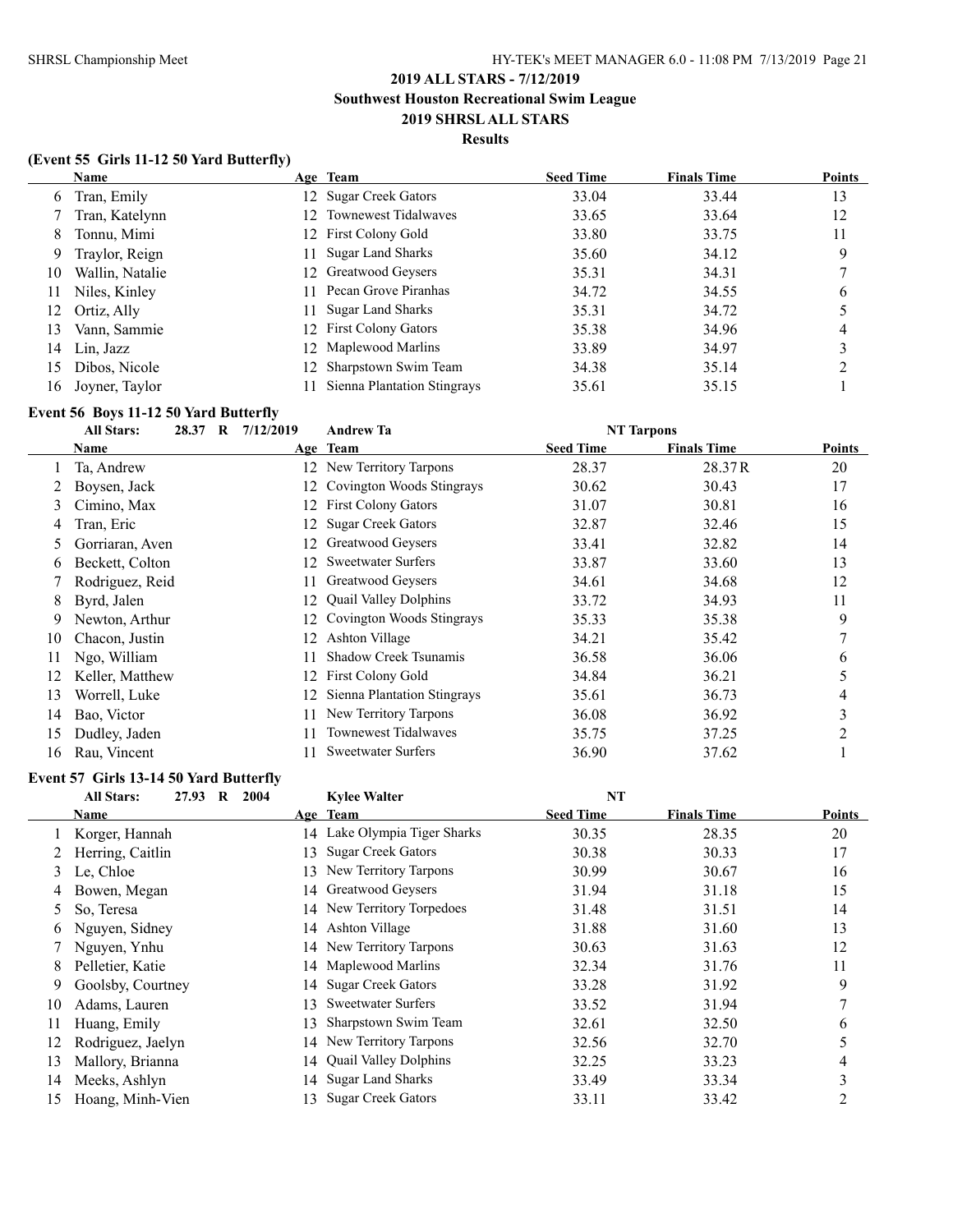**Southwest Houston Recreational Swim League**

### **2019 SHRSL ALL STARS Results**

### **(Event 57 Girls 13-14 50 Yard Butterfly)**

|       | Name                                  |    | Age Team                       | <b>Seed Time</b> | <b>Finals Time</b> | Points         |
|-------|---------------------------------------|----|--------------------------------|------------------|--------------------|----------------|
| 16    | Arrazolo, Ellie                       |    | 14 Glenshire Wahoo             | 36.04            | 33.96              |                |
|       | Event 58 Boys 13-14 50 Yard Butterfly |    |                                |                  |                    |                |
|       | <b>All Stars:</b><br>25.11 R 2012     |    | <b>Colin Walton</b>            | FC               |                    |                |
|       | <b>Name</b>                           |    | Age Team                       | <b>Seed Time</b> | <b>Finals Time</b> | Points         |
|       | Kusuma, Dimas                         | 14 | Commonwealth Piranhas Swim Tea | 27.78            | 27.51              | 20             |
|       | Kelly, Caleb                          | 14 | <b>Quail Valley Dolphins</b>   | 28.05            | 27.70              | 17             |
| 3     | Chen, Eric                            | 14 | New Territory Tarpons          | 28.36            | 27.90              | 16             |
| 4     | Francis, Chase                        | 14 | Meadows Marlins Swim Team      | 28.62            | 28.06              | 15             |
| 5.    | Maldonado, Victor                     | 13 | Ashton Village                 | 29.11            | 28.32              | 14             |
| 6     | Ang, Sam                              | 13 | <b>Sugar Land Sharks</b>       | 28.40            | 28.37              | 13             |
|       | Cung, Ethan                           | 14 | Covington Woods Stingrays      | 28.38            | 28.68              | 12             |
| 8     | Hunter, Harrison                      | 14 | Lake Olympia Tiger Sharks      | 29.38            | 28.73              | 11             |
| 9     | Ta, Vincent                           | 13 | New Territory Tarpons          | 29.53            | 28.83              | 9              |
| 10    | Fan, George                           | 13 | New Territory Tarpons          | 29.98            | 29.25              |                |
| 11    | Mallory, Ryan                         | 14 | <b>Quail Valley Dolphins</b>   | 29.52            | 29.57              | 6              |
| 12    | Mejia, Kevin                          | 14 | Teal Run Tidal Waves           | 29.58            | 29.90              | 5              |
| 13    | Ramkissoon, Brendan                   | 13 | Commonwealth Piranhas Swim Tea | 30.59            | 30.16              | 4              |
| 14    | Foss, Devin                           | 14 | New Territory Torpedoes        | 30.67            | 30.65              | 3              |
| 15    | Moore, Makhi                          | 14 | Covington Woods Stingrays      | 30.77            | 31.56              | $\overline{2}$ |
| $---$ | Grand, Adam                           | 14 | Maplewood Marlins              | 29.40            | DQ                 |                |

### **Event 59 Girls 15-18 50 Yard Butterfly**

|    | 26.88<br><b>All Stars:</b><br>$\bf{R}$<br>2015 | <b>Alexandra Remy</b>                 | <b>NT</b>        |                    |        |
|----|------------------------------------------------|---------------------------------------|------------------|--------------------|--------|
|    | Name                                           | Age Team                              | <b>Seed Time</b> | <b>Finals Time</b> | Points |
|    | Mussler, Kate                                  | 18 Quail Valley Dolphins              | 30.57            | 27.51              | 20     |
|    | Wright, Rachel                                 | Commonwealth Piranhas Swim Tea<br>18. | 29.10            | 27.98              | 17     |
| 3  | Jacks, Maddie                                  | 18 Pecan Grove Piranhas               | 29.54            | 28.40              | 16     |
| 4  | Chen, Gloria                                   | 16 First Colony Gators                | 29.32            | 28.88              | 15     |
| 5. | Kong, Jevine                                   | Lake Olympia Tiger Sharks<br>15       | 29.73            | 29.45              | 14     |
| 6  | Bruns, Ashlyn                                  | New Territory Torpedoes               | 30.28            | 29.74              | 13     |
|    | Close, Maggie                                  | 15 Maplewood Marlins                  | 30.42            | 29.79              | 12     |
| 8  | Beauchamp, Madison                             | <b>Sugar Creek Gators</b>             | 30.28            | 30.08              | 11     |
| 9  | Gibson, Sophie                                 | Pecan Grove Piranhas<br>18.           | 31.06            | 30.31              | 9      |
| 10 | Gough, Sydney                                  | 18 Covington Woods Stingrays          | 31.59            | 31.31              | 7      |
| 11 | Rebollido, Lia                                 | New Territory Tarpons                 | 31.47            | 31.32              | 6      |
| 12 | Vann, Victoria                                 | 16 First Colony Gators                | 31.73            | 31.77              | 5      |
| 13 | Rebollido, Khue                                | 16 New Territory Tarpons              | 31.19            | 31.78              | 4      |
| 14 | Gomez, Rocky                                   | Glenshire Wahoo                       | 32.27            | 32.10              | 3      |
| 15 | Byers, Brooke                                  | Greatwood Geysers<br>15               | 31.68            | 32.38              | 2      |
|    |                                                |                                       |                  |                    |        |

### **Event 60 Boys 15-18 50 Yard Butterfly**

| <b>All Stars:</b> | 22.70 | R | 2004 |    | <b>Connor Farber</b>         | NT               |                    |               |
|-------------------|-------|---|------|----|------------------------------|------------------|--------------------|---------------|
| <b>Name</b>       |       |   |      |    | Age Team                     | <b>Seed Time</b> | <b>Finals Time</b> | <b>Points</b> |
| Imrie, Mason      |       |   |      |    | 18 Pecan Grove Piranhas      | 24.83            | 24.18              | 20            |
| Guo, Aaron        |       |   |      | 17 | <b>Sweetwater Surfers</b>    | 24.42            | 24.64              | 17            |
| 3 Spells, Kris    |       |   |      |    | 15 Lake Olympia Tiger Sharks | 25.19            | 24.65              | 16            |
| 4 Nguyen, Thuc    |       |   |      |    | 18 Covington Woods Stingrays | 25.37            | 24.69              | 15            |
| 5 Lenz, Gabe      |       |   |      |    | 18 Maplewood Marlins         | 25.63            | 24.76              | 14            |
| Hendrickson, Jack |       |   |      |    | 18 Sweetwater Surfers        | 25.47            | 24.81              | 13            |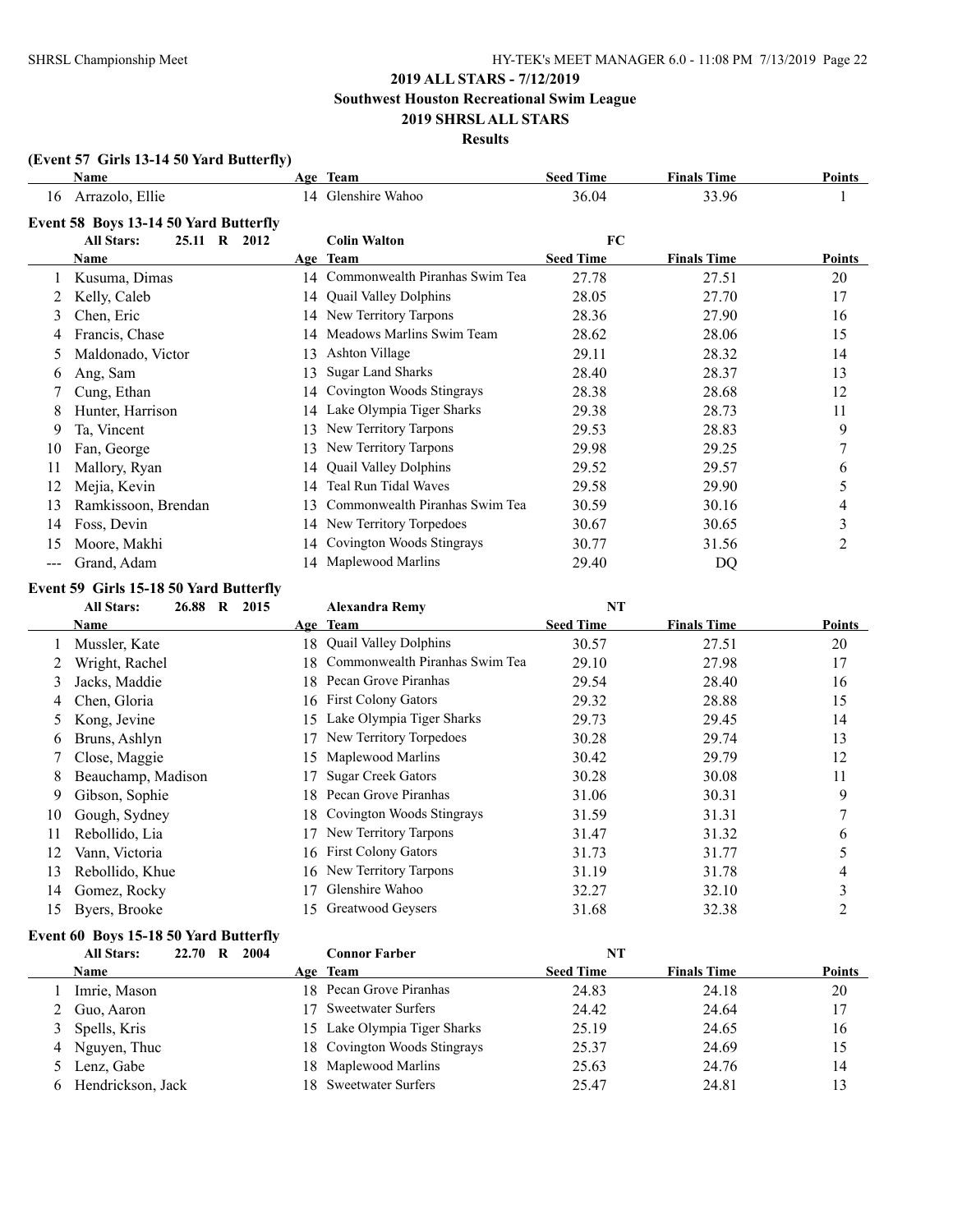### **Results**

### **(Event 60 Boys 15-18 50 Yard Butterfly)**

|     | Name                  | Age Team                     | <b>Seed Time</b> | <b>Finals Time</b> | <b>Points</b> |
|-----|-----------------------|------------------------------|------------------|--------------------|---------------|
|     | Dang, Ryan            | 16 Lake Olympia Tiger Sharks | 24.77            | 24.83              | 12            |
| 8   | Pozzi, Matinator      | 17 Sugar Creek Gators        | 25.70            | 25.08              | 11            |
| 9   | Remy, Grant           | 17 New Territory Tarpons     | 25.68            | 25.30              | 9             |
| 10  | Montenegro, Glen      | 16 Sugar Land Sharks         | 25.66            | 25.58              |               |
| 11  | Loux, Josh            | 17 New Territory Torpedoes   | 25.94            | 25.63              | b             |
| 12. | Hoefel, Max           | 17 New Territory Tarpons     | 25.91            | 25.74              |               |
| 13  | Dang, Tyler           | 18 Lake Olympia Tiger Sharks | 26.13            | 25.81              |               |
| 14  | Nelson-Archer, Nathan | 17 New Territory Torpedoes   | 26.16            | 26.22              |               |
| 15  | Mitchell, João        | 18 Sharpstown Swim Team      | 26.87            | 26.56              |               |
| 16  | Saquic, Thomas        | 16 Glens Dolphins            | 28.89            | 28.72              |               |

# **Event 61 Girls 7-8 100 Yard Freestyle Relay**

|   | <b>All Stars:</b><br>1:06.59<br>2017<br>R | <b>Pecan Grove</b>  | PG                   |                    |               |
|---|-------------------------------------------|---------------------|----------------------|--------------------|---------------|
|   | Team                                      | Relay               | <b>Seed Time</b>     | <b>Finals Time</b> | <b>Points</b> |
|   | Pecan Grove Piranhas                      | А                   | 1:19.69              | 1:17.13            | 40            |
|   | 2 Maplewood Marlins                       | А                   | 1:21.37              | 1:17.32            | 34            |
|   | 3 Sweetwater Surfers                      | А                   | 1:18.92              | 1:17.67            | 32            |
| 4 | Sharpstown Swim Team                      | А                   | 1:22.53              | 1:19.32            | 30            |
|   | 5 New Territory Tarpons                   | Α                   | 1:19.69              | 1:19.47            | 28            |
| 6 | <b>Sugar Land Sharks</b>                  | А                   | 1:12.84              | 1:20.74            | 26            |
|   | Commonwealth Piranhas Swim T              | Α                   | 1:23.23              | 1:20.83            | 24            |
|   | 1) Soth Lopez, Eva 8                      | 2) Luster, Sloane 7 | 3) Holder, Allison 8 | 4) Fox, Grace 8    |               |
| 8 | Glenshire Wahoo                           | А                   | 1:35.40              | 1:35.30            | 22            |

# **Event 62 Boys 7-8 100 Yard Freestyle Relay**

| 1992<br><b>All Stars:</b><br>1:03.80<br>R | <b>Quail Valley Dolphins</b> | QV               |                    |               |
|-------------------------------------------|------------------------------|------------------|--------------------|---------------|
| Team                                      | Relay                        | <b>Seed Time</b> | <b>Finals Time</b> | <b>Points</b> |
| Pecan Grove Piranhas                      | A                            | 1:10.03          | 1:08.54            | 40            |
| 2 Maplewood Marlins                       | Α                            | 1:12.31          | 1:09.01            | 34            |
| 3 New Territory Torpedoes                 | Α                            | 1:12.40          | 1:10.84            | 32            |
| 4 Sharpstown Swim Team                    | Α                            | 1:17.90          | 1:12.39            | 30            |
| 5 Sweetwater Surfers                      | A                            | 1:16.43          | 1:12.86            | 28            |
| 6 Greatwood Geysers                       | Α                            | 1:14.88          | 1:16.15            | 26            |
| 7 Commonwealth Piranhas Swim T            | A                            | 1:13.28          | 1:20.46            | 24            |
| Glenshire Wahoo                           | Α                            | 1:30.56          | 1:45.13            | 22            |

### **Event 63 Girls 9-10 100 Yard Freestyle Relay**

| 2007<br><b>All Stars:</b><br>56.77 R | <b>New Territory Tarpons</b> | NT               |                    |               |
|--------------------------------------|------------------------------|------------------|--------------------|---------------|
| Team                                 | Relay                        | <b>Seed Time</b> | <b>Finals Time</b> | <b>Points</b> |
| 1 First Colony Gators                | A                            | 1:02.18          | 59.36              | 40            |
| 2 Pecan Grove Piranhas               | A                            | 1:00.53          | 59.97              | 34            |
| 3 New Territory Torpedoes            | A                            | 1:01.95          | 1:01.30            | 32            |
| 4 New Territory Tarpons              | A                            | 1:02.81          | 1:01.85            | 30            |
| 5 Commonwealth Piranhas Swim T       | A                            | 1:06.72          | 1:05.13            | 28            |
| 6 Covington Woods Stingrays          | A                            | 1:06.30          | 1:05.22            | 26            |
| <b>Shadow Creek Tsunamis</b>         | A                            | 1:13.04          | 1:11.81            | 24            |
| Teal Run Tidal Waves                 | Α                            | 1:14.02          | 1:15.49            | 22            |
|                                      |                              |                  |                    |               |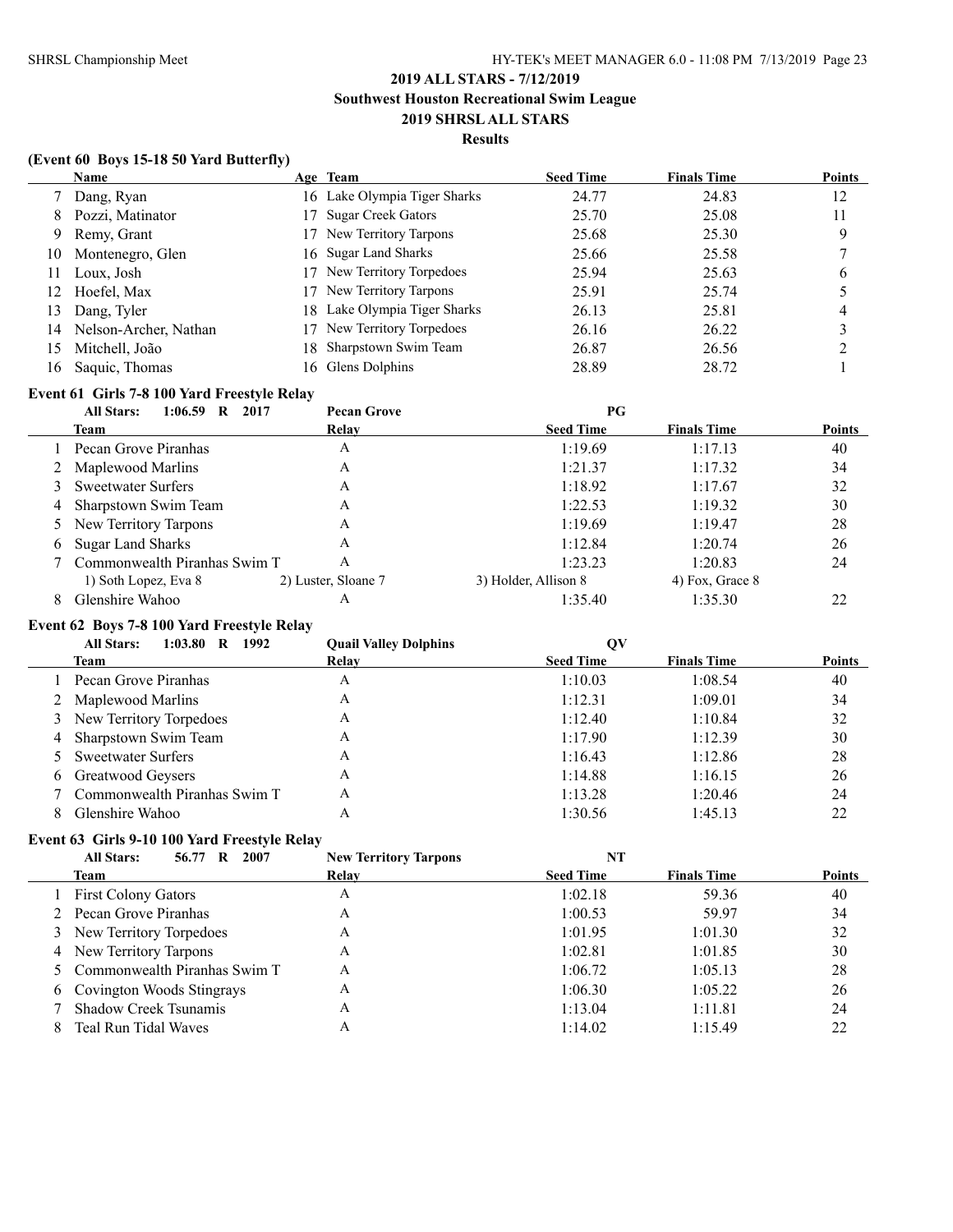**Southwest Houston Recreational Swim League**

### **2019 SHRSL ALL STARS Results**

### **Event 64 Boys 9-10 100 Yard Freestyle Relay**

|   | <b>All Stars:</b><br>1995<br>57.09<br>R | Providence          | PR                  |                    |               |
|---|-----------------------------------------|---------------------|---------------------|--------------------|---------------|
|   | Team                                    | Relay               | <b>Seed Time</b>    | <b>Finals Time</b> | <b>Points</b> |
|   | 1 Meadows Marlins Swim Team             | A                   | 1:00.59             | 59.21              | 40            |
|   | 2 Covington Woods Stingrays             | A                   | 1:02.30             | 1:01.97            | 34            |
|   | 3 Greatwood Geysers                     | A                   | 1:03.93             | 1:03.31            | 32            |
|   | 4 New Territory Tarpons                 | A                   | 1:05.45             | 1:03.46            | 30            |
|   | 5 Commonwealth Piranhas Swim T          | Α                   | 1:04.56             | 1:04.41            | 28            |
|   | 1) Schroer, Anthony 9                   | 2) Justice, Dylan 9 | 3) Weimer, Jacob 10 | 4) Zhou, Albert 10 |               |
| 6 | Maplewood Marlins                       | Α                   | 1:04.16             | 1:04.79            | 26            |
|   | <b>Townewest Tidalwaves</b>             | A                   | 1:11.42             | 1:09.65            | 24            |
|   | --- Lake Olympia Tiger Sharks           | Α                   | 1:01.50             | DO                 |               |

### **Event 65 Girls 11-12 100 Yard Freestyle Relay**

|   | <b>All Stars:</b><br>2010<br>51.01<br>R | <b>New Territory Tarpons</b> | NT                        |                       |               |
|---|-----------------------------------------|------------------------------|---------------------------|-----------------------|---------------|
|   | Team                                    | Relay                        | <b>Seed Time</b>          | <b>Finals Time</b>    | <b>Points</b> |
|   | <b>Sugar Land Sharks</b>                | A                            | 54.65                     | 52.45                 | 40            |
|   | Ashton Village                          | A                            | 56.38                     | 54.39                 | 34            |
|   | 1) de la Fuente, Lily 12                | 2) Anderson, Lindsey 12      | 3) Hernandez, Anabella 12 | 4) Nguyen, Lindsey 12 |               |
|   | 3 First Colony Gators                   | А                            | 57.37                     | 55.75                 | 32            |
|   | 4 Pecan Grove Piranhas                  | A                            | 58.22                     | 55.99                 | 30            |
|   | 5 New Territory Tarpons                 | A                            | 57.04                     | 56.07                 | 28            |
| 6 | Covington Woods Stingrays               | A                            | 56.89                     | 56.15                 | 26            |
|   | Sharpstown Swim Team                    | A                            | 59.67                     | 57.90                 | 24            |
| 8 | Glenshire Wahoo                         | Α                            | 1:04.71                   | 1:02.28               | 22            |

### **Event 66 Boys 11-12 100 Yard Freestyle Relay**

|   | 1998<br><b>All Stars:</b><br>50.06<br>R | Providence          | PR                |                    |               |
|---|-----------------------------------------|---------------------|-------------------|--------------------|---------------|
|   | Team                                    | Relay               | <b>Seed Time</b>  | <b>Finals Time</b> | <b>Points</b> |
|   | 1 New Territory Tarpons                 | A                   | 52.81             | 52.53              | 40            |
|   | 2 Covington Woods Stingrays             | А                   | 55.31             | 52.83              | 34            |
|   | 3 Greatwood Geysers                     | А                   | 56.52             | 53.82              | 32            |
| 4 | <b>Sugar Land Sharks</b>                | А                   | 57.39             | 54.76              | 30            |
|   | <b>Quail Valley Dolphins</b>            | А                   | 57.00             | 54.91              | 28            |
| 6 | <b>First Colony Gators</b>              | А                   | 57.39             | 57.04              | 26            |
|   | <b>Sugar Creek Gators</b>               | А                   | 1:00.30           | 58.52              | 24            |
|   | 1) Munguia, Diego 11                    | 2) Herring, Noah 11 | 3) Benis, Cole 12 | 4) Tran, Eric 12   |               |
| 8 | <b>Townewest Tidalwaves</b>             | А                   | 1:01.64           | 1:00.19            | 22            |

### **Event 67 Girls 13-14 100 Yard Freestyle Relay**

|   | 48.55 R<br>2014<br><b>All Stars:</b> | <b>Greatwood Geysers</b> | GG                      |                        |               |
|---|--------------------------------------|--------------------------|-------------------------|------------------------|---------------|
|   | Team                                 | Relav                    | <b>Seed Time</b>        | <b>Finals Time</b>     | <b>Points</b> |
|   | 1 New Territory Tarpons              | A                        | 51.92                   | 51.02                  | 40            |
|   | 2 Lake Olympia Tiger Sharks          | A                        | 53.27                   | 51.11                  | 34            |
|   | 3 Sugar Creek Gators                 | Α                        | 53.20                   | 51.87                  | 32            |
|   | 1) Hoang, Minh-Vien 13               | 2) Smith, Gaby 14        | 3) Goolsby, Courtney 14 | 4) Herring, Caitlin 13 |               |
|   | 4 Sugar Land Sharks                  | A                        | 54.35                   | 52.15                  | 30            |
|   | 5 Greatwood Geysers                  | A                        | 54.34                   | 53.05                  | 28            |
| 6 | Sharpstown Swim Team                 | A                        | 56.78                   | 55.32                  | 26            |
|   | <b>First Colony Gators</b>           | A                        | 53.70                   | 55.94                  | 24            |
|   | Glenshire Wahoo                      | Α                        | 59.02                   | 56.57                  | 22            |